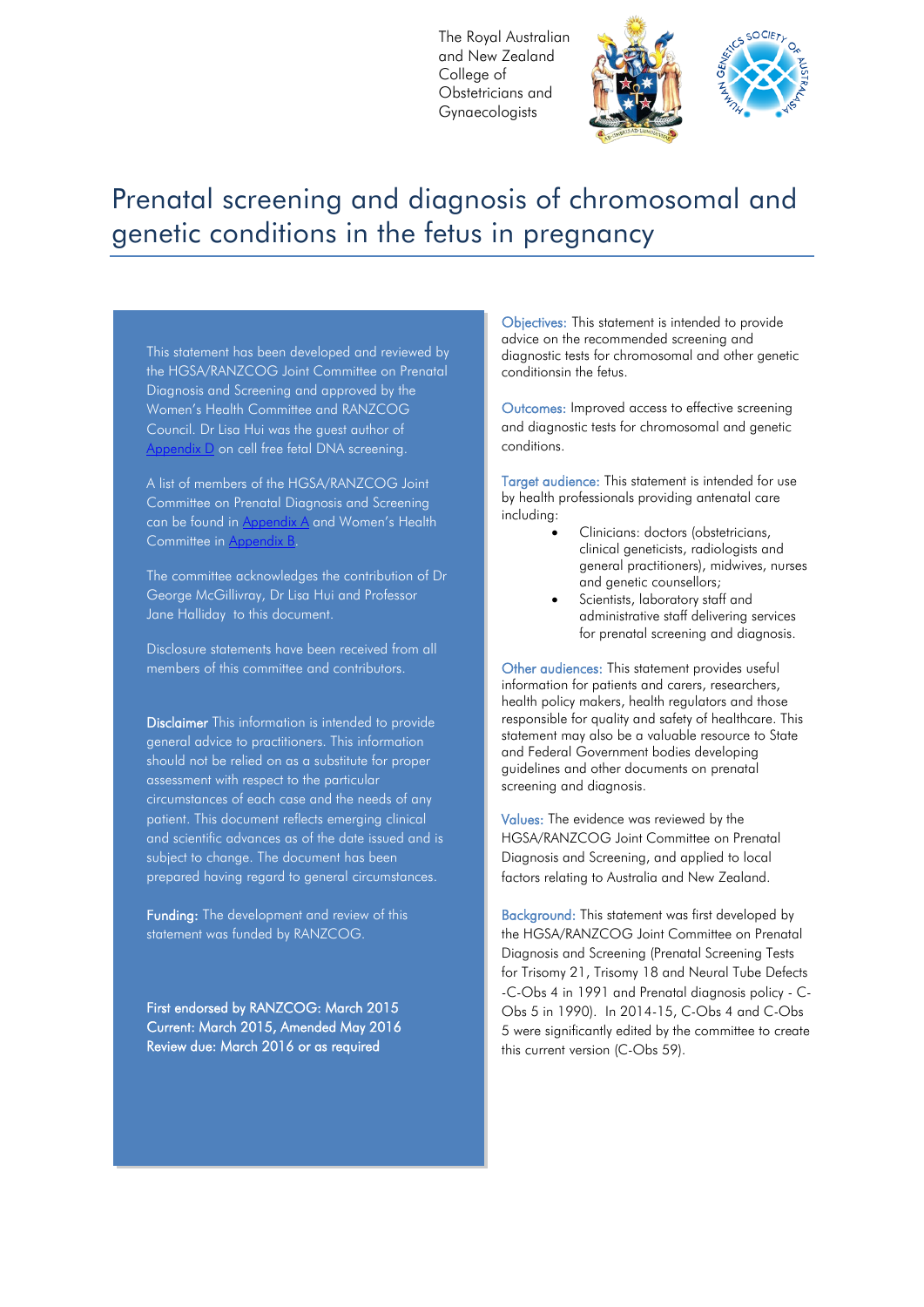# Table of contents

| 1.             |       |                                                                                         |  |
|----------------|-------|-----------------------------------------------------------------------------------------|--|
| 2.             |       |                                                                                         |  |
| 3.             |       |                                                                                         |  |
|                |       |                                                                                         |  |
|                |       |                                                                                         |  |
|                | 3.2.1 |                                                                                         |  |
|                | 3.2.2 |                                                                                         |  |
|                | 3.2.3 |                                                                                         |  |
|                | 3.2.4 |                                                                                         |  |
|                |       | 3.3 Prenatal diagnostic procedures for suspected chromosome or genetic conditions 13    |  |
|                | 3.3.1 |                                                                                         |  |
|                | 3.3.2 |                                                                                         |  |
|                |       |                                                                                         |  |
|                |       |                                                                                         |  |
|                | 3.5.1 |                                                                                         |  |
|                | 3.5.2 | Prenatal diagnosis for genetic disorders on the basis of a family history of a known or |  |
|                |       |                                                                                         |  |
|                | 3.5.3 | Prenatal screening for genetic disorders suspected on the basis of fetal condition  15  |  |
|                |       |                                                                                         |  |
|                |       |                                                                                         |  |
|                | 3.7.1 |                                                                                         |  |
|                | 3.7.2 |                                                                                         |  |
| 4 <sub>1</sub> |       |                                                                                         |  |
|                |       |                                                                                         |  |
|                |       |                                                                                         |  |
|                |       |                                                                                         |  |
|                |       |                                                                                         |  |
|                |       |                                                                                         |  |
|                |       |                                                                                         |  |
| 5.             |       |                                                                                         |  |
| 6.             |       |                                                                                         |  |
| 7.             |       |                                                                                         |  |
| 8.             |       |                                                                                         |  |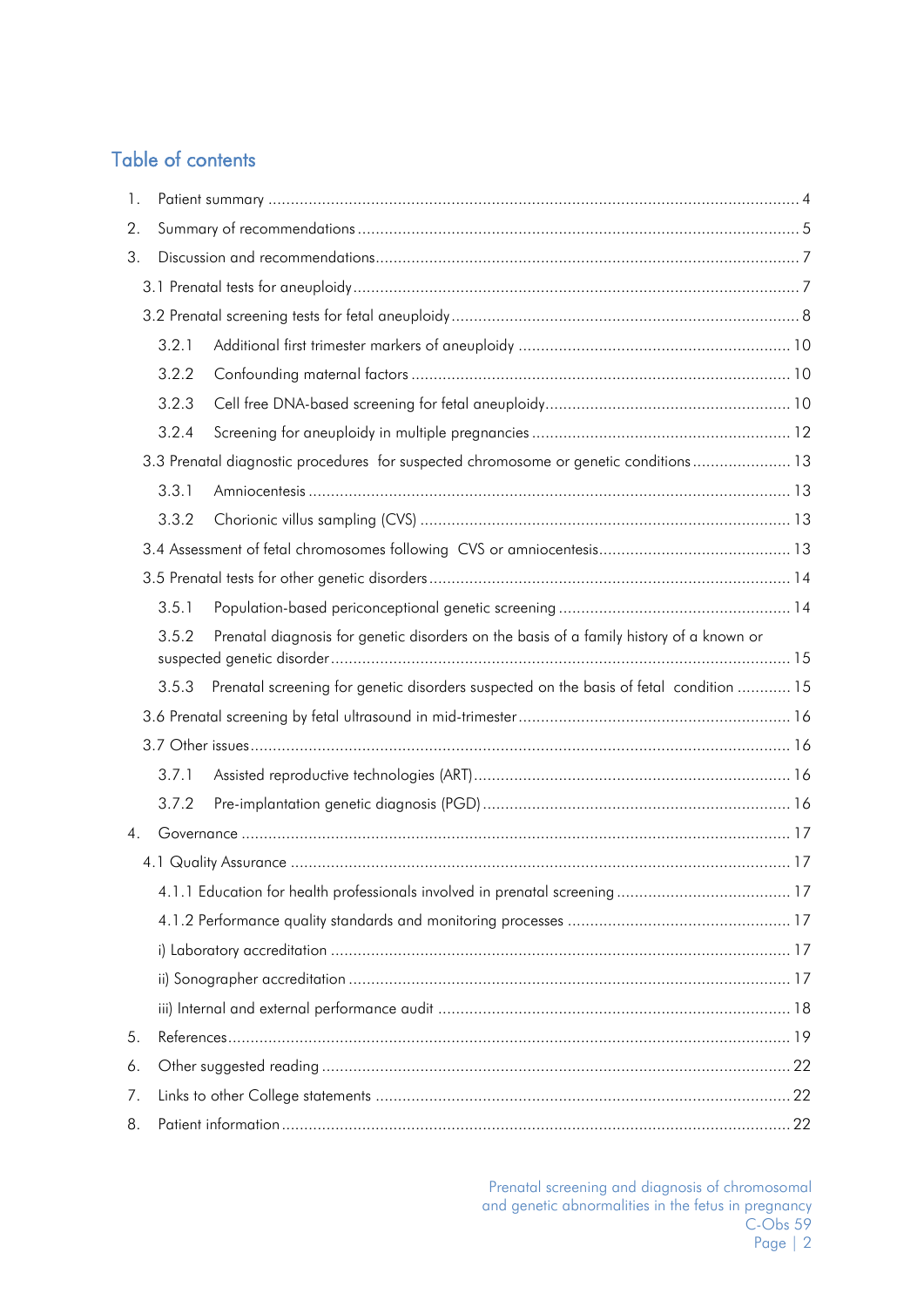| Human Genetics Society of Australia (HGSA) and the Royal Australian and New Zealand College of<br>Obstetricians and Gynaecologists (RANZCOG) Joint Committee on Prenatal Diagnosis and Screening |  |
|--------------------------------------------------------------------------------------------------------------------------------------------------------------------------------------------------|--|
|                                                                                                                                                                                                  |  |
| Appendix C Overview of the Development and Review Process for this Statement 24                                                                                                                  |  |
|                                                                                                                                                                                                  |  |
|                                                                                                                                                                                                  |  |
| Appendix F Considerations for Indigenous and Culturally and Linguistically Diverse Populations33                                                                                                 |  |
|                                                                                                                                                                                                  |  |
|                                                                                                                                                                                                  |  |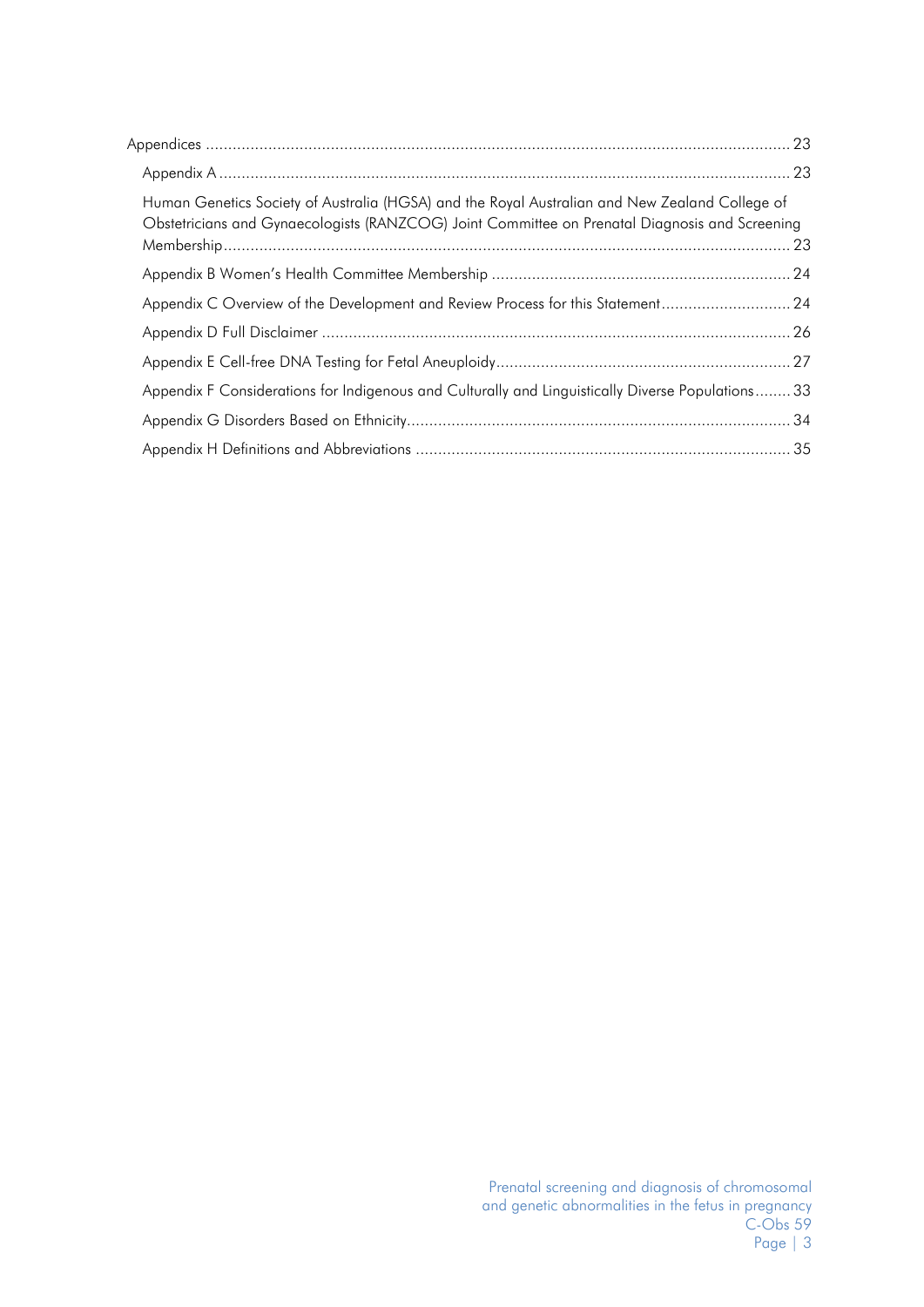# <span id="page-3-0"></span>1. Patient summary

-

Every baby has a small chance of having a chromosomal or genetic condition. [∗](#page-3-1) Prenatal screening for some chromosomal and genetic conditions is offered in maternity care to provide the pregnant woman with more information about her unborn baby. All such testing should be **voluntary** and only undertaken when the pregnant woman has been informed about the nature of the screening test, the possible results, and the options available to her.

The basic principle of prenatal screening is to offer a safe, accessible test to all pregnant women in order to identify those women with an increased likelihood of having a baby with a chromosomal or genetic condition. These women are then followed up with genetic counselling and offered diagnostic testing. Only an invasive test, either amniocentesis or chorionic villus sampling, can definitively diagnose a genetic or chromosomal condition in the baby. As all diagnostic tests carry a small risk of miscarriage, screening programs aim to minimise the need for invasive testing, while maximising the chance of identifying babies with chromosomal or genetic conditions.

The most common chromosomal cause of intellectual disability in children and adults is Down syndrome (trisomy 21). This condition is caused by the baby having three copies of chromosome 21, instead of the usual two copies. Down syndrome is usually a sporadic condition. Because of its frequency in the population (about 1 in 800) and its effects on health and learning, Down syndrome has been for many years the major focus of prenatal screening programs. Other chromosomal conditions (aneuploidies) that are screened for include Edwards syndrome (trisomy 18) and Patau syndrome (trisomy 13). These conditions are associated with disability, pregnancy loss or death in the newborn.

Women and their partners also have the option of being tested for gene changes that can result in their baby inheriting a specific genetic condition. This is called **carrier screening**. The most common genetic conditions that fall into this group include thalassemia, cystic fibrosis, spinal muscular atrophy and fragile X syndrome. If the unborn baby has a higher probability of having the condition based on the couple's results, then prenatal diagnostic testing with amniocentesis or chorionic villus sampling will be offered.

This statement summarises recommendations for prenatal screening for chromosomal and genetic conditions for pregnant women and their partners in the general population. However, women with an increased probability of having a child with a chromosomal or genetic condition due to past obstetric, medical or family history should receive individualised counselling from a specialist clinical genetics service, preferably prior to pregnancy.

<span id="page-3-1"></span><sup>∗</sup> Our genetic material, or DNA, is organised into 46 packages called chromosomes. Large changes that cause gains or losses of whole chromosomes are referred to as chromosomal conditions. Smaller changes can also occur within individual genes on a chromosome, resulting in other types of genetic conditions. Sometimes the changes causing chromosomal or genetic conditions are present in the DNA of one or both parents and can be passed on to a baby via the egg or sperm. When a change is passed on to a baby by a parent, the condition is said to be inherited. Some conditions are caused by a change in the baby's DNA for the first time without being present in either parent. These are called **sporadic** conditions.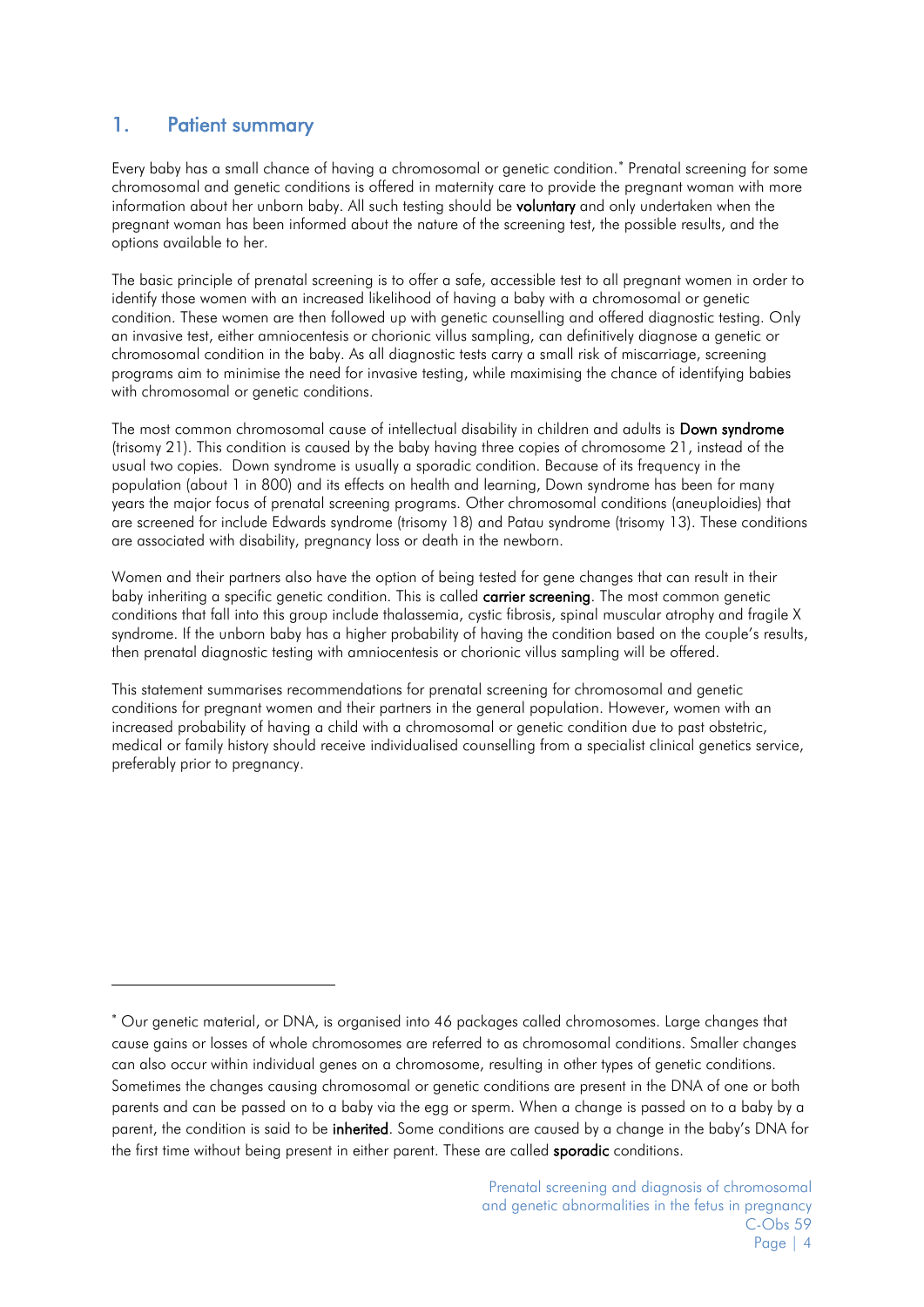# <span id="page-4-0"></span>2. Summary of recommendations

| Prenatal tests for chromosome aneuploidies                                                                                                                                                                                                                                                                                                                                                                         |                                                    |
|--------------------------------------------------------------------------------------------------------------------------------------------------------------------------------------------------------------------------------------------------------------------------------------------------------------------------------------------------------------------------------------------------------------------|----------------------------------------------------|
| <b>Recommendation 1</b>                                                                                                                                                                                                                                                                                                                                                                                            | <b>Grade and supporting</b><br>references          |
| All pregnant women* should be provided with information and offered the<br>opportunity to have a discussion about the range of aneuploidies that can be<br>detected and the characteristics of the available prenatal screening and<br>diagnostic tests.                                                                                                                                                           | Level III-3<br>Grade C<br>$\overline{\phantom{a}}$ |
| * and their partners, or support person if appropriate<br><b>Recommendation 2</b>                                                                                                                                                                                                                                                                                                                                  |                                                    |
|                                                                                                                                                                                                                                                                                                                                                                                                                    | <b>Grade and supporting</b><br>references          |
| Women should have timely access to tests for assessment of aneuploidies with<br>adequate sensitivity and specificity (defined in table 1). Prenatal screening<br>options should be discussed in the first trimester whenever possible in order to<br>maximise screening options.                                                                                                                                   | Consensus-based<br>recommendation                  |
| Good practice notes for maternal plasma cell free DNA (cfDNA) based<br>testing for fetal aneuploidy                                                                                                                                                                                                                                                                                                                | <b>Grade and supporting</b><br>references          |
| Accurate dating, confirmation of viability and determination of the number<br>$\bullet$<br>of embryos by ultrasound is recommended prior to cfDNA testing.                                                                                                                                                                                                                                                         | Consensus-based<br>recommendation                  |
| cfDNA based screening for fetal aneuploidy is not diagnostic. The chance<br>$\bullet$<br>of having an affected fetus following a cfDNA result reported as high<br>risk(ie the positive predictive value, PPV) may be $<$ 50%, depending on the<br>specific chromosome involved and the background risk of the woman.<br>Confirmatory diagnostic testing is strongly recommended after an<br>abnormal cfDNA result. |                                                    |
| If a woman has received a cfDNA reported as normal/low risk, an<br>$\bullet$<br>additional calculation for aneuploidy (e.g. by combined first trimester or<br>second trimester serum screening) is not recommended as this will increase<br>the false positive rate without substantially improving the detection rate.                                                                                            |                                                    |
| The presence of a fetal structural anomaly remains an important indication<br>$\bullet$<br>for invasive prenatal testing, even in the presence of a prior cfDNA result<br>reported as normal/low risk.                                                                                                                                                                                                             |                                                    |
| Pre-test counselling should include informed decision making regarding<br>$\bullet$<br>testing for fetal sex and sex chromosome aneuploidy. Women should be<br>given the choice to opt out of receiving this information.                                                                                                                                                                                          |                                                    |
| <b>Recommendation 3</b>                                                                                                                                                                                                                                                                                                                                                                                            | <b>Grade and supporting</b><br>references          |
| If a result is obtained indicating a greater probability of an aneuploidy, the                                                                                                                                                                                                                                                                                                                                     | Consensus-based                                    |
| woman should have access to genetic counselling services for support during                                                                                                                                                                                                                                                                                                                                        | recommendation                                     |
| decision-making and follow-up.                                                                                                                                                                                                                                                                                                                                                                                     |                                                    |
| The option of prenatal diagnosis should be discussed and offered.                                                                                                                                                                                                                                                                                                                                                  |                                                    |
| Multiple pregnancies                                                                                                                                                                                                                                                                                                                                                                                               |                                                    |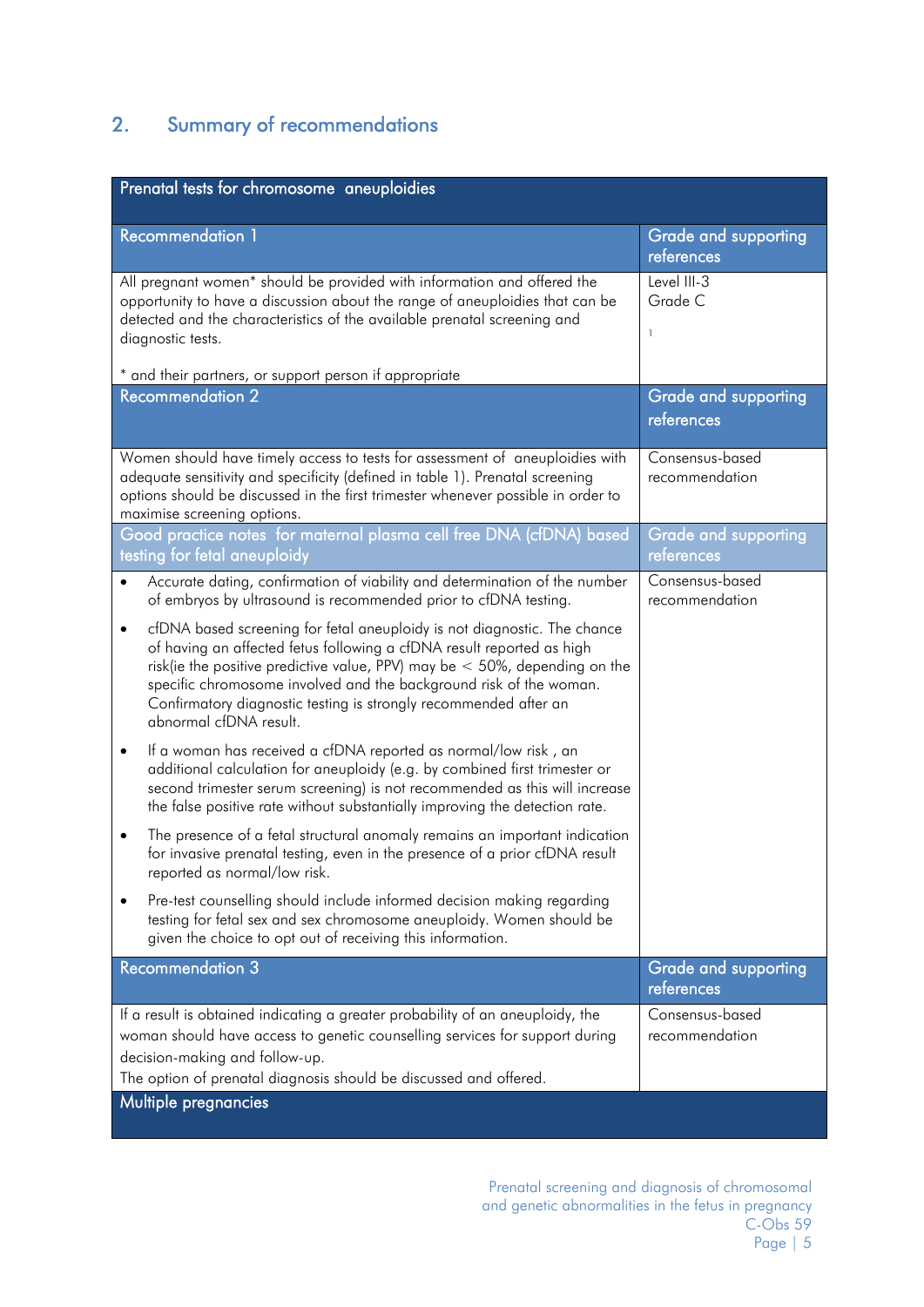| <b>Recommendation 4</b>                                                                                                                                                                                                                                                                                                                                                     | <b>Grade and supporting</b><br>references |
|-----------------------------------------------------------------------------------------------------------------------------------------------------------------------------------------------------------------------------------------------------------------------------------------------------------------------------------------------------------------------------|-------------------------------------------|
| In twin pregnancies, combined first trimester screening is the recommended<br>modality for screening for aneuploidies.                                                                                                                                                                                                                                                      | Consensus-based<br>recommendation         |
| First trimester ultrasound assessment of chorionicity is recommended for<br>interpretation of screening results and triaging to appropriate models of<br>antenatal care.                                                                                                                                                                                                    |                                           |
| Good practice notes                                                                                                                                                                                                                                                                                                                                                         | <b>Grade and supporting</b><br>references |
| Aneuploidy screening for triplet and higher order pregnancies should be<br>performed with first trimester ultrasound markers (ie. nuchal translucency<br>thickness and nasal bone assessment +/- additional markers at 11-13 weeks).                                                                                                                                        | Good practice notes<br>(consensus-based)  |
| Prenatal tests for other genetic disorders                                                                                                                                                                                                                                                                                                                                  |                                           |
| <b>Recommendation 5</b>                                                                                                                                                                                                                                                                                                                                                     | <b>Grade and supporting</b><br>references |
| All couples intending to have children, or who are pregnant, should have a<br>careful family history taken regarding relatives with inherited disorders. Those<br>identified with a family history of inherited disorders should be made aware of<br>the availability of carrier screening for recessive conditions. (see Appendix F for<br>particular populationgroups).   | Consensus-based<br>recommendation         |
| Recommendation 6                                                                                                                                                                                                                                                                                                                                                            | <b>Grade and supporting</b><br>references |
| Where available, carrier status screening of women with a low probability for<br>the more common genetic conditions (e.g. cystic fibrosis, spinal muscular<br>atrophy, fragile X syndrome) may be offered. Women considering whether to<br>have the test should be appropriately informed of the benefits and limitations<br>of testing, and any associated costs.          | Consensus-based<br>recommendation         |
| Good practice note                                                                                                                                                                                                                                                                                                                                                          | <b>Grade and supporting</b><br>references |
| Pre-pregnancy screening is preferable to antenatal screening for inheritable<br>genetic conditions as this allows more options for carrier couples, including<br>pre-implantation genetic diagnosis.                                                                                                                                                                        | Good practice notes<br>(consensus-based)  |
| <b>Recommendation 7</b>                                                                                                                                                                                                                                                                                                                                                     | <b>Grade and supporting</b><br>references |
| All individuals with an increased likelihood of haemoglobinopathy based on<br>their ethnic background should be offered basic screening for carrier status by<br>a full blood examination at a minimum. Primary screening with specific assays<br>for haemoglobinopathies (such as HPLC or EPG) can also be offered<br>depending on local resources and population profile. | Grade C<br>$\overline{c}$                 |
| <b>Recommendation 8</b>                                                                                                                                                                                                                                                                                                                                                     | <b>Grade and supporting</b><br>references |
| Where a fetal chromosome or genetic conditionis suspected, diagnostic testing<br>should be offered, depending on the nature of the conditionfound. Diagnostic<br>tests that could be offered are discussed in section 3.4.                                                                                                                                                  | Consensus-based<br>recommendation         |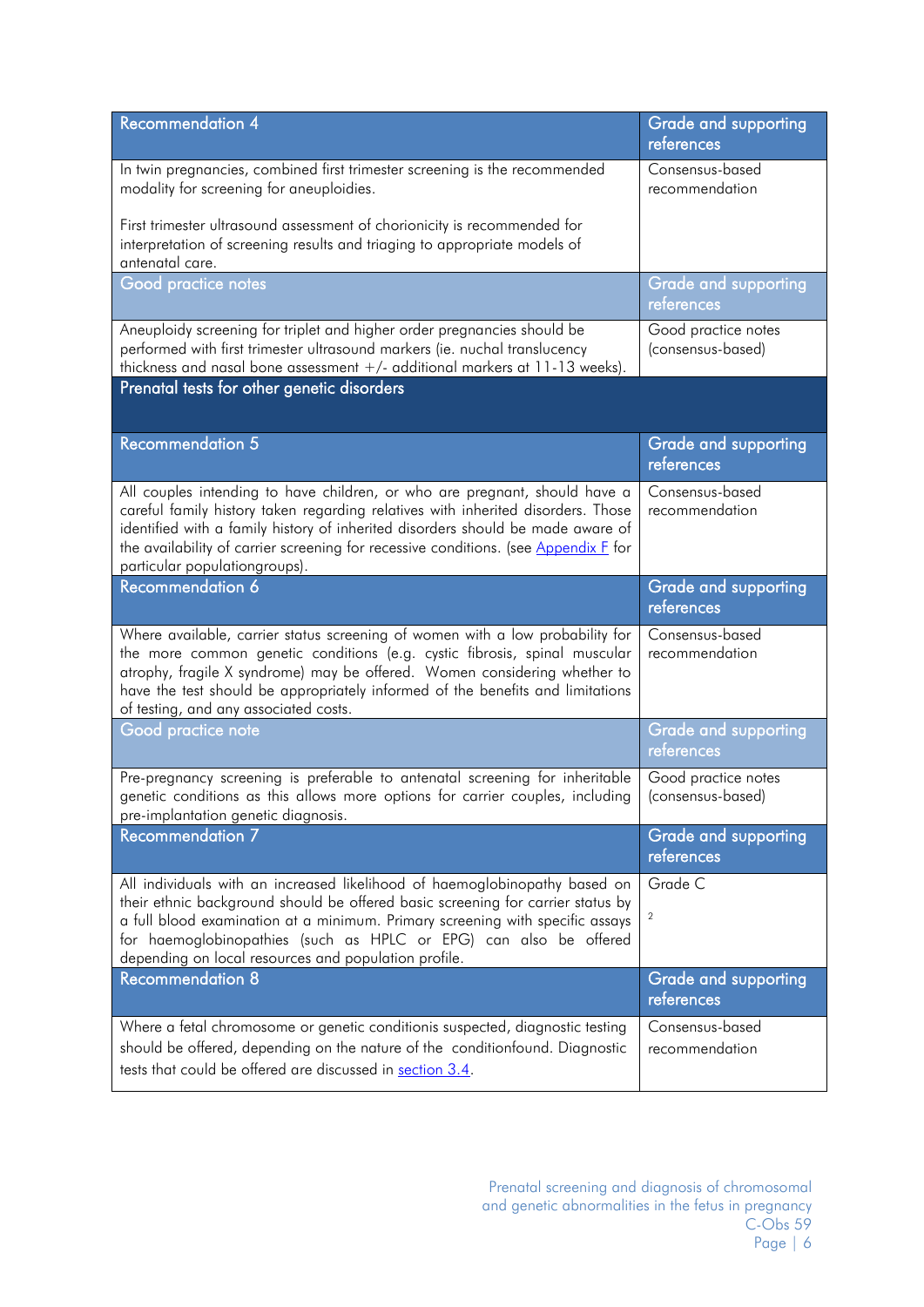# <span id="page-6-0"></span>3. Discussion and recommendations

### <span id="page-6-1"></span>3.1 Prenatal tests for aneuploidies

#### General information on prenatal screening and diagnosis

- 3.1.1 All pregnant women\* should be advised of the availability of prenatal screening and diagnosis as early as possible in pregnancy to allow time to discuss the options available and facilitate an informed choice. An informed choice is "based on relevant knowledge, consistent with the decision maker's values".[1](#page-18-1)
	- \* and their partners, or support person if appropriate
- 3.1.2 Some women may make an informed decision not to proceed with any testing. Counselling should follow a shared decision-making model, where health professionals discuss information based on their expertise and respect for the woman's values in arriving at an agreed course of action. Women electing not to have ultrasound screening in pregnancy should be aware of the other important benefits of routine scanning, including placental localisation, confirmation of gestational age, and excluding multiple pregnancy.
- 3.1.3 Information should be communicated using clear, simple and consistent language when discussing the tests, with confirmation that the information has been understood.
- 3.1.4 Information should be provided in a format that is easy to understand and accessible to pregnant women from culturally and linguistically diverse backgrounds (including Indigenous women) and women with additional needs (such as physical, sensory or learning difficulties). An interpreting service should be made available where it is required (see [Appendix E\)](#page-32-0).
- 3.1.5 Information should include the following:
	- 3.1.5.1 A description of the conditions that can be detected and the testing process. This should include information about phenotypic variability and the difficulties in being able to predict the extent of effect.
	- 3.1.5.2 A discussion of the differences between screening and diagnostic tests
	- 3.1.5.3 Advantages and disadvantages of the different types of tests available (taking into account the gestation of the pregnancy).
	- 3.1.5.4 Practical aspects of testing; including the timing of tests and the approximate costs involved.
	- 3.1.5.5 The possibility that the screening and diagnostic pathway may reveal anomalies other than those expected.
	- 3.1.5.6 Details of support groups and sources of further information (see [Antenatal tests for](http://raisingchildren.net.au/articles/disability_antenatal_tests.html/context/1295)  [child disability: what to consider, Raising Children Network](http://raisingchildren.net.au/articles/disability_antenatal_tests.html/context/1295) and [Guidelines for](https://www.nsu.govt.nz/files/ANNB/Guidelines_for_Maternity_Prov_web.pdf)  [maternity providers offering antenatal screening for Down syndrome and other](https://www.nsu.govt.nz/files/ANNB/Guidelines_for_Maternity_Prov_web.pdf)  [conditions in New Zealand\).](https://www.nsu.govt.nz/files/ANNB/Guidelines_for_Maternity_Prov_web.pdf)
	- 3.1.5.7 The understanding that, if aneuploidy is diagnosed, women and their partners can choose whether to continue the pregnancy or have a termination. Where a genetic condition has been diagnosed, parents should be given sufficient information regarding the aetiology, associations, and implications of that diagnosis during pregnancy, the newborn period and beyond, in order to make an informed decision regarding pregnancy termination.
	- 3.1.5.8 There should be an assurance that regardless of their decision, women will be offered counselling and receive ongoing care and support. In the case of continuing the pregnancy, women and their partners should be provided with appropriate antenatal care with individualised preparations for birth and neonatal management. The option of neonatal palliative care should be discussed for conditions where the prognosis is very poor. If they choose termination, they need to know that the mode of termination may be influenced by gestational age in line with local legal precedents.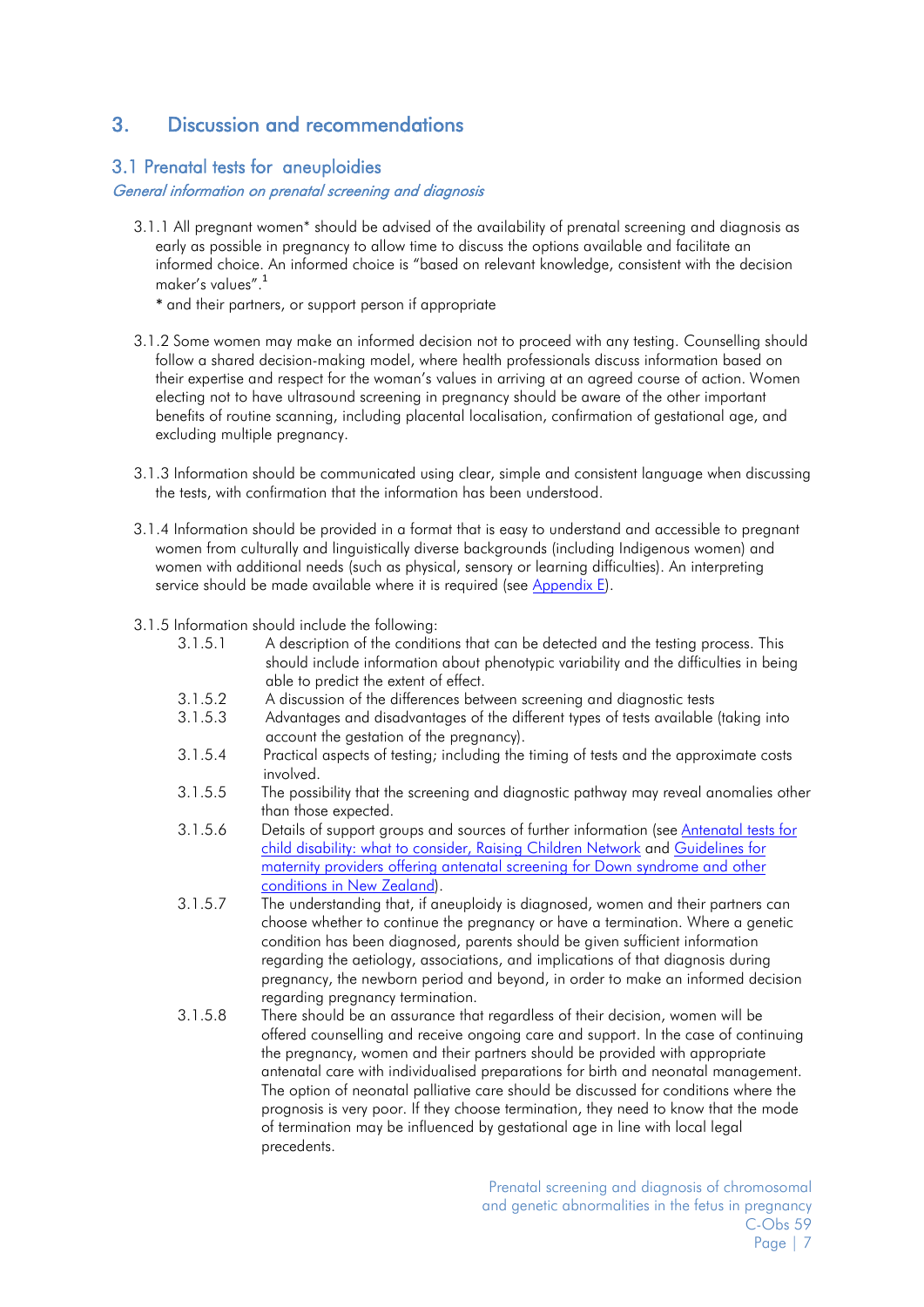3.1.5.9 The offer of screening should be made to all people irrespective of what may be their perceived likely choices if the result was an increased probability of a condition. It is essential that the woman is not deprived of the opportunity to find out about the health of her fetus. It is not ethical to presuppose a course of action prior to this information being available.

| Prenatal tests for aneuploidies                                                                                                                                                                                                                          |                                    |  |
|----------------------------------------------------------------------------------------------------------------------------------------------------------------------------------------------------------------------------------------------------------|------------------------------------|--|
| <b>Recommendation 1</b>                                                                                                                                                                                                                                  | Grade and supporting<br>references |  |
| All pregnant women* should be provided with information and offered the<br>opportunity to have a discussion about the range of aneuploidies that can be<br>detected and the characteristics of the available prenatal screening and<br>diagnostic tests. | Level III-3<br>Grade C             |  |
| * and their partners, or support person if appropriate                                                                                                                                                                                                   |                                    |  |

# <span id="page-7-0"></span>3.2 Prenatal screening tests for fetal aneuploidy

Prenatal screening programs for birth defects have traditionally focussed on aneuploidies because they are major causes of perinatal morbidity and mortality and are amenable to definitive prenatal diagnosis via amniocentesis or CVS. Trisomy 21 (Down syndrome) is the most common aneuploidy seen in live infants and is associated with intellectual disability and a range of other medical morbidities. The most important factor for having a child with trisomy 21 is maternal age. The likelihood of an affected newborn at term is approximately 1 in 300 for a woman aged 35 years, increasing to 1 in 100 by the maternal age of 40 years[.](#page-18-3)<sup>3</sup> The overall prevalence of trisomy 21 has increased with the trend to later childbearing in many developed countries.

Trisomy 21 comprises approximately half of the major aneuploidies detected prenatally. The next most common autosomal trisomies are trisomy 18 and trisomy 13. Together, trisomies 21, 18 and 13 make up about 80% of major aneuploidiesdetected by prenatal diagnosis.

A number of different screening methods for these common autosomal trisomies have been developed. The effectiveness of a screening test is defined in terms of the test parameters such as sensitivity, specificity, and positive and negative predictive value. Screening programs should be based on tests that perform to a minimum standard; that is with anticipated sensitivity >75% and specificity >95%. The gestation at which a particular test is performed is also an important consideration in test choice, as women and clinicians usually prefer earlier diagnosis[.](#page-18-4) 4

### Screening tests available in first trimester

i) Combined first trimester screening (CFTS) is performed at  $11+0$  to  $13+6$  weeks by incorporating maternal age, ultrasound measurement of the fetal nuchal translucency, and maternal serum markers levels to generate an overall figure for the likelihood of trisomy 21. Results for trisomy 13 and 18 can also be incorporated into the first trimester combined screening algorithm. This test is the standard of care in most developed countries, due to its dual advantages of high sensitivity and early detection.

ii) Cell-free DNA (cfDNA) screening using maternal plasma can be performed reliably from 10 weeks. This screening test became widely available in Australia in 2013 and has the highest sensitivity and specificity of all the screening tests for Down syndrome. However, cfDNA testing is currently more expensive than CFTS and must be self-funded (currently no Medicare or private insurance rebate). This direct cost currently poses a significant barrier to accessibility and widespread clinical implementation. A detailed account of cfDNA testing is contained in [Appendix](#page-25-1) D.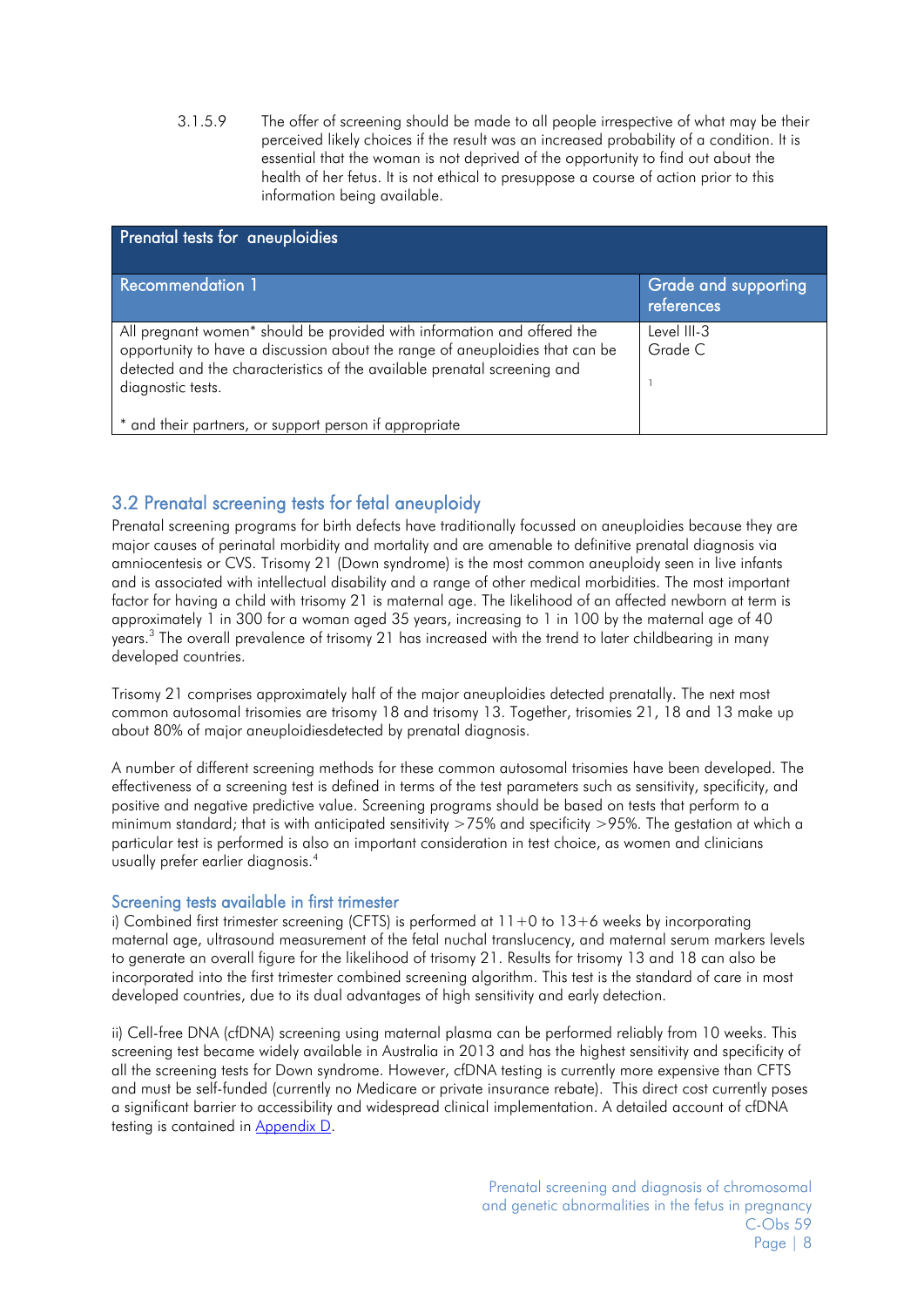#### Screening tests available in second trimester

Women in second trimester may be offered maternal serum screening with the quadruple test (15-20 weeks) or cfDNA testing (any gestation after 10 weeks). The 18-20 week morphology ultrasound is not recommended as a primary screening test for trisomy 21 due to its relatively poor sensitivity and specificity.

Integrated and sequential screening strategies that combine information from both first and second trimester serum screening results are not routinely used in Australia and New Zealand.

The performance characteristics of recommended screening tests for trisomy 21 are contained in table 1.

#### Table 1: Screening tests for trisomy 21 that meet the performance standard (i.e. have >75% sensitivity / >95% specificity).

| Test                                                                     | Gestation for screening            | Sensitivity | Specificity | Positive<br>predictive<br>value# |
|--------------------------------------------------------------------------|------------------------------------|-------------|-------------|----------------------------------|
| Combined first trimester<br>screening:<br>$MA + NT + \beta hCG + PAPP-A$ | $11^{+0}$ - 13 <sup>+6</sup> weeks | 85%         | 95%         | $\sim$ 7-10% $^5$                |
| Quadruple test:<br>$MA + AFP + \beta hCG + UE3 +$<br><b>Inhibin</b>      | $15 - 20$ weeks                    | 75%         | 95%         | $\sim$ 2-3%                      |
| cell-free DNA screening*                                                 | $>10+$ weeks                       | 99%         | $99\%$      | $~1.45\%$ <sup>6</sup>           |

\*In a small proportion (<5%) of cases cfDNA testing is unable to provide a result

MA = maternal age; NT = nuchal translucency; βhCG = free B human chorionic gonadotrophin; PAPP-A = pregnancy associated plasma protein A; AFP = Alpha-fetoprotein; UE3 = oestriol.

# these positive predictive values are derived from test performance in the general pregnant population, but will vary according to the underlying prevalence of the condition.

#### Table 2: Screening tests for trisomy 21 that do not meet the performance criteria (i.e. have sensitivity <75% / specificity <95%)

| Test                                                         | Gestation for screening     | Sensitivity   | Specificity |
|--------------------------------------------------------------|-----------------------------|---------------|-------------|
| Maternal age alone:                                          | Any stage                   | $30 - 50\%$ * | $70%$ *     |
| Double test:<br>$MA + AFP + BhCG$                            | $15 - 20$ weeks             | 60%           | 95%         |
| Triple test:<br>$MA + AFP + \beta hCG + UES$                 | $15 - 20$ weeks             | 70%           | 95%         |
| Nuchal translucency alone (no<br>biochemistry):<br>$MA + NT$ | $11^{+1}$ - $13^{+6}$ weeks | 70%           | 95%         |

\* varies according to maternal age distribution in the population

Screening programs should ideally collate data to demonstrate the quality of assessment, including the collection of data demonstrating local performance of measured characteristics (e.g. biochemical assays / the ultrasound marker nuchal translucency). Midwives, General Practitioners and Obstetricians ordering these tests should ensure that they use a quality assured product (see section [4.1 Governance for further](#page-16-1)  [details\)](#page-16-1).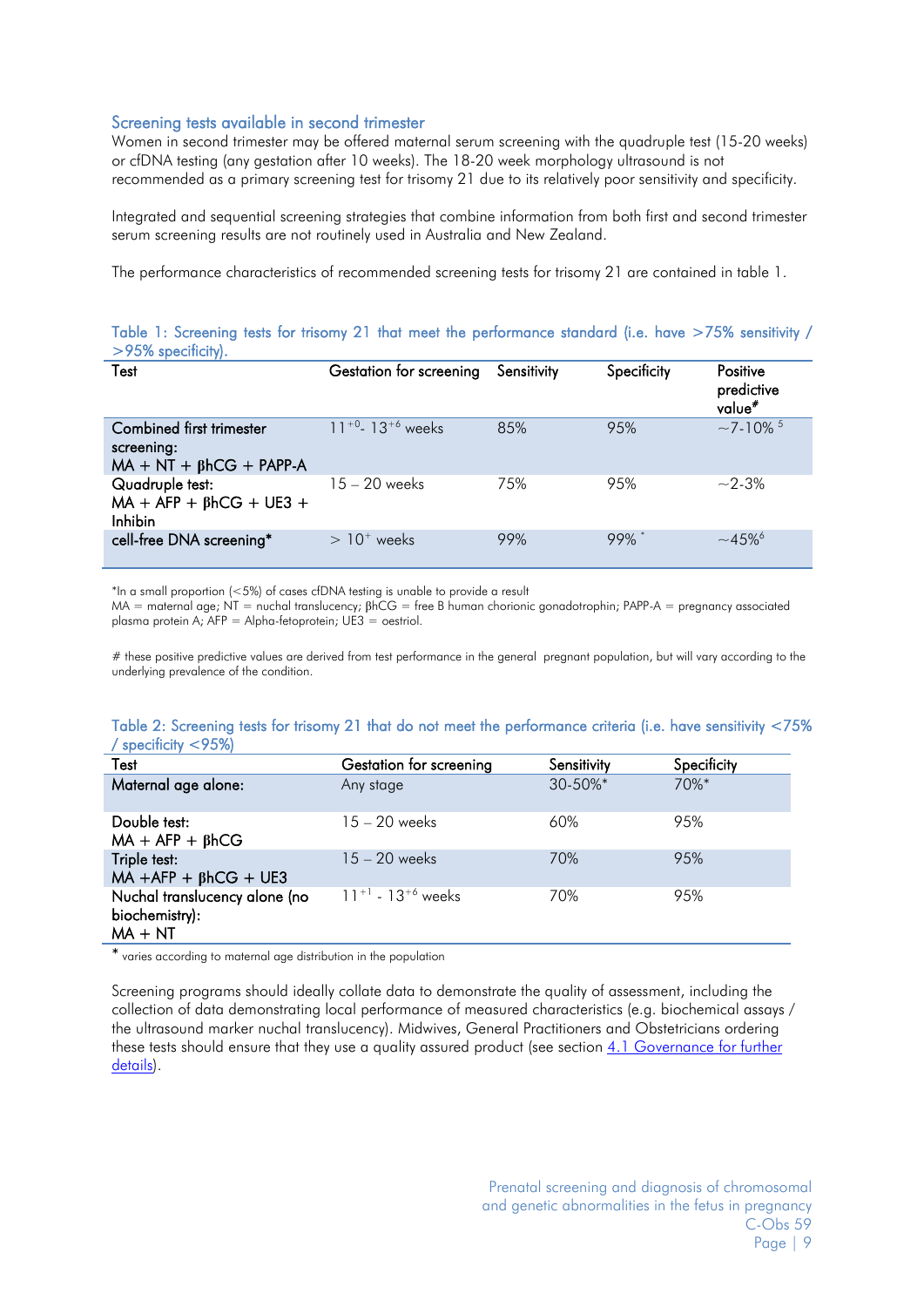#### <span id="page-9-0"></span>3.2.1 Additional first trimester markers of aneuploidy

The efficacy of combined first trimester screening can be enhanced by incorporating extra sonographic markers at the time of the nuchal translucency scan. These including assessment of the nasal bone<sup>7</sup>, ductus venosuswaveform $^8$  and tricuspid valve flow. $^9$  The addition of these markers to the first trimester combined test can improve detection rates to 96% and lower the false positive rate to 2.5%. [10](#page-18-10) Extra biochemical markers, such as placental growth factor, have also been investigated in first trimester screening.<sup>11</sup> The incorporation of additional first trimester ultrasound markers depends on local availability and technical expertise, but is encouraged when adequately trained personnel are available.

Further information on technical aspects of nuchal translucency and nasal bone assessment can be obtained from the Australian [Nuchal Translucency Online Learning Program](http://ntolp.nuchaltrans.edu.au/) (NTOLP) or the [UK's FMF website.](http://www.fetalmedicine.com/)

#### <span id="page-9-1"></span>3.2.2 Confounding maternal factors

Maternal factors such as maternal weight, smoking and conception by in-vitro fertilisation are recognised to affect the performance of screening tests, particularly the level of serum markers. Maternal weight is also a significant factor affecting the technical performance of cfDNA testing. It is important that referrers accurately report these elements of maternal history to test providers. It is also important that test providers include assessment of these features in the calculation of multiples of median (MoMs) for prediction algorithms. The presence of twins, or higher order multiples, also affects screening and needs to be flagged at the time of referral. The issue of screening in twin pregnancies is covered in more detail in section [3.2.4](#page-10-0) of this statement.

#### <span id="page-9-2"></span>3.2.3 Cell free DNA-based testing for fetal aneuploidy

Cell free DNA (cfDNA) based screening, commonly referred to as non-invasive prenatal testing (NIPT), uses DNA sequencing technology to detect an aneuploid pregnancy by measuring cfDNA in the maternal plasma. This test is highly sensitive and highly specific for trisomy 21 but does not have sufficient diagnostic accuracy to replace invasive testing (i.e. false positive and false negatives still occur). It was initially validated and clinically implemented as an "advanced" or secondary screening test for women at increased likelihood of having a child with aneuploidy based on maternal age, prior abnormal screening result, ultrasound irregularity or prior history of aneuploidy. Data are emerging on its use in low probability or mixed probability populations, suggesting equal test performance characteristics (i.e. sensitivity and specificity) but a lower PPV as would be expected from its use in lower prevalence populations.<sup>6, [12](#page-18-12)</sup> Therefore, the uptake of this particular aspect of screening should be optional where possible.

Most cfDNA screening tests offer fetal sex and sex chromosome aneuploidy detection in addition to trisomies 21, 18 and 13. There has, however, been no precedent for population screening for sex chromosome conditions due to their variable and usually mild phenotype. cfDNA based screening for sex chromosomes is also less accurate than for the autosomes and can be confounded by underlying maternal and fetal factors<sup>13</sup>

This test does not attract any government or private insurance rebate and therefore must be funded by the woman. cfDNA testing has only been widely available in Australia and New Zealand since 2013 with costs currently ranging from \$450-\$1000+. Clinicians should inform themselves about this new screening test and its potential place in screening and prenatal diagnosis pathways. Its use should be guided by local availability, patient preference, affordability, local institutional guidelines and individual clinician discretion.

Further detailed information is provided in [Appendix D.](#page-25-1)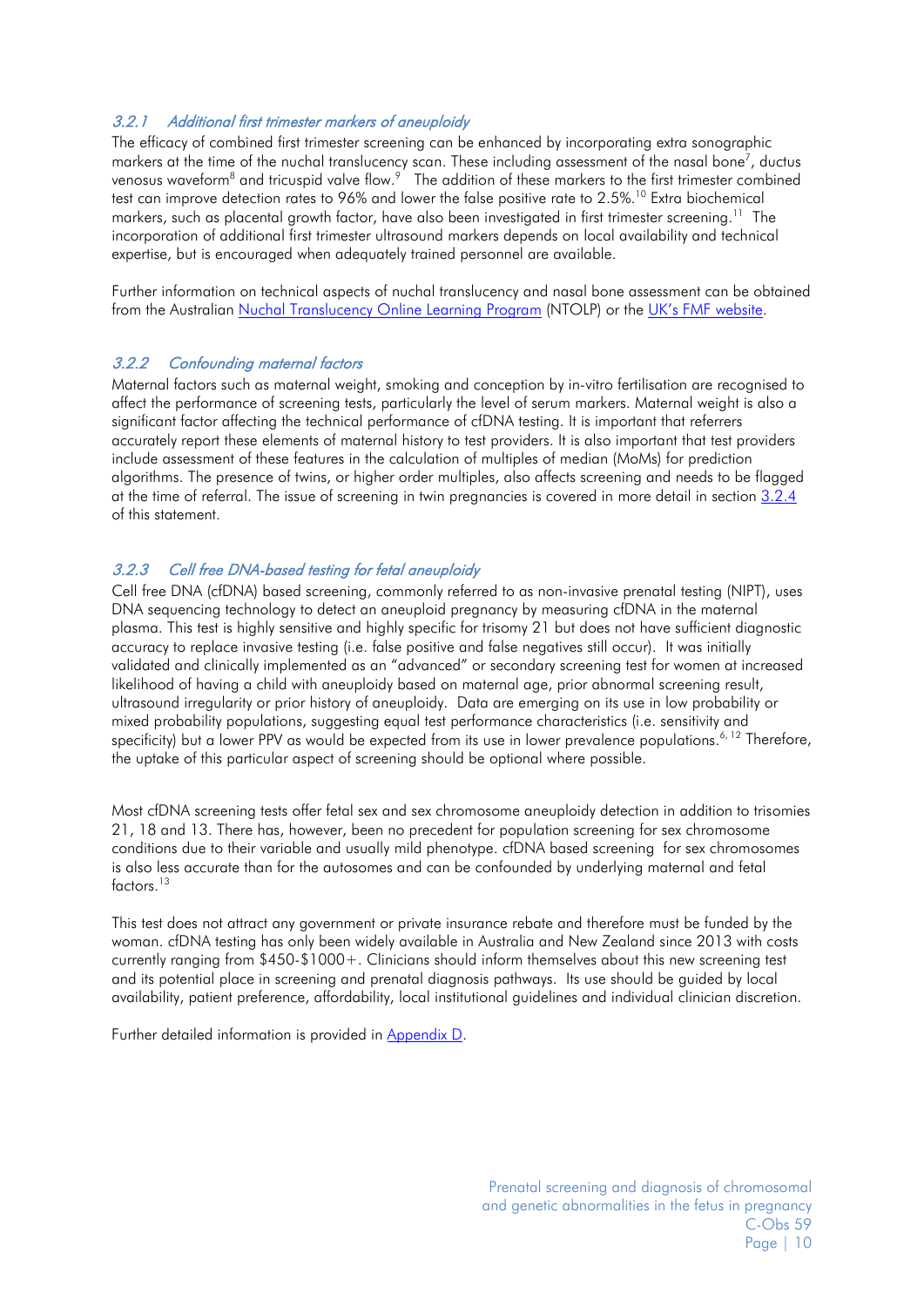|                                                                                                                                                                                                                                                                                  | Prenatal tests for aneuploidies                                                                                                                                                                                                                                                                                                                                                                       |                                           |  |
|----------------------------------------------------------------------------------------------------------------------------------------------------------------------------------------------------------------------------------------------------------------------------------|-------------------------------------------------------------------------------------------------------------------------------------------------------------------------------------------------------------------------------------------------------------------------------------------------------------------------------------------------------------------------------------------------------|-------------------------------------------|--|
|                                                                                                                                                                                                                                                                                  | <b>Recommendation 2</b>                                                                                                                                                                                                                                                                                                                                                                               | <b>Grade and supporting</b><br>references |  |
| Women should have timely access to tests for assessment of aneuploidies with<br>adequate sensitivity and specificity (defined in table 1). Prenatal screening<br>options should be discussed in the first trimester whenever possible in order to<br>maximise screening options. |                                                                                                                                                                                                                                                                                                                                                                                                       | Consensus-based<br>recommendation         |  |
|                                                                                                                                                                                                                                                                                  | Good practice notes for cfDNA based screening for fetal aneuploidy                                                                                                                                                                                                                                                                                                                                    | <b>Grade and supporting</b><br>references |  |
|                                                                                                                                                                                                                                                                                  | Accurate dating, confirmation of viability and determination of the number<br>of embryos by ultrasound is recommended prior to cfDNA testing.                                                                                                                                                                                                                                                         | Good practice notes<br>(consensus-based)  |  |
|                                                                                                                                                                                                                                                                                  | cfDNA based screening for fetal aneuploidy is not diagnostic. The chance<br>of having an affected fetus following a cfDNA result reported as high<br>risk(ie the positive predictive value, PPV) may be $<$ 50%, depending on the<br>specific chromosome involved and the background risk of the woman.<br>Confirmatory diagnostic testing is strongly recommended after an<br>abnormal cfDNA result. |                                           |  |
|                                                                                                                                                                                                                                                                                  | If a woman has received a cfDNA reported as normal/low risk, an<br>additional calculation for aneuploidy (e.g. by combined first trimester or<br>second trimester serum screening) is not recommended as this will increase<br>the false positive rate without substantially improving the detection rate.                                                                                            |                                           |  |
|                                                                                                                                                                                                                                                                                  | The presence of a fetal structural anomaly remains an important indication<br>for invasive prenatal testing, even in the presence of a prior cfDNA result<br>reported as normal/low risk.                                                                                                                                                                                                             |                                           |  |
|                                                                                                                                                                                                                                                                                  | Pre-test counselling should include informed decision making regarding<br>testing for fetal sex and sex chromosome aneuploidy. Women should be<br>given the choice to opt out of receiving this information.                                                                                                                                                                                          |                                           |  |

All prenatal screening results should be communicated to the referring doctor and patient as soon as possible and in a manner that ensures clear understanding. The action to be taken on the basis of abnormal results is a decision for the couple concerned based on the information given with full counselling support.

<span id="page-10-0"></span>

| <b>Recommendation 3</b>                                                                                                                                                                                                                                              | Grade and supporting<br>references |
|----------------------------------------------------------------------------------------------------------------------------------------------------------------------------------------------------------------------------------------------------------------------|------------------------------------|
| If a result is obtained indicating a greater probability of an aneuploidy, the<br>woman should have access to genetic counselling services for support during<br>decision-making and follow-up.<br>The option of prenatal diagnosis should be discussed and offered. | Consensus-based<br>recommendation  |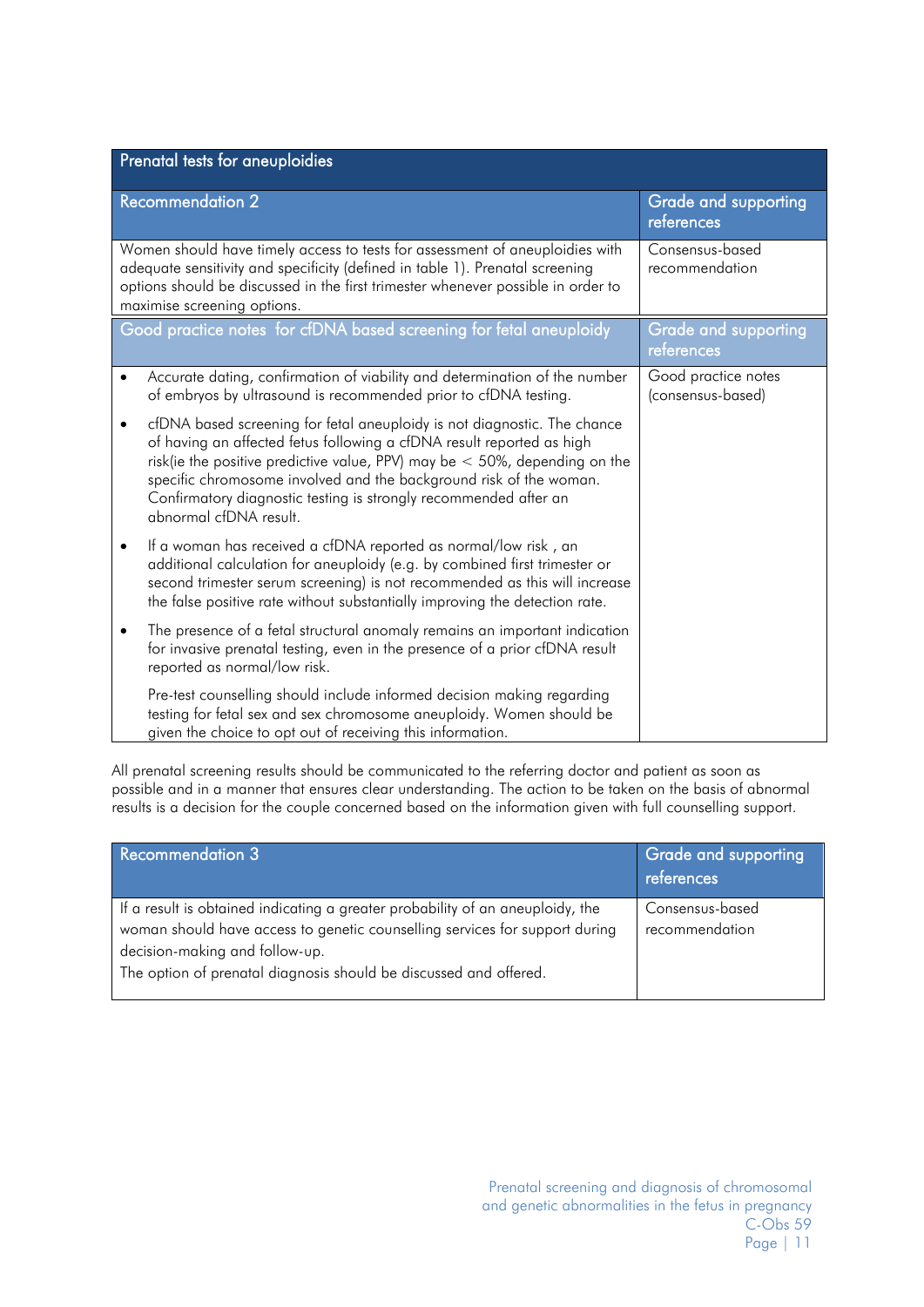### 3.2.4 Screening for aneuploidy in multiple pregnancies

#### Twin pregnancies

The performance of screening tests that incorporate maternal blood biomarkers is reduced in twin pregnancies compared with singletons due to the inherent biological complexity of multiple gestation.

In twin pregnancies, CFTS is the recommended modality for screening. The sensitivity of CFTS in twins generally ranges from 72%-80%.<sup>[14](#page-18-14)</sup> The use of nasal bone assessment can improve the sensitivity of CFTS in twin pregnancies to 89% for a fixed 5% false positive rate.<sup>[15](#page-18-15)</sup>

Laboratories need specific clinical details to reliably calculate the likelihood of aneuploidy from biochemical data. These include:

- whether both twins are alive and if not, the gestation of demise of the late twin
- the chorionicity (monochorionic /dichorionic), and
- the crown rump length (CRL) of both fetuses.

It is important to note that some screening algorithms require the CRL and NT of both twins to be done within a limited timeframe (1-2 days) , otherwise screening resultscannot be calculated.

Women with a twin pregnancy who have missed the opportunity for first trimester screening may be offered second trimester maternal serum screening for Down syndrome (15-20 weeks) or cfDNA testing. cfDNA testing in twin pregnancies has not been as extensively evaluated as in singletons due to the limitations of smaller numbers. The two largest published studies have a combined total of 626 twin pregnancies. Their results suggest sensitivities of approximately 90% for trisomy 21, 50% for trisomy 13 and 83% for trisomy 18. <sup>[16,](#page-18-16) [17](#page-18-17)</sup> These studies noted a considerably higher "no call" rate for twin pregnancies of  $>$  5%, which should be taken into consideration in pretest counselling.

#### Triplets and higher order multiple pregnancies

In higher order multiples (triplets or more), aneuploidy screening should be performed with ultrasound markers at 11-13 weeks (e.g. nuchal translucency and nasal bone) as serum markers cannot be used effectively.

Maternal serum screening and cfDNA testing cannot be used in triplet or higher order pregnancies.

<span id="page-11-0"></span>

| Multiple pregnancies                                                                                                                                                                                                                  |                                           |
|---------------------------------------------------------------------------------------------------------------------------------------------------------------------------------------------------------------------------------------|-------------------------------------------|
| <b>Recommendation 4</b>                                                                                                                                                                                                               | <b>Grade and supporting</b><br>references |
| In twin pregnancies, combined first trimester screening is the recommended<br>modality for screening for aneuploidies.                                                                                                                | Consensus-based<br>recommendation         |
| First trimester ultrasound assessment of chorionicity is recommended for<br>interpretation of screening results and triaging to appropriate models of<br>antenatal care.                                                              |                                           |
| Good practice notes                                                                                                                                                                                                                   | Grade and supporting<br>references        |
| Aneuploidy screening for triplet and higher order pregnancies should be<br>performed with first trimester ultrasound markers (i.e. nuchal translucency<br>thickness and nasal bone assessment +/- additional markers at 11-13 weeks). | Good practice notes<br>(consensus-based)  |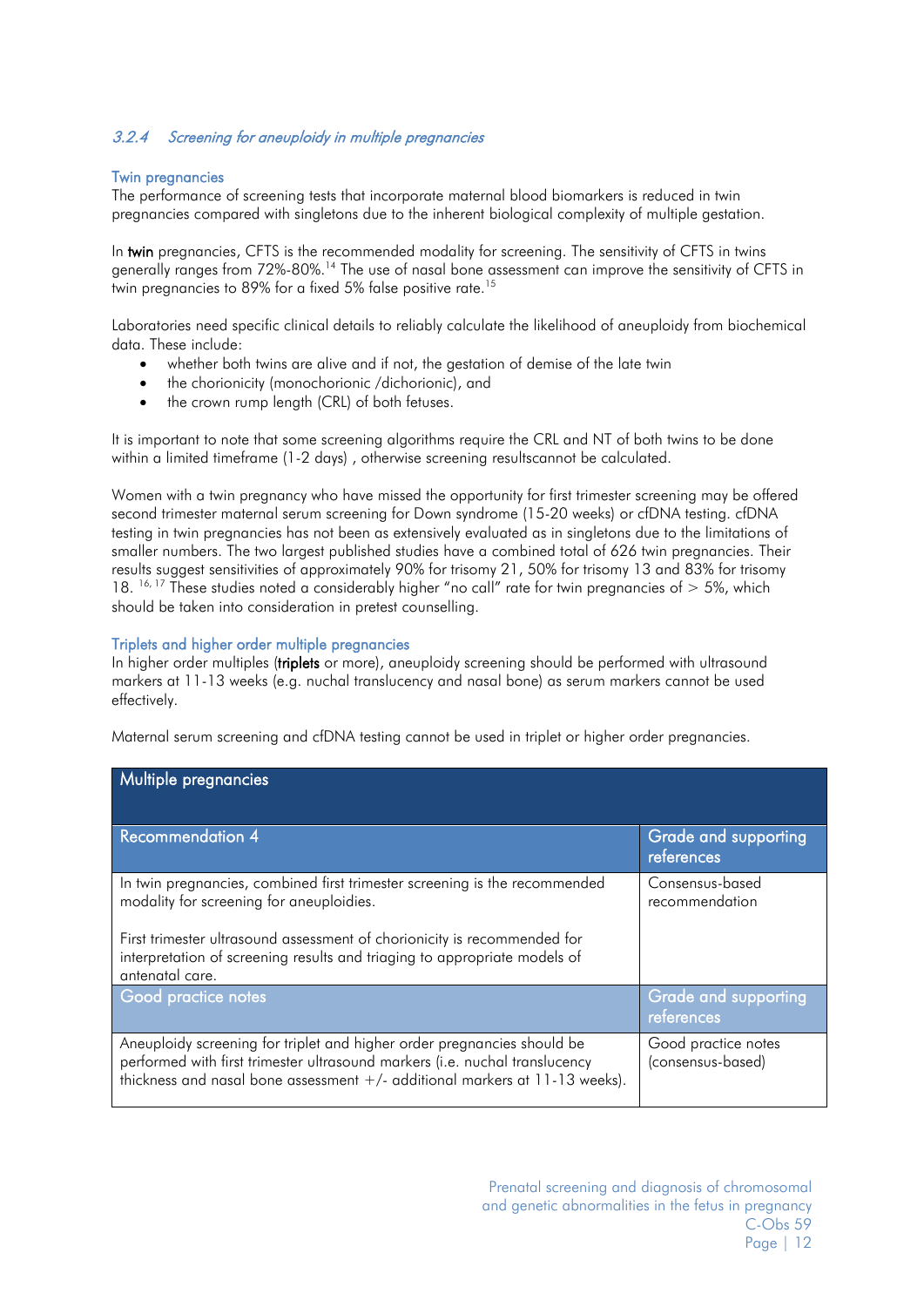## 3.3 Prenatal diagnostic procedures for suspected aneuploidy

Women at increased likelihood of having a child with aneuploidy on a screening test should be offered a prenatal diagnostic test for confirmation. All diagnostic procedures should be performed by trained operators or be closely supervised by a trained operator under direct ultrasound guidance. Commonly quoted estimates of total fetal loss rates following an invasive procedure range from 0.5 to 1.0%. <sup>[18](#page-18-18)</sup> A recent meta-analysis suggests that fetal loss rates in the hands of experienced operators do not differ between CVS and amniocentesis and may be as low as 1 in 900.<sup>19</sup> There is also evidence that the fetal loss rates for invasive procedures are operator and experience dependent.<sup>20</sup> Prenatal diagnostic service providers or pregnancy care providers who do not perform sufficient procedures per year to maintain their skills should be encouraged to refer their cases to a specialised prenatal diagnostic service that does.

#### <span id="page-12-0"></span>3.3.1 Amniocentesis

Amniocentesis is performed from 15 weeks gestation. This procedure should not be performed routinely before 14 weeks gestation because of the increased riskof adverse outcome such as talipes.

#### <span id="page-12-1"></span>3.3.2 Chorionic villus sampling (CVS)

CVS is performed from 11 weeks gestation. Before this gestation, CVS is associated with an increased risk of transverse limb reduction defects.

## <span id="page-12-3"></span><span id="page-12-2"></span>3.4 Assessment of fetal chromosomes following CVS or amniocentesis

There are a number of options for diagnostic tests on cells obtained from CVS or amniocentesis including:

- Conventional (G-banded) Karyotyping uses cultured fetal cells to prepare stained metaphase chromosomes for microscopic inspection. Chromosome number, length, banding pattern and other physical characteristics are visually assessed by a cytogeneticist. It identifies changes in chromosome number as well as subchromosomal rearrangements down to 5-10 megabases in size.
- Rapid aneuploidy tests fluorescent in situ hybridisation (FISH), quantitative fluorescent polymerase chain reaction (QF-PCR), BACs on beads (BoBs) - These technologies are usually employed as an adjunct to full karyotyping for a rapid assessment of the common autosomal trisomies (chromsomes 21, 18, 13) and sex chromosomes. FISH can also be used for the diagnosis of specific microdeletion syndromes such as 22q11 deletion (diGeorge syndrome).
- Chromosomal Microarray analysis Chromosome analysis by genome-wide oligonucleotide array (also called chromosomal microarray, molecular karyotype, and array CGH) identifies both large (5-10Mb) and sub-microscopic (< 5-10Mb) DNA variations across all chromosomes. Chromosomal microarrays (CMAs) assess the fetal genome in higher resolution than the conventional karyotype, but do not identify balanced chromosome rearrangements (e.g. balanced translocations) or the majority of mutations causing single gene disorders.

Where structural fetal conditions are detected on ultrasound scan, CMA detects significantly more pathogenic aneuploidies than conventional karyotype.<sup>[21](#page-18-21)</sup> <sup>[22](#page-19-0)</sup> As a result, CMA is recommended as the "first tier" chromosome test in the presence of a structural fetal condition and replaces the need for banded karyotype.<sup>[23](#page-19-1)</sup>

In the setting of a normal fetal ultrasound scan (e.g. for maternal age or maternal serum screening), microarray still identifies a greater number of pathogenic chromosome changes than banded karyotype. [21,](#page-18-21) [24](#page-19-2)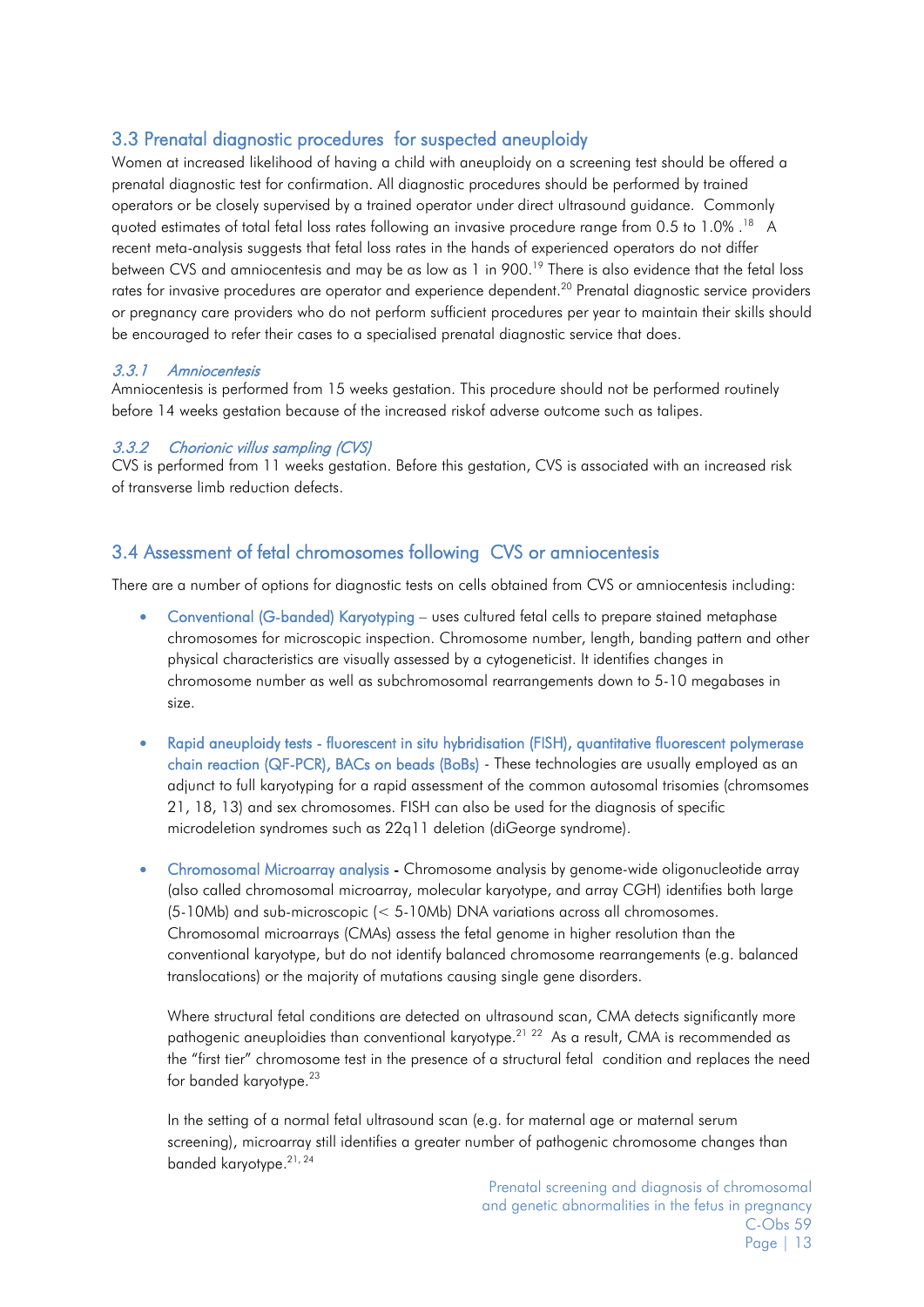Single-nucleotide-polymorphism-based microarray (SNP array) can identify uniparental disomy (relevant for suspected imprinting disorders such as Angelman/Prader Willi syndromes), triploidy, and can be used to confirm zygosity in twin pregnancies. SNP based arrays can also identify parental relatedness (consanguinity).

The diagnostic advantage of microarray is tempered by the fact that microarray can detect variants of uncertain significance that may cause genetic counselling dilemmas and patient concern and distress.<sup>[25](#page-19-3)</sup> The test therefore should only be offered in the context of pre-test and post-test counselling, especially when fetal ultrasound is normal. Patients who receive abnormal or uncertain microarray results should have access to a formal genetic counselling service staffed by genetic counsellors and/ or clinical geneticists.

Laboratories providing prenatal microarray need staff appropriately trained in the analysis and reporting of microarray data. Laboratories offering a prenatal microarray service should be appropriately accredited with their regional authority and should have access to a clinical geneticist to aide in the interpretation and reporting of rare or complex microarray findings.

### <span id="page-13-0"></span>3.5 Prenatal tests for other genetic disorders

#### <span id="page-13-1"></span>3.5.1 Population-based periconceptional genetic screening

Periconceptional genetic screening will identify couples at with an increased likelihood of giving birth to a child with a specific heritable disorder. It does not refer to testing an individual with a strong family history of a known or possible genetic condition – these people should be offered referral to a specialist clinical genetics service.

It is estimated that all individuals are carriers for at least three clinically severe recessive childhood disorders. [26](#page-19-4) Most of these are autosomal, meaning if both members of a couple are carriers of a mutation in one gene copy of a specific gene pair, and if both pass on the mutation, the offspring will develop a medically significant genetic condition. X-linked recessive conditions occur when a woman carries a mutation in a gene on the X-chromosome. If she passes this mutation on to her son, he will develop a medically significant genetic condition.

The carrier frequency of certain recessive conditions is higher in specific ethnic populations: e.g. cystic fibrosis in Northern Europeans; thalassemia/haemoglobinopathies in South-East Asians; and Tay-Sachs disease in Ashkenazi Jews.

A number of genetic carrier screening programs exist within Australasia (or are readily accessible from overseas), but currently these are generally not funded by the public health system (i.e. accessible only on a user pays basis). Further information is available from your local genetics service.

"Expanded one step screening for carrier status", where both members of a couple are tested simultaneously and each given their result back individually, is preferable as more carriers will be detected and the results will be available in a more timely fashion. However it is recognised that it is more economical to undertake "two step screening" – test the female first and then only test the male partner should she be found to be a carrier of the specific autosomal recessive condition(s) being screened for. The turn-around-time of screening tests and the anticipated gestational age at final diagnosis are important factors to consider when deciding between one- or two-step carrier screening.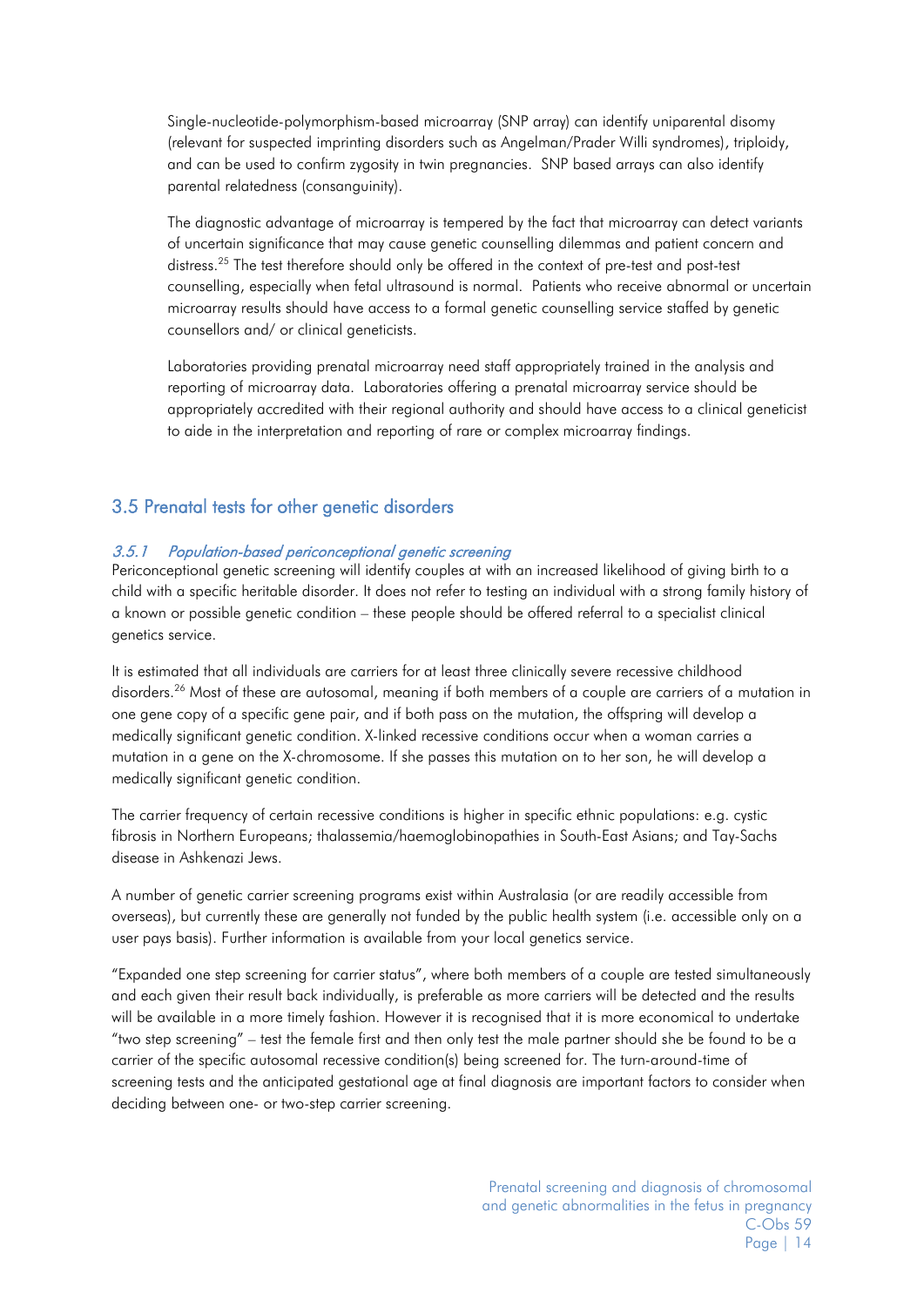With the introduction of new genomic sequencing techniques, it is anticipated that carrier screening for a multitude of recessive conditions will be routinely available for couples, who have no family history of a genetic disorder, in the near future.<sup>[27](#page-19-5)</sup>

| Prenatal tests for other genetic disorders                                                                                                                                                                                                                                                                                                                                  |                                           |  |  |
|-----------------------------------------------------------------------------------------------------------------------------------------------------------------------------------------------------------------------------------------------------------------------------------------------------------------------------------------------------------------------------|-------------------------------------------|--|--|
| <b>Recommendation 5</b>                                                                                                                                                                                                                                                                                                                                                     | <b>Grade and supporting</b><br>references |  |  |
| All couples intending to have children, or who are pregnant, should have a<br>careful family history taken regarding relatives with inherited disorders. Those<br>identified with a family history of inherited disorders should be made aware of<br>the availability of carrier screening for recessive conditions. (see Appendix F for<br>particular population groups).  | Consensus-based<br>recommendation         |  |  |
| Recommendation 6                                                                                                                                                                                                                                                                                                                                                            | Grade and supporting<br>references        |  |  |
| Where available, carrier status screening of women with a low probability for<br>the more common genetic conditions (e.g. cystic fibrosis, spinal muscular<br>atrophy, fragile X syndrome) may be offered. Women considering whether to<br>have the test should be appropriately informed of the benefits and limitations<br>of testing, and any associated costs.          | Consensus-based<br>recommendation         |  |  |
| Good practice note                                                                                                                                                                                                                                                                                                                                                          | <b>Grade and supporting</b><br>references |  |  |
| Pre-pregnancy screening is preferable to antenatal screening for inheritable<br>genetic conditions as this allows more options for carrier couples, including<br>pre-implantation genetic diagnosis.                                                                                                                                                                        | Consensus-based good<br>practice note     |  |  |
| Recommendation 7                                                                                                                                                                                                                                                                                                                                                            | <b>Grade and supporting</b><br>references |  |  |
| All individuals with an increased likelihood of haemoglobinopathy based on<br>their ethnic background should be offered basic screening for carrier status by<br>a full blood examination at a minimum. Primary screening with specific assays<br>for haemoglobinopathies (such as HPLC or EPG) can also be offered<br>depending on local resources and population profile. | Level C<br>$\overline{2}$                 |  |  |

### <span id="page-14-0"></span>3.5.2 Prenatal diagnosis for genetic disorders on the basis of a family history of a known or suspected genetic disorder

If a woman and/or her partner have a family history of a known or suspected genetic disorder (e.g. fragile X syndrome, cystic fibrosis), advice should be sought from a specialist clinical genetics service (preferably prior to pregnancy) to assess reproductive risks and the availability of genetic testing to further refine reproductive risks. Options for pre-implantation genetic diagnosis and/or prenatal diagnosis should be offered when appropriate.

#### <span id="page-14-1"></span>3.5.3 Prenatal screening for genetic disorders suspected on the basis of fetal conditions

Screening for mutations in genes linked to specific disorders is currently available in Australasia for some genes using traditional sequencing methods. Examples include cystic fibrosis mutation panel screening and CFTR gene sequencing for fetal echogenic bowel, FGFR gene sequencing for possible fetal achondroplasia or craniosynostosis, and targeted testing for mutations in genes causing Noonan syndrome.

With the introduction of new genomic sequencing techniques, it is anticipated that screening for mutations in multiple genes will be more readily available for a number of groups of conditions including skeletal dysplasias, Noonan syndrome, craniofacial disorders including craniosynostosis, arthrogryposis and others. In future tests of this sort may also be available using maternal blood samples to analyse cell free DNA.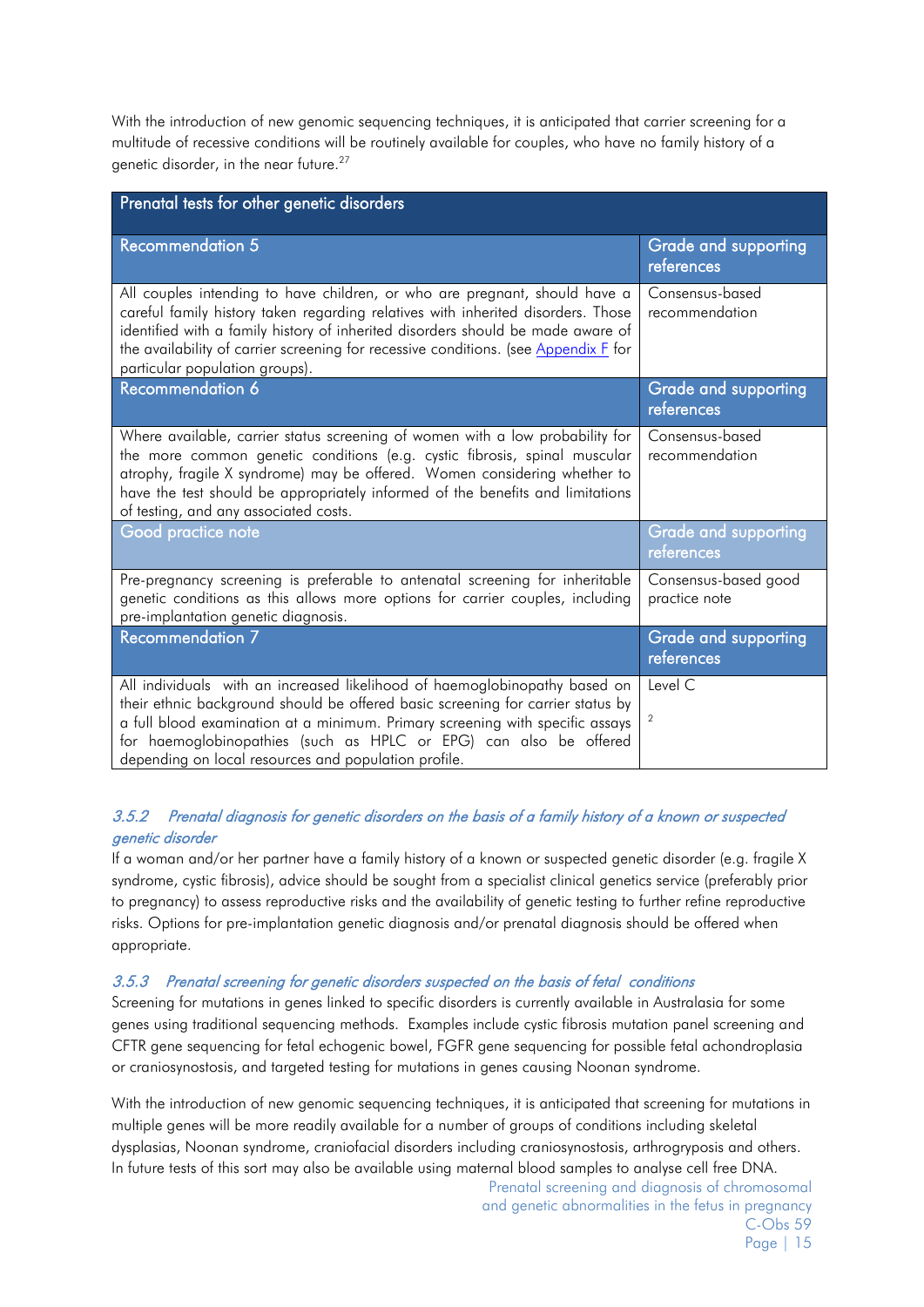# <span id="page-15-0"></span>3.6 Prenatal screening by fetal ultrasound in mid-trimester

It is recommended all women are offered a fetal morphology ultrasound scan at 18-22 weeks gestation, plus additional ultrasound scans depending on individual circumstances [\(Routine Antenatal Assessment in](http://www.ranzcog.edu.au/doc/routine-antenatal-assessment-in-the-absence-of-pregnancy-complications.html)  [the Absence of Pregnancy Complications \(C-Obs 03b\)](http://www.ranzcog.edu.au/doc/routine-antenatal-assessment-in-the-absence-of-pregnancy-complications.html) and [HGSA/RANZCOG Prenatal Assessment of Fetal](http://www.ranzcog.edu.au/doc/prenatal-assessment-of-fetal-structural-abnormalities.html) [Structural Conditions \(C-Obs 60\)\)](http://www.ranzcog.edu.au/doc/prenatal-assessment-of-fetal-structural-abnormalities.html). Irregularities of fetal organ formation, growth or development may indicate an underlying chromosomal or single gene disorder.

| <b>Recommendation 8</b>                                                                                                          | <b>Grade and supporting</b><br>references |
|----------------------------------------------------------------------------------------------------------------------------------|-------------------------------------------|
| Where a structural fetal condition is suspected, diagnostic testing should be                                                    | Consensus-based                           |
| offered, depending on the nature of the condition found. Diagnostic tests that<br>could be offered are discussed in section 3.4. | recommendation                            |

## <span id="page-15-1"></span>3.7 Other issues

### <span id="page-15-2"></span>3.7.1 Assisted reproductive technologies (ART)

Pregnancies conceived using assisted reproductive technologies (ART) have been shown to have low levels of pregnancy-associated plasma protein-A (PAPP-A) leading to an increased likelihood of receiving falsepositive results in first trimester screening for Down syndrome. Lower PAPP-A may reflect impairment of early implantation with some forms of ART. Some laboratories providing screening results incorporate this factor into their calculations, but not all. It is not certain that NT measurements are altered in pregnancies conceived by ART although some research has suggested this may be the case. <sup>28-31</sup>

### <span id="page-15-3"></span>3.7.2 Pre-implantation genetic diagnosis (PGD)

Pre-implantation genetic diagnosis (PGD) is used to determine if genetic or chromosomal disorders are present in embryos produced through ART. PGD tests embryos before they are transferred to the uterus so couples can make informed decisions about their next steps in the IVF process. It was first used by couples with an increased chance of genetic conditions, to select embryos free of an inherited genetic disorder. They did not necessarily have infertility problems, but sought to have an embryo unaffected by the genetic disorder selected for transfer to the uterus. Pre-implantation genetic screening (PGS) for aneuploidy is now done in cases where there have been multiple miscarriages or lack of success with a large number of embryo transfer in couples seeking infertility treatment. PGD/PGS analysis is done on a small number of cells and hence is subject to error due to mosaicism. Couples are often offered confirmation of results with prenatal diagnosis.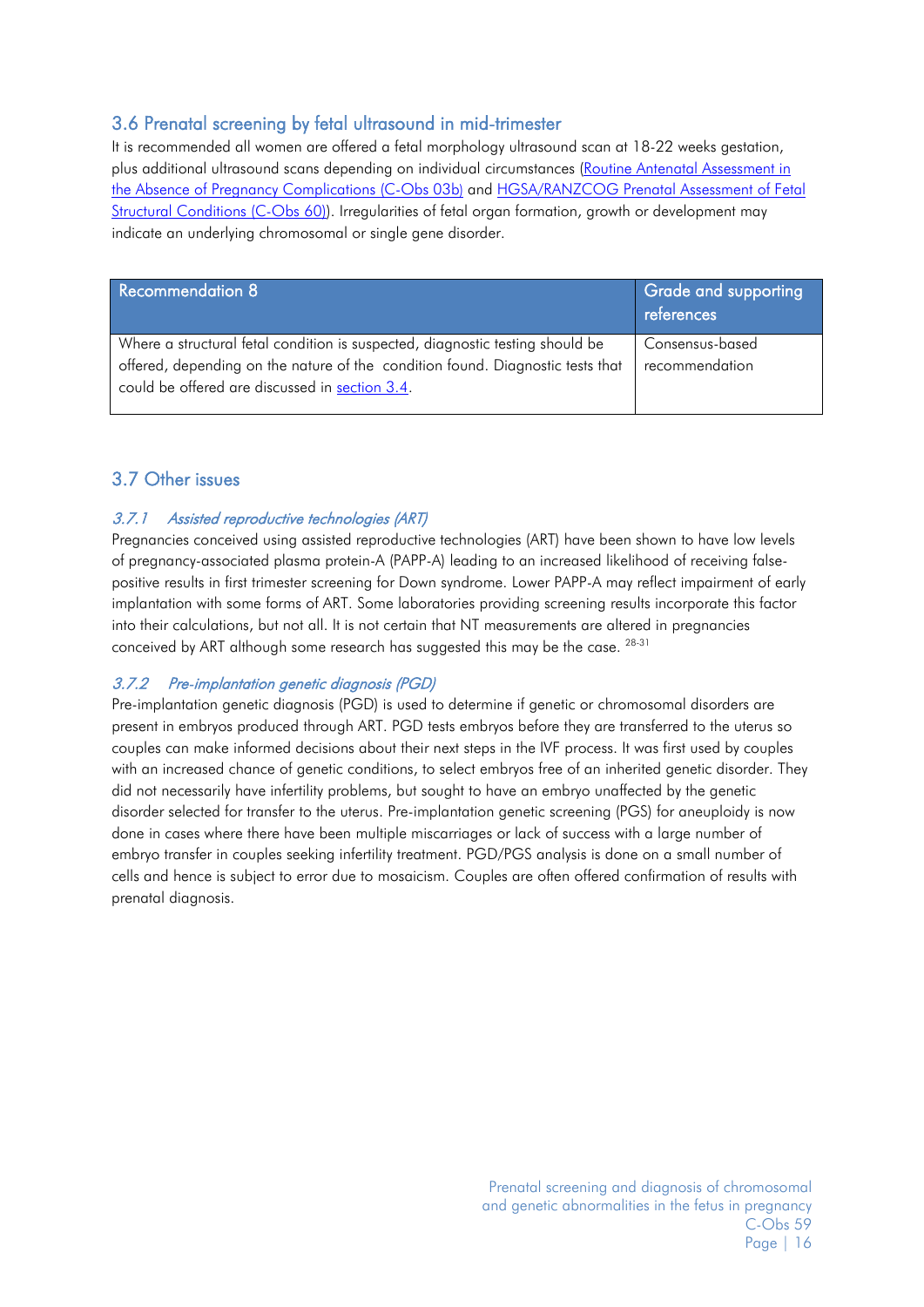# <span id="page-16-0"></span>4. Governance

#### <span id="page-16-1"></span>4.1 Quality Assurance

#### <span id="page-16-2"></span>4.1.1 Education for health professionals involved in prenatal screening

Health professionals caring for pregnant women should undertake continuing education regarding options available for prenatal screening and diagnosis, and should:

- Have up-to-date knowledge about the current screening modalities available and in what settings they can be implemented.
- Be able to provide pre-and post-test information, support and counselling including written resources.
- Participate in continuing professional development (CPD) and courses that provide current evidence based information on prenatal screening and diagnosis.

Health professionals providing care to pregnant women will benefit from undertaking some modules of the Nuchal Translucency Online Learning Program (NTOLP) to gain an understanding of the complexities of prenatal screening and diagnosis in the first and second trimesters of pregnancy. See <http://ntolp.nuchaltrans.edu.au/>

#### <span id="page-16-3"></span>4.1.2 Performance quality standards and monitoring processes

#### What are the quality standards for prenatal screening programs?

#### <span id="page-16-4"></span>i) Laboratory accreditation

All laboratories undertaking prenatal screening must be accredited by the National Association of Testing Authorities (NATA) in Australia, and International Accreditation New Zealand (IANZ) in New Zealand.

Those who undertake prenatal testing, whether laboratory or ultrasound units, should undertake overall audit and monitoring of their prenatal screening programs and participate in external quality assurance activities.

Laboratories that undertake prenatal testing for trisomy 21 and other chromosome anomalies during the first and second trimester should participate in an external quality assurance program e.g. United Kingdom National External Quality Assurance Service [UKNEQAS] provides assessment for T21 in first and second trimester and NTD in second trimester (but no other chromosomal anomalies).<http://www.ukneqas.org.uk/>

#### <span id="page-16-5"></span>ii) Sonographer accreditation

Sonographers performing medical ultrasound examinations must be suitably qualified, involved in a relevant and appropriate Continuing Professional Development program and be registered on the Register of Accredited Sonographers held by Medicare Australia. For further information, please contact the Medicare Australia or the Australasian Sonographer Accreditation Registry. All operators should be certified to perform the NT scan in Australia and participate in regular audit. Operators performing nasal bone or ductus venosus assessments should be suitably trained and certified to perform this assessment.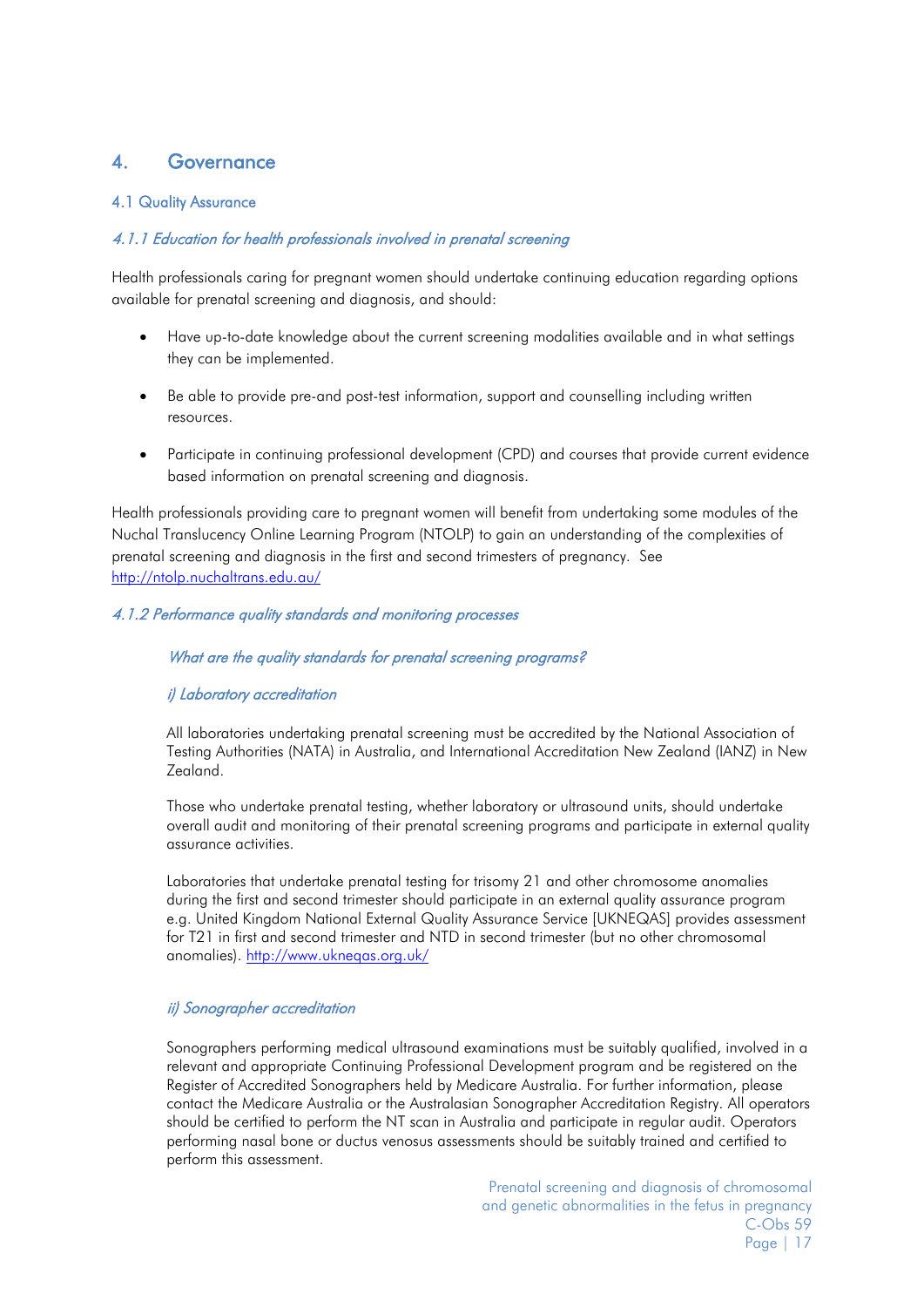#### <span id="page-17-0"></span>iii) Internal and external performance audit

ltrasound, operators (including obstetricians, radiologists, sonographers and midwives) should participate in audit to monitor their performance.

Ideally, the performance of the program of interest should be measured by routine monitoring of analyte medians, detection rate, screen positive rate, maternal age distribution of the screened population, uptake of screening and prenatal diagnostic tests and pregnancy outcome.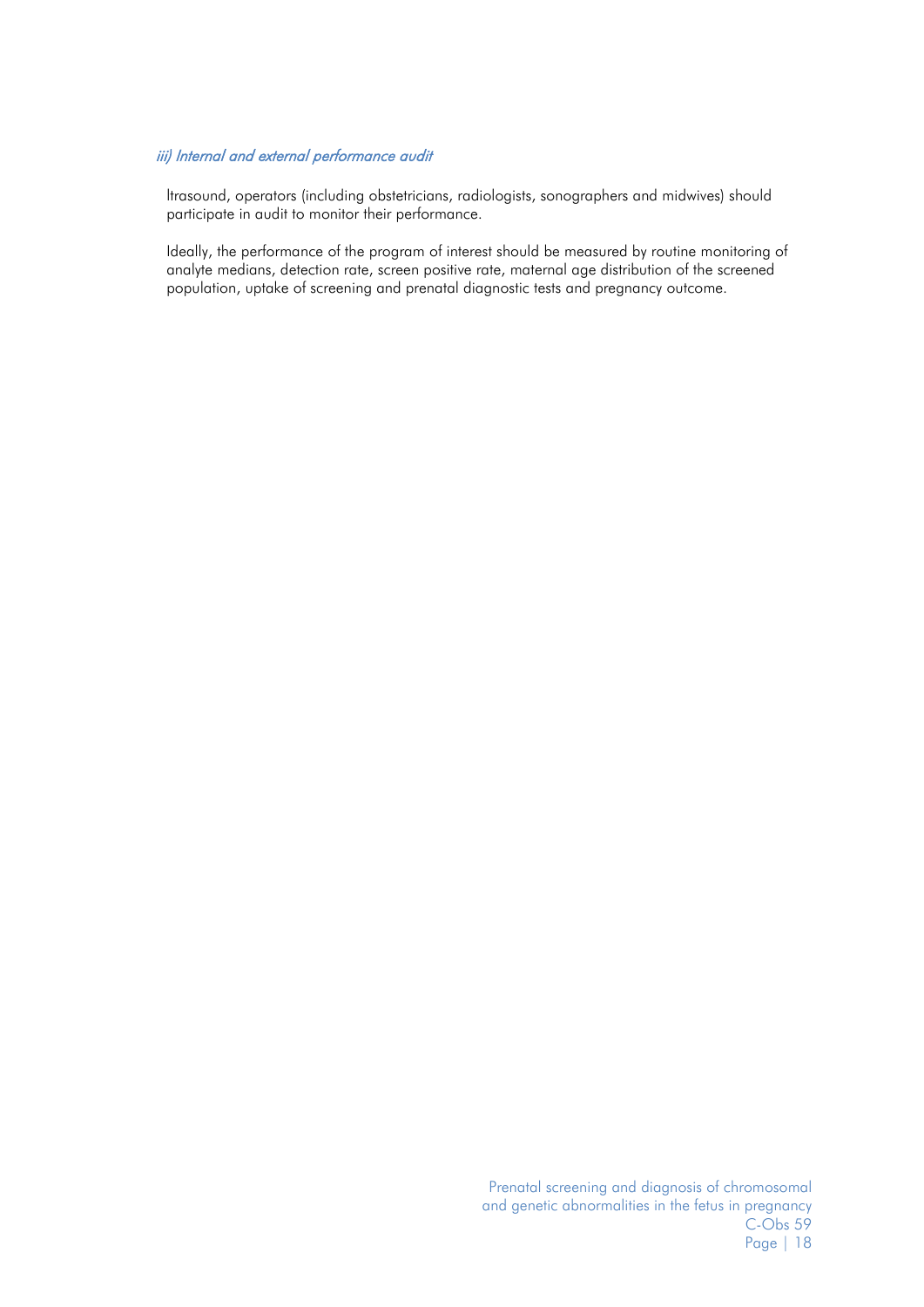# <span id="page-18-0"></span>5. References

- <span id="page-18-1"></span>1. Marteau TM, Dormandy E, Michie S. A measure of informed choice. Health Expect. 2001;4(2):99- 108.
- <span id="page-18-2"></span>2. Ryan K, Bain BJ, Worthington D, James J, Plews D, Mason A, et al. Significant haemoglobinopathies: guidelines for screening and diagnosis. British Journal of Haematology. 2010;149(1):35-49.
- <span id="page-18-3"></span>3. Nicolaides KH. First trimester diagnosis of chromosomal defects. In: The 11-13<sup>+6</sup> weeks scan. London: Fetal Medicine Foundation, 2004
- <span id="page-18-4"></span>4. Lewis SM, Cullinane FM, Carlin JB, Halliday JL. Women's and health professionals' preferences for prenatal testing for Down syndrome in Australia. Aust N Z J Obstet Gynaecol. 2006;46(3):205-11.
- <span id="page-18-5"></span>5. Jaques AM, Halliday JL, Francis I, Bonacquisto L, Forbes R, Cronin A, et al. Follow up and evaluation of the Victorian first-trimester combined screening programme for Down syndrome and trisomy 18. BJOG. 2007;114(7):812-8.
- <span id="page-18-6"></span>6. Bianchi DW, Parker RL, Wentworth J, Madankumar R, Saffer C, Das AF, et al. DNA sequencing versus standard prenatal aneuploidy screening. N Engl J Med. 2014;370(9):799-808.
- <span id="page-18-7"></span>7. Cicero S, Avgidou K, Rembouskos G, Kagan KO, Nicolaides KH. Nasal bone in first-trimester screening for trisomy 21. Am J Obstet Gynecol. 2006;195(1):109-14.
- <span id="page-18-8"></span>8. Maiz N, Valencia C, Emmanuel EE, Staboulidou I, Nicolaides KH. Screening for adverse pregnancy outcome by ductus venosus Doppler at 11-13+6 weeks of gestation. Obstet Gynecol. 2008;112(3):598-605.
- <span id="page-18-9"></span>9. Kagan KO, Valencia C, Livanos P, Wright D, Nicolaides KH. Tricuspid regurgitation in screening for trisomies 21, 18 and 13 and Turner syndrome at 11+0 to 13+6 weeks of gestation. Ultrasound Obstet Gynecol. 2009;33(1):18-22.
- <span id="page-18-10"></span>10. Nicolaides KH. Screening for fetal aneuploidies at 11 to 13 weeks. Prenat Diagn. 2011;31(1):7- 15.
- <span id="page-18-11"></span>11. Maiz N, Wright D, Ferreira AF, Syngelaki A, Nicolaides KH. A mixture model of ductus venosus pulsatility index in screening for aneuploidies at 11-13 weeks' gestation. Fetal Diagn Ther. 2012;31(4):221-9.
- <span id="page-18-12"></span>12. Zhang H, Gao Y, Jiang F, Fu M, Yuan Y, Guo Y, et al. Noninvasive Prenatal Testing for Trisomy 21, 18 and 13 - Clinical Experience from 146,958 Pregnancies. Ultrasound Obstet Gynecol [Internet]. 2015 Jan 19. Available from: [http://www.ncbi.nlm.nih.gov/pubmed/25598039.](http://www.ncbi.nlm.nih.gov/pubmed/25598039)
- <span id="page-18-13"></span>13. Bianchi DW, Parsa S, Bhatt S, Halks-Miller M, Kurtzman K, Sehnert AJ, et al. Fetal sex chromosome testing by maternal plasma DNA sequencing: clinical laboratory experience and biology. Obstet Gynecol. 2015;125(2):375-82.
- <span id="page-18-14"></span>14. Gagnon A, Audibert F. Prenatal screening and diagnosis of aneuploidy in multiple pregnancies. Best Pract Res Clin Obstet Gynaecol. 2014;28(2):285-94.
- <span id="page-18-15"></span>15. Cleary-Goldman J, Rebarber A, Krantz D, Hallahan T, Saltzman D. First-trimester screening with nasal bone in twins. Am J Obstet Gynecol. 2008;199(3):283 e1-3.
- <span id="page-18-16"></span>16. del Mar Gil M, Quezada M, Bregant B, Syngelaki A, Nicolaides K. Cell-free DNA analysis for trisomy risk assessment in first-trimester twin pregnancies. Fetal Diagn Ther. 2014 35(3):204- 11
- <span id="page-18-17"></span>17. Bevilacqua E, Gil MM, Nicolaides KH, Ordonez E, Cirigliano V, Dierickx H, et al. Performance of screening for aneuploidies by cell-free DNA analysis of maternal blood in twin pregnancies. Ultrasound Obstet Gynecol. 2014.
- <span id="page-18-18"></span>18. Tabor A, Alfirevic Z. Update on procedure-related risks for prenatal diagnosis techniques. Fetal Diagn Ther. 2010;27(1):1-7.
- <span id="page-18-19"></span>19. Ogilvie C, Akolekar R. Pregnancy Loss Following Amniocentesis or CVS Sampling—Time for a Reassessment of Risk. J Clin Med. 2014;3(3):741-6.
- <span id="page-18-20"></span>20. Halliday JL LJ, Sheffield LJ, Robinson HP, Renou P, Carlin JB. . Importance of complete follow-up of spontaneous fetal loss after amniocentesis and chorion villus sampling. Lancet. 1992;340:886-90.
- <span id="page-18-21"></span>21. Wapner RJ, Martin CL, Levy B, Ballif BC, Eng CM, Zachary JM, et al. Chromosomal microarray versus karyotyping for prenatal diagnosis. N Engl J Med. 2012;367(23):2175-84.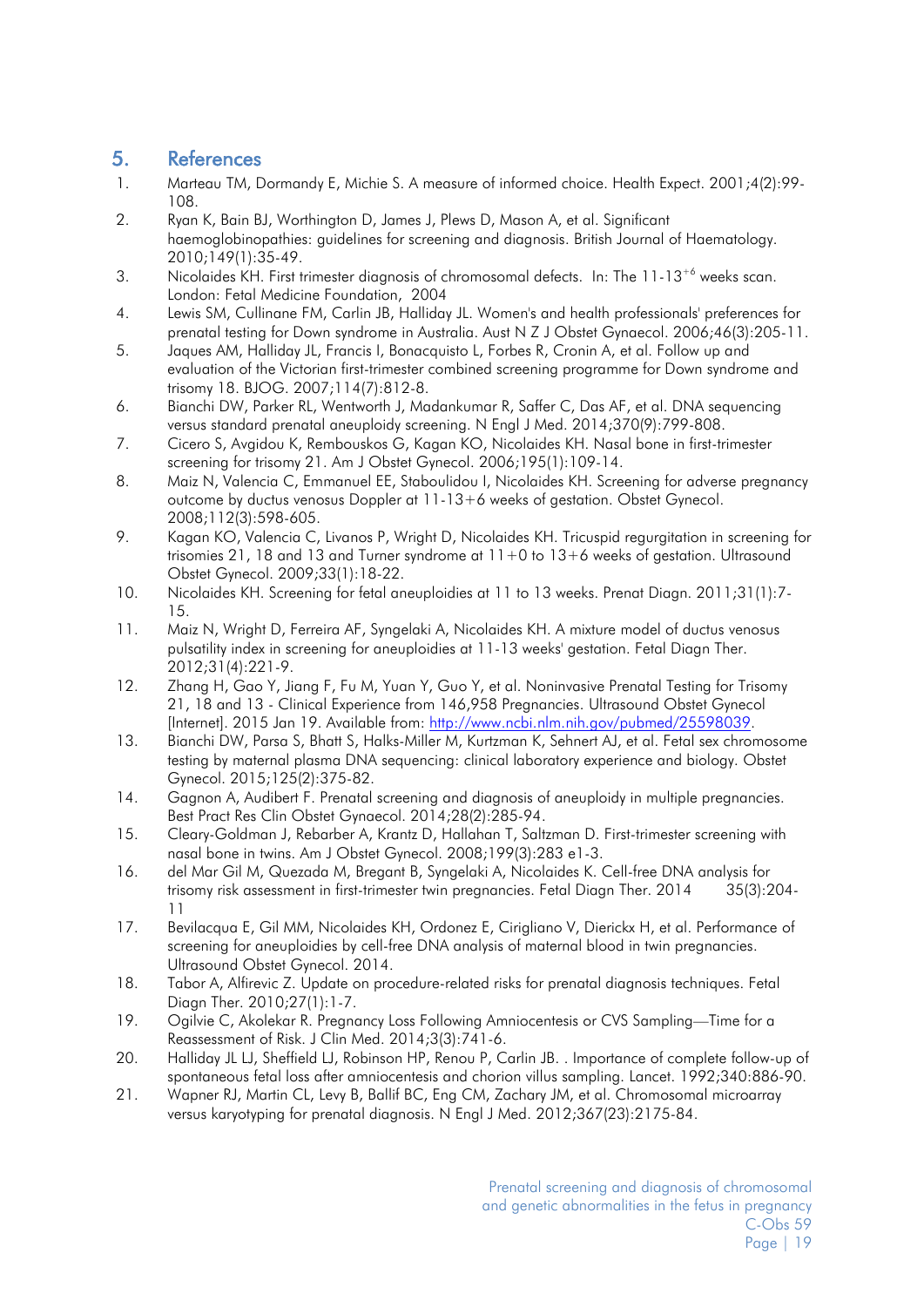- <span id="page-19-0"></span>22. Shaffer LG, Rosenfeld JA, Dabell MP, Coppinger J, Bandholz AM, Ellison JW, et al. Detection rates of clinically significant genomic alterations by microarray analysis for specific anomalies detected by ultrasound. Prenat Diagn. 2012;32(10):986-95.
- <span id="page-19-1"></span>23. American College of Obstetricians and Gynecologists (ACOG). The use of chromosomal microarray analysis in prenatal diagnosis: Committee Opinion No. 581 Obstet Gynecol. 2013;122:1374-7.
- <span id="page-19-2"></span>24. Fiorentino F, Napoletano S, Caiazzo F, Sessa M, Bono S, Spizzichino L, et al. Chromosomal microarray analysis as a first-line test in pregnancies with a priori low risk for the detection of submicroscopic chromosomal abnormalities. Eur J Hum Genet. 2013;21(7):725-30.
- <span id="page-19-3"></span>25. Wapner RJ, Driscoll DA, Simpson JL. Integration of microarray technology into prenatal diagnosis: counselling issues generated during the NICHD clinical trial. Prenat Diagn. 2012;32(4):396-400.
- <span id="page-19-4"></span>26. Bell CJ, Dinwiddie DL, Miller NA, Hateley SL, Ganusova EE, Mudge J, et al. Carrier testing for severe childhood recessive diseases by next-generation sequencing. Sci Transl Med. 2011;3(65):65ra4.
- <span id="page-19-5"></span>27. Edwards JG, Feldman G, Goldberg J, Gregg AR, Norton ME, Rose NC, et al. Expanded carrier screening in reproductive medicine-points to consider: a joint statement of the american college of medical genetics and genomics, american college of obstetricians and gynecologists, national society of genetic counselors, perinatal quality foundation, and society for maternal-fetal medicine. Obstet Gynecol. 2015;125(3):653-62.
- <span id="page-19-6"></span>28. Maymon R, Shulman A. Serial first- and second-trimester Down's syndrome screening tests among IVF-versus naturally-conceived singletons. Hum Reprod. 2002;17(4):1081-5.
- 29. Hui PW, Tang MH, Lam YH, Yeung WS, Ng EH, Ho PC. Nuchal translucency in pregnancies conceived after assisted reproduction technology. Ultrasound Obstet Gynecol. 2005;25(3):234-8.
- 30. Amor DJ, Xu JX, Halliday JL, Francis I, Healy DL, Breheny S, et al. Pregnancies conceived using assisted reproductive technologies (ART) have low levels of pregnancy-associated plasma protein-A (PAPP-A) leading to a high rate of false-positive results in first trimester screening for Down syndrome. Hum Reprod. 2009;24(6):1330-8.
- 31. Gjerris AC, Loft A, Pinborg A, Tabor A, Christiansen M. First-trimester screening in pregnancies conceived by assisted reproductive technology: significance of gestational dating by oocyte retrieval or sonographic measurement of crown-rump length. Ultrasound Obstet Gynecol. 2008;32(5):612- 7.
- <span id="page-19-7"></span>32. Royal College of Obstetricians and Gynaecologists. Non-invasive Prenatal Testing for Chromosomal Abnormality using Maternal Plasma DNA (Scientific Impact Paper No. 15). 2014.
- <span id="page-19-8"></span>33. Oepkes D, Yaron Y, Kozlowski P, Rego de Sousa MJ, Bartha JL, van den Akker ES, et al. Counseling for non-invasive prenatal testing (NIPT): what pregnant women may want to know. Ultrasound Obstet Gynecol. 2014;44(1):1-5.
- <span id="page-19-9"></span>34. Hui L, Teoh M, da Silva Costa F, Ramsay P, Palma-Dias R, Richmond Z, et al. Clinical implementation of cell-free DNA based aneuploidy screening: perspectives from a national audit. Ultrasound Obstet Gynecol. 2015;45:10-5.
- <span id="page-19-10"></span>35. Hui L, Teoh M, Piessens S, Walker S. Early clinical experience of cell-free DNA-based aneuploidy screening: a survey of obstetric sonologists in Australia and New Zealand. Aust N Z J Obstet Gynaecol. 2014;Accepted Nov 2014 In press( ).
- <span id="page-19-11"></span>36. Lo YM, Corbetta N, Chamberlain PF, Rai V, Sargent IL, Redman CW, et al. Presence of fetal DNA in maternal plasma and serum. Lancet. 1997;350(9076):485-7.
- <span id="page-19-12"></span>37. Wataganara T, Chen AY, LeShane ES, Sullivan LM, Borgatta L, Bianchi DW, et al. Cell-free fetal DNA levels in maternal plasma after elective first-trimester termination of pregnancy. Fertil Steril. 2004;81(3):638-44.
- <span id="page-19-13"></span>38. Ashoor G, Poon L, Syngelaki A, Mosimann B, Nicolaides KH. Fetal fraction in maternal plasma cell-free DNA at 11-13 weeks' gestation: effect of maternal and fetal factors. Fetal Diagn Ther. 2012;31(4):237-43.
- <span id="page-19-14"></span>39. Hui L, Bianchi DW. Recent advances in the prenatal interrogation of the human fetal genome. Trends Genet. 2013;29(2):84-91.
- <span id="page-19-15"></span>40. Gil MM, Quezada MS, Revello R, Akolekar R, Nicolaides KH. Analysis of cell-free DNA in maternal blood in screening for fetal aneuploidies: updated meta-analysis. Ultrasound Obstet Gynecol. 2015; doi: 10.1002/uog.14791.
- <span id="page-19-16"></span>41. Walsh J. Fetal Aneuploidy Detection by Maternal Plasma DNA Sequencing, Part 2. 2012.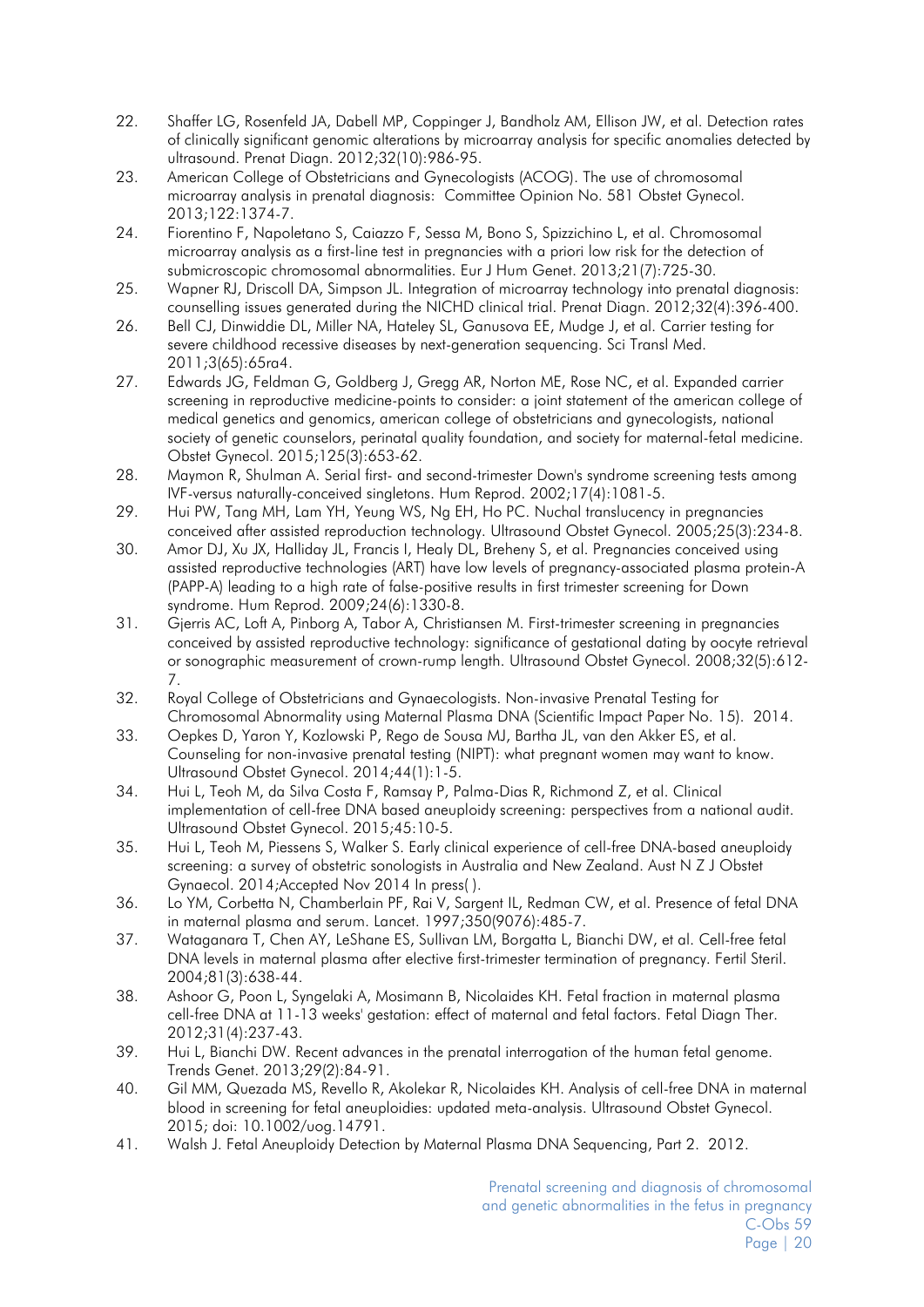- 42. American College of Obstetricians and Gynecologists. Committee Opinion No. 545: Noninvasive prenatal testing for fetal aneuploidy. Obstet Gynecol. 2012;120(6):1532-4.
- 43. Benn P, Borell A, Chiu R, Cuckle H, Dugoff L, Faas B, et al. Position statement from the Aneuploidy Screening Committee on behalf of the Board of the International Society for Prenatal Diagnosis. Prenat Diagn. 2013;33(7):622-9.
- 44. Gregg AR, Gross SJ, Best RG, Monaghan KG, Bajaj K, Skotko BG, et al. ACMG statement on noninvasive prenatal screening for fetal aneuploidy. Genet Med. 2013;15(5):395-8.
- <span id="page-20-0"></span>45. Salomon LJ, Alfirevic Z, Audibert F, Kagan KO, Yeo G, Raine-Fenning N. ISUOG consensus statement on the impact of non-invasive prenatal testing (NIPT) on prenatal ultrasound practice. Ultrasound Obstet Gynecol. 2014;44(1):122-3.
- <span id="page-20-1"></span>46. Dan S, Wang W, Ren J, Li Y, Hu H, Xu Z, et al. Clinical application of massively parallel sequencing-based prenatal noninvasive fetal trisomy test for trisomies 21 and 18 in 11,105 pregnancies with mixed risk factors. Prenat Diagn. 2012;32(13):1225-32.
- 47. Nicolaides KH, Syngelaki A, Ashoor G, Birdir C, Touzet G. Noninvasive prenatal testing for fetal trisomies in a routinely screened first-trimester population. Am J Obstet Gynecol. 2012;207(5):374 e1-6.
- <span id="page-20-2"></span>48. Pergament E, Cuckle H, Zimmermann B, Banjevic M, Sigurjonsson S, Ryan A, et al. Singlenucleotide polymorphism-based noninvasive prenatal screening in a high-risk and low-risk cohort. Obstet Gynecol. 2014;124(2 Pt 1):210-8.
- <span id="page-20-3"></span>49. Struble CA, Syngelaki A, Oliphant A, Song K, Nicolaides KH. Fetal fraction estimate in twin pregnancies using directed cell-free DNA analysis. Fetal Diagn Ther. 2014;35(3):199-203.
- <span id="page-20-4"></span>50. Canick JA, Kloza EM, Lambert-Messerlian GM, Haddow JE, Ehrich M, van den Boom D, et al. DNA sequencing of maternal plasma to identify Down syndrome and other trisomies in multiple gestations. Prenat Diagn. 2012;32(8):730-4.
- 51. Lau TK, Jiang F, Chan MK, Zhang H, Lo PS, Wang W. Non-invasive prenatal screening of fetal Down syndrome by maternal plasma DNA sequencing in twin pregnancies. J Matern Fetal Neonatal Med. 2013;26(4):434-7.
- 52. Huang X, Zheng J, Chen M, Zhao Y, Zhang C, Liu L, et al. Noninvasive prenatal testing of trisomies 21 and 18 by massively parallel sequencing of maternal plasma DNA in twin pregnancies. Prenat Diagn. 2014;34(4):335-40.
- <span id="page-20-5"></span>53. Malone FD, Canick JA, Ball RH, Nyberg DA, Comstock CH, Bukowski R, et al. First-trimester or second-trimester screening, or both, for Down's syndrome. N Engl J Med. 2005;353(19):2001-11.
- <span id="page-20-6"></span>54. Wald NJ, Rodeck C, Hackshaw AK, Walters J, Chitty L, Mackinson AM. First and second trimester antenatal screening for Down's syndrome: the results of the Serum, Urine and Ultrasound Screening Study (SURUSS). J Med Screen. 2003;10(2):56-104.
- <span id="page-20-7"></span>55. Syngelaki A, Pergament E, Homfray T, Akolekar R, Nicolaides KH. Replacing the combined test by cell-free DNA testing in screening for trisomies 21, 18 and 13: impact on the diagnosis of other chromosomal abnormalities. Fetal Diagn Ther. 2014;35(3):174-84.
- <span id="page-20-8"></span>56. Petersen OB, Vogel I, Ekelund C, Hyett J, Tabor A. Potential diagnostic consequences of applying non-invasive prenatal testing: population-based study from a country with existing first-trimester screening. Ultrasound Obstet Gynecol. 2014;43(3):265-71.
- <span id="page-20-9"></span>57. Lau T, Cheung S, Lo P, Pursely A, Chan M, Jiang F, et al. Non-invasive prenatal testing for fetal chromosomal abnormalities by low-coverage whole-genome sequencing of maternal plasma DNA: review of 1982 consecutive cases in a single center. . Ultrasound Obstet Gynecol 2014;43(3):254- 64.
- <span id="page-20-10"></span>58. Wang Y, Chen Y, Tian F, Zhang J, Song Z, Wu Y, et al. Maternal mosaicism is a significant contributor to discordant sex chromsomal aneuploidies associated with noninvasive prenatal testing. . Clin Chem 2014;60(1):251-9.
- <span id="page-20-11"></span>59. O'Leary P, Maxwell S, Murch A, Hendrie D. Prenatal screening for Down syndrome in Australia: costs and benefits of current and novel screening strategies. Aust N Z J Obstet Gynaecol. 2013;53(5):425-33.
- <span id="page-20-12"></span>60. Ayres AC, Whitty JA, Ellwood DA. A cost-effectiveness analysis comparing different strategies to implement noninvasive prenatal testing into a Down syndrome screening program. Aust N Z J Obstet Gynaecol. 2014;54(5):412-7.
- <span id="page-20-13"></span>61. Nicolaides KH, Wright D, Poon LC, Syngelaki A, Gil MM. First-trimester contingent screening for trisomy 21 by biomarkers and maternal blood cell-free DNA testing. Ultrasound Obstet Gynecol. 2013;42(1):41-50.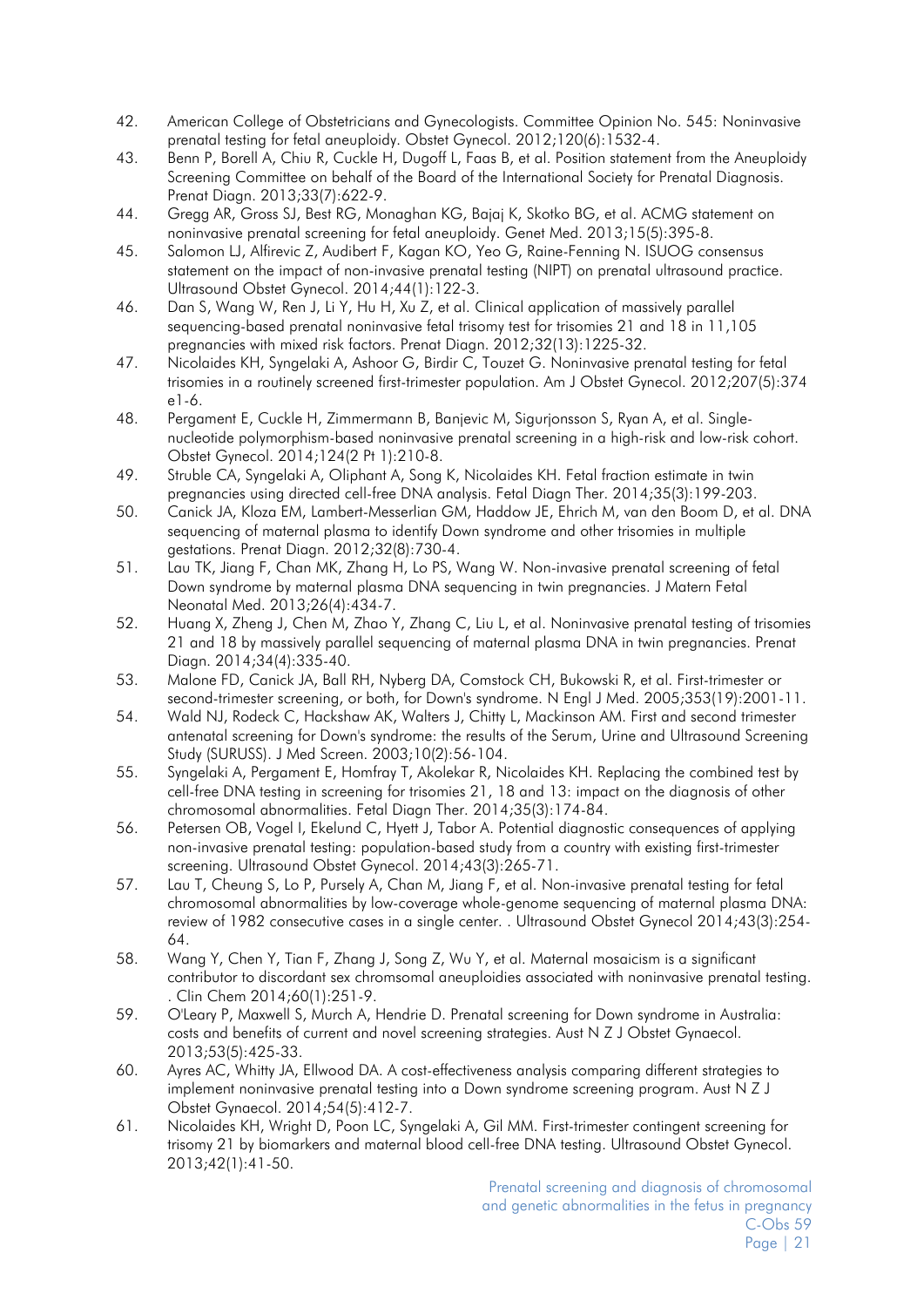# <span id="page-21-0"></span>6. Other suggested reading

- 1. Royal College of Obstetricians and Gynaecologists. 2014. Non-invasive Prenatal Testing for Chromosomal Abnormality using Maternal Plasma DNA (Scientific Impact Paper No. 15)<sup>32</sup>
- 2. Oepkes, D. Yaron, Y. Kozlowski, P. Rego de Sousa, M.J. Bartha, J.L. van den Akker, E.S. et al. Counseling for non-invasive prenatal testing (NIPT): what pregnant women may want to know. Ultrasound Obstet Gynecol. 2014; 44(1):1-5.<sup>33</sup>
- 3. Edwards JG, Feldman G, Goldberg J, Gregg AR, Norton ME, Rose NC, et al. Expanded carrier screening in reproductive medicine-points to consider: a joint statement of the American College of Medical Genetics and Genomics, American College of Obstetricians and Gynaecologists, National Society of Genetic Counsellors, Perinatal Quality Foundation, and Society for Maternal-Fetal Medicine. Obstet Gynecol. 2015;125(3):653-62.

# <span id="page-21-1"></span>7. Links to other College statements

- 1. [HGSA/RANZCOG Prenatal Assessment of Fetal Structural Conditions \(C-Obs 60\)](http://www.ranzcog.edu.au/doc/prenatal-assessment-of-fetal-structural-abnormalities.html)
- 2. HGSA/RANZCOG Prenatal Screening for Adverse Pregnancy Outcomes (C-Obs 61) Currently in development.
- 3. RANZCOG [Mid-trimester Fetal Morphology Ultrasound Screening \(C-Obs 57\)](http://www.ranzcog.edu.au/doc/Fetal%20Morphology.html)
- 4. RANZCOG [Prenatal Screening for Fetal Conditions\(C-Obs 35\)](http://www.ranzcog.edu.au/doc/prenatal-screening-for-fetal-abnormalities.html)
- 5. RANZCOG [Pre-pregnancy Counselling \(C-Obs 3\(a\)\)](http://www.ranzcog.edu.au/component/docman/doc_download/2111-pre-pregnancy-counselling-c-obs-03a.html?Itemid=946)
- 6. RANZCOG [Routine Antenatal Assessment in the Absence of Pregnancy Complications \(C-Obs 3 \(b\)\)](http://www.ranzcog.edu.au/doc/routine-antenatal-assessment-in-the-absence-of-pregnancy-complications.html)
- 7. RANZCOG [Diagnostic Ultrasound, Position Statement on the Appropriate Use of \(C-Gen 10\)](http://www.ranzcog.edu.au/doc/position-statement-on-the-appropriate-use-of-diagnostic-ultrasound-c-gen-10.html)

# <span id="page-21-2"></span>8. Patient information

A range of RANZCOG Patient Information Pamphlets can be ordered via:

[http://www.ranzcog.edu.au/publication/womens-health-publications/patient-information pamphlets.html](http://www.ranzcog.edu.au/publication/womens-health-publications/patient-information%20pamphlets.html)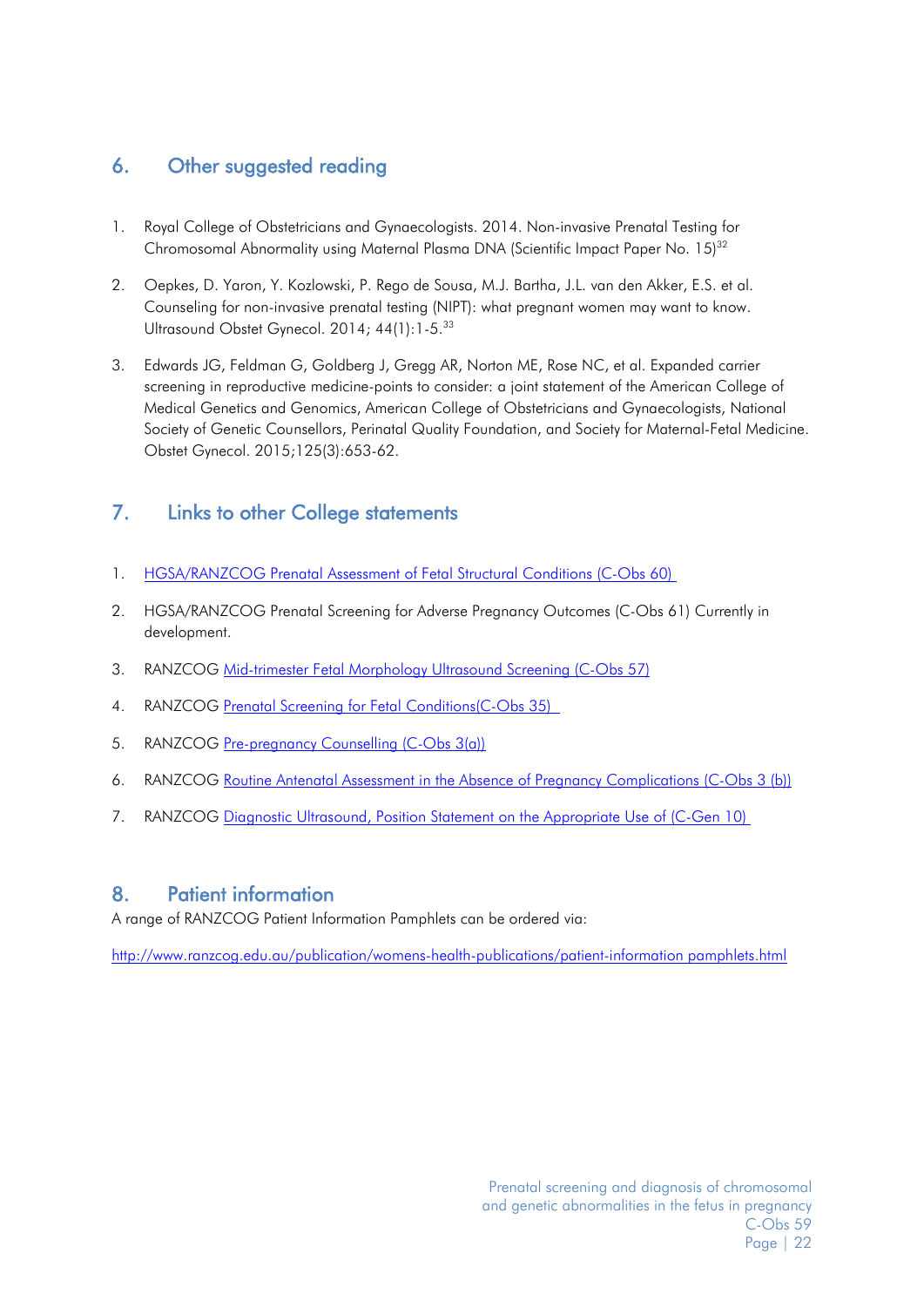# <span id="page-22-0"></span>Appendices

## <span id="page-22-1"></span>Appendix A

<span id="page-22-2"></span>Human Genetics Society of Australia (HGSA) and the Royal Australian and New Zealand College of Obstetricians and Gynaecologists (RANZCOG) Joint Committee on Prenatal Diagnosis and Screening Membership

| Name                           | <b>Expertise</b>          | Role                                                       |
|--------------------------------|---------------------------|------------------------------------------------------------|
| Dr Agnes Wilson - RANZCOG      | RANZCOG Guideline         | Committee Chair.                                           |
| member                         | developer                 | RANZCOG Senior Coordinator,                                |
|                                | Research Scientist        | Guideline development and Women's                          |
|                                |                           | Health                                                     |
| A/Professor Michael Gabbett -  | <b>Clinical Genetics</b>  | Eminent Staff Specialist in Clinical                       |
| <b>HGSA</b> member             |                           | Genetics, Genetic Health Queensland,                       |
|                                |                           | Associate Professor, Griffith University,                  |
|                                |                           | Senior Lecturer, The University                            |
|                                |                           | of Queensland                                              |
| Professor Jane Halliday -      | Epidemiology and          | Head, Public Health Genetics                               |
| <b>HGSA</b> member             | Research                  | Genetics Theme, Murdoch Childrens                          |
|                                |                           | Research Institute                                         |
| Clinical Professor Jon Hyett - | Obstetrics and            | Head of High Risk Obstetrics, Royal                        |
| RANZCOG member                 | Gynaecology               | Prince Alfred Women and Babies.                            |
|                                |                           | Clinical Professor, Obstetrics and                         |
|                                |                           | Gynaecology University of Sydney                           |
| Dr Natalie Kiesey-Calding -    | Obstetrics and            | Private Consultant, Cairns Obstetrics &                    |
| RANZCOG member                 | Gynaecology               | Gynaecology                                                |
|                                |                           |                                                            |
| Ms Pauline McGrath - HGSA      | Genetic Counselling and   | <b>HGSA Certified Genetic Counsellor at</b>                |
| member                         | Prenatal Screening and    | Queensland Health                                          |
|                                | Diagnosis                 |                                                            |
| Dr Andrew McLennan -           | Obstetrics and            | Consultant to the Maternal Fetal                           |
| RANZCOG member                 | Gynaecology               | Medicine Unit at Royal North Shore                         |
|                                |                           | Hospital and a Partner at Sydney                           |
|                                |                           | Ultrasound for Women                                       |
| A/Professor Ricardo Palma-     | Obstetrics and            | Clinical Director - Ultrasound Services,                   |
| Dias - RANZCOG member          | Gynaecology               | Royal Women's Hospital, Victoria.                          |
|                                |                           | Clinical Associate Professor at                            |
| Dr Jason Pinner - HGSA         | <b>Medical Geneticist</b> | University of Melbourne<br>University of Sydney (member to |
| member                         |                           | January 2014)                                              |
| Professor Peter Stone -        | Obstetrics and            | The University of Auckland                                 |
| RANZCOG member                 | Gynaecology Professor of  |                                                            |
|                                | Maternal Fetal Medicine   |                                                            |
| Dr Marleen Susman - HGSA       | Public Health Geneticist  | Murdoch Childrens Research Institute                       |
| member                         |                           | (member to January 2014)                                   |
| Professor Susan Walker-        | Obstetrics and            | Shiela Handbury Chair of Maternal                          |
| RANZCOG member                 | Gynaecology Professor of  | Fetal Medicine, Director Perinatal                         |
|                                | Maternal Fetal Medicine   | Medicine, Mercy Hospital for Women                         |
| Dr Dianne Webster - HGSA       | Laboratory Science        | Lead Clinical Scientist, LabPlus,                          |
| member                         |                           | Auckland City Hospital, New Zealand                        |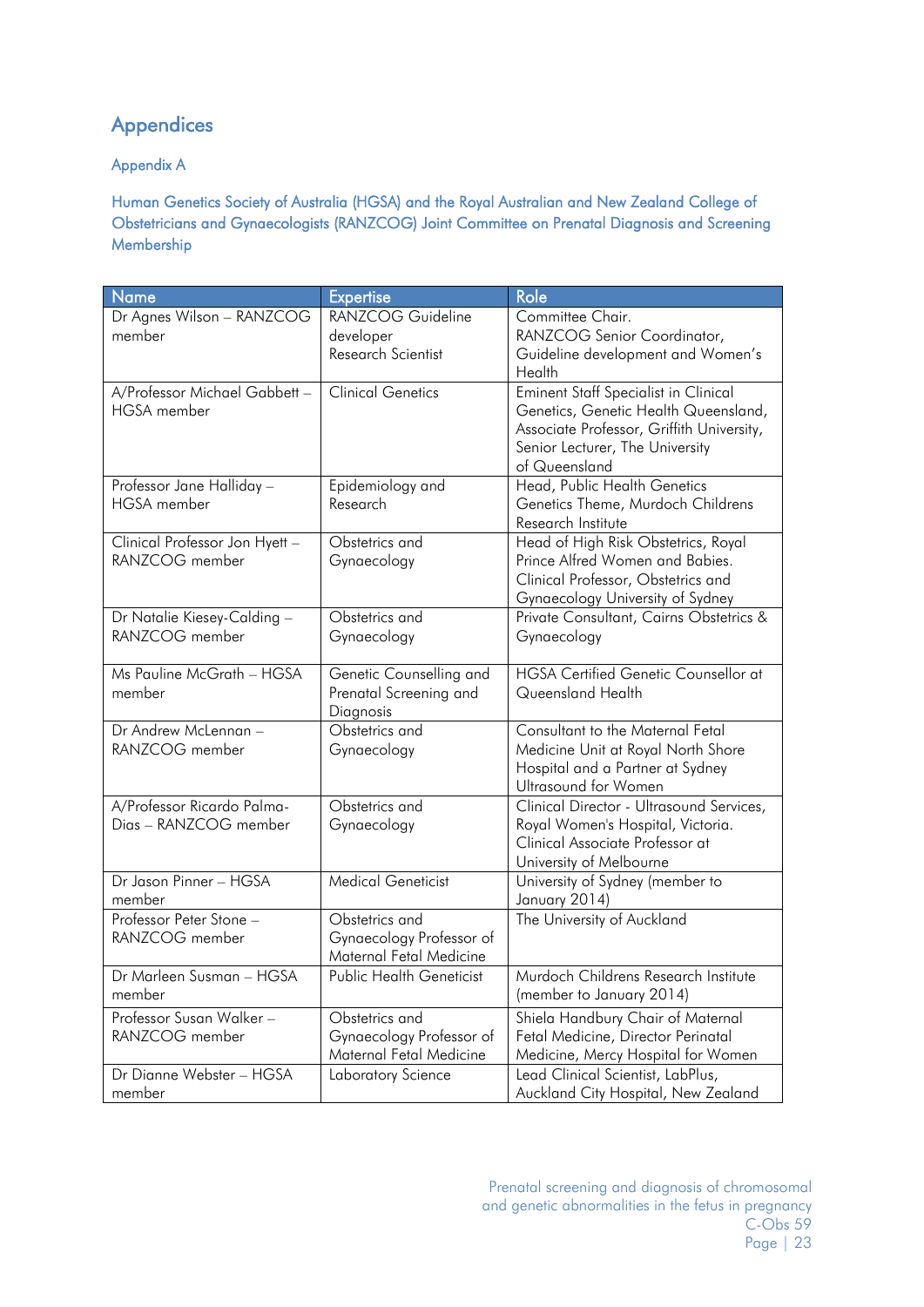#### <span id="page-23-0"></span>Appendix B Women's Health Committee Membership

| <b>Name</b>                        | Position on Committee       |
|------------------------------------|-----------------------------|
| Associate Professor Stephen Robson | Chair and Board Member      |
| Dr James Harvey                    | Deputy Chair and Councillor |
| Associate Professor Anusch Yazdani | Member and Councillor       |
| Associate Professor Ian Pettigrew  | Member and Councillor       |
| Dr Ian Page                        | Member and Councillor       |
| Professor Yee Leung                | Member of EAC Committee     |
| Professor Sue Walker               | General Member              |
| Dr Lisa Hui                        | General Member              |
| Dr Joseph Sgroi                    | General Member              |
| Dr Marilyn Clarke                  | General Member              |
| Dr Donald Clark                    | General Member              |
| Associate Professor Janet Vaughan  | General Member              |
| Dr Benjamin Bopp                   | General Member              |
| Associate Professor Kirsten Black  | General Member              |
| Dr Jacqui Boyle                    | Chair of the ATSIWHC        |
| Dr Martin Byrne                    | <b>GPOAC</b> representative |
| Ms Catherine Whitby                | Community representative    |
| Ms Sherryn Elworthy                | Midwifery representative    |
| Dr Nicola Quirk                    | Trainee representative      |

#### <span id="page-23-1"></span>Appendix C Overview of the Development and Review Process for this Statement

i. Steps in developing and updating this statement

This statement was originally developed in August 1991 (C-Obs 4) and in 1990 (C-Obs 5) and was most recently reviewed in 2015. The HGSA/RANZCOG Joint Committee on Prenatal Diagnosis and Screening carried out the following steps in reviewing this statement:

- Declarations of interest were sought from all members prior to reviewing this statement.
- Structured clinical questions were developed and agreed upon.
- An updated literature search to answer the clinical questions was undertaken.
- At the February 2014 face-to-face committee meeting, the existing consensus-based recommendations were reviewed and updated (where appropriate) based on the available body of evidence and clinical expertise. Recommendations were graded as set out below in Appendix B part iii). There was a teleconference held in August 2014 to further refine the recommendations. Further edits were made electronically by the committee from February 2014 to March 2015.

#### ii. Declaration of interest process and management

Declaring interests is essential in order to prevent any potential conflict between the private interests of members, and their duties as part of the HGSA/RANZCOG Joint Committee on Prenatal Diagnosis and Screening.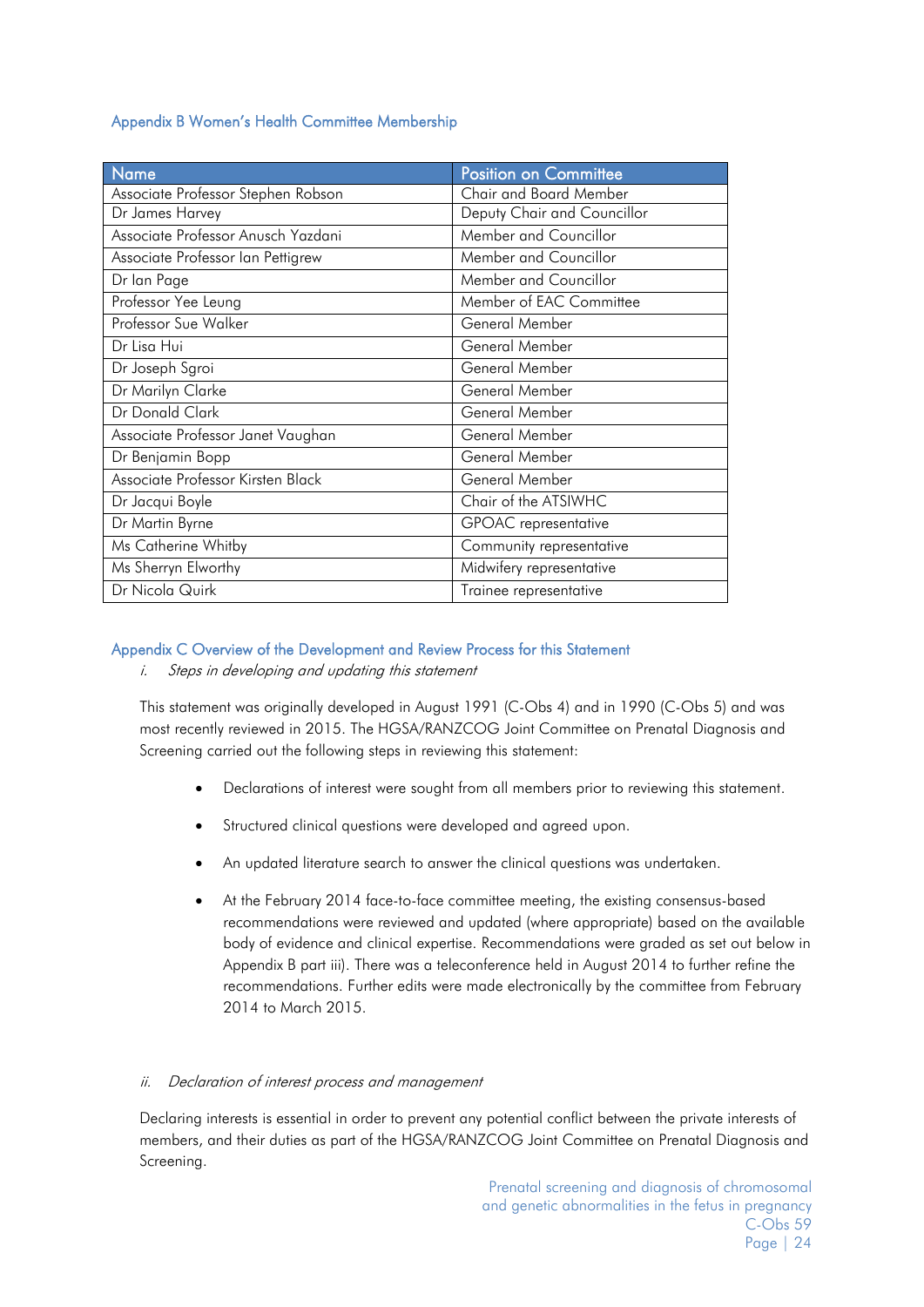A declaration of interest form specific to guidelines and statements was developed by RANZCOG and approved by the RANZCOG Board in September 2012. The HGSA/RANZCOG Joint Committee on Prenatal Diagnosis and Screening members were required to declare their relevant interests in writing on this form prior to participating in the review of this statement.

Members were required to update their information as soon as they become aware of any changes to their interests and there was also a standing agenda item at each meeting where declarations of interest were called for and recorded as part of the meeting minutes.

There were no significant real or perceived conflicts of interest that required management during the process of updating this statement.

#### iii. Grading of recommendations

Each recommendation in this College statement is given an overall grade as per the table below, based on the National Health and Medical Research Council (NHMRC) Levels of Evidence and Grades of Recommendations for Developers of Guidelines. Where no robust evidence was available but there was sufficient consensus within the HGSA/RANZCOG Joint Committee on Prenatal Diagnosis and Screening Committee, consensus-based recommendations were developed or existing ones updated (and are identifiable as such). Consensus-based recommendations were agreed to by the entire Committee. Good Practice Notes are highlighted throughout and provide practical guidance to facilitate implementation. These were also developed through consensus of the entire Committee.

| Recommendation category |                             | Description                                                                                                    |
|-------------------------|-----------------------------|----------------------------------------------------------------------------------------------------------------|
| Evidence-based          | $\mathcal{A}_{\mathcal{A}}$ | Body of evidence can be trusted to guide practice                                                              |
|                         | B                           | Body of evidence can be trusted to guide practice in most<br>situations                                        |
|                         | $\mathcal{C}$               | Body of evidence provides some support for<br>recommendation(s) but care should be taken in its<br>application |
|                         | D                           | The body of evidence is weak and the recommendation<br>must be applied with caution                            |
| Consensus-based         |                             | Recommendation based on clinical opinion and expertise<br>as insufficient evidence available                   |
| Good Practice Note      |                             | Practical advice and information based on clinical opinion<br>and expertise                                    |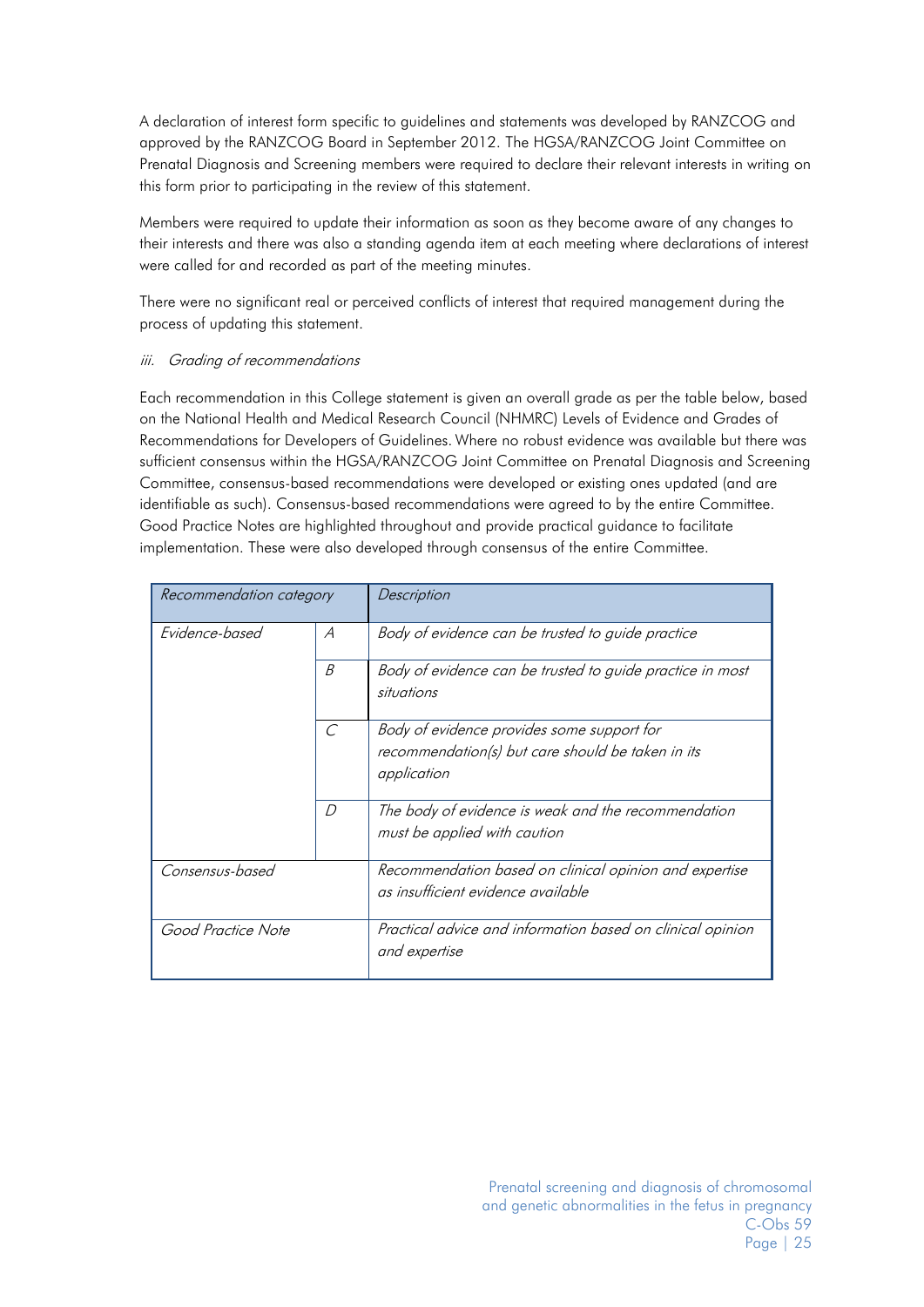#### <span id="page-25-0"></span>Appendix D Full Disclaimer

This information is intended to provide general advice to practitioners, and should not be relied on as a substitute for proper assessment with respect to the particular circumstances of each case and the needs of any patient.

This information has been prepared having regard to general circumstances. It is the responsibility of each practitioner to have regard to the particular circumstances of each case. Clinical management should be responsive to the needs of the individual patient and the particular circumstances of each case.

This information has been prepared having regard to the information available at the time of its preparation, and each practitioner should have regard to relevant information, research or material which may have been published or become available subsequently.

<span id="page-25-1"></span>Whilst the College endeavours to ensure that information is accurate and current at the time of preparation, it takes no responsibility for matters arising from changed circumstances or information or material that may have become subsequently available.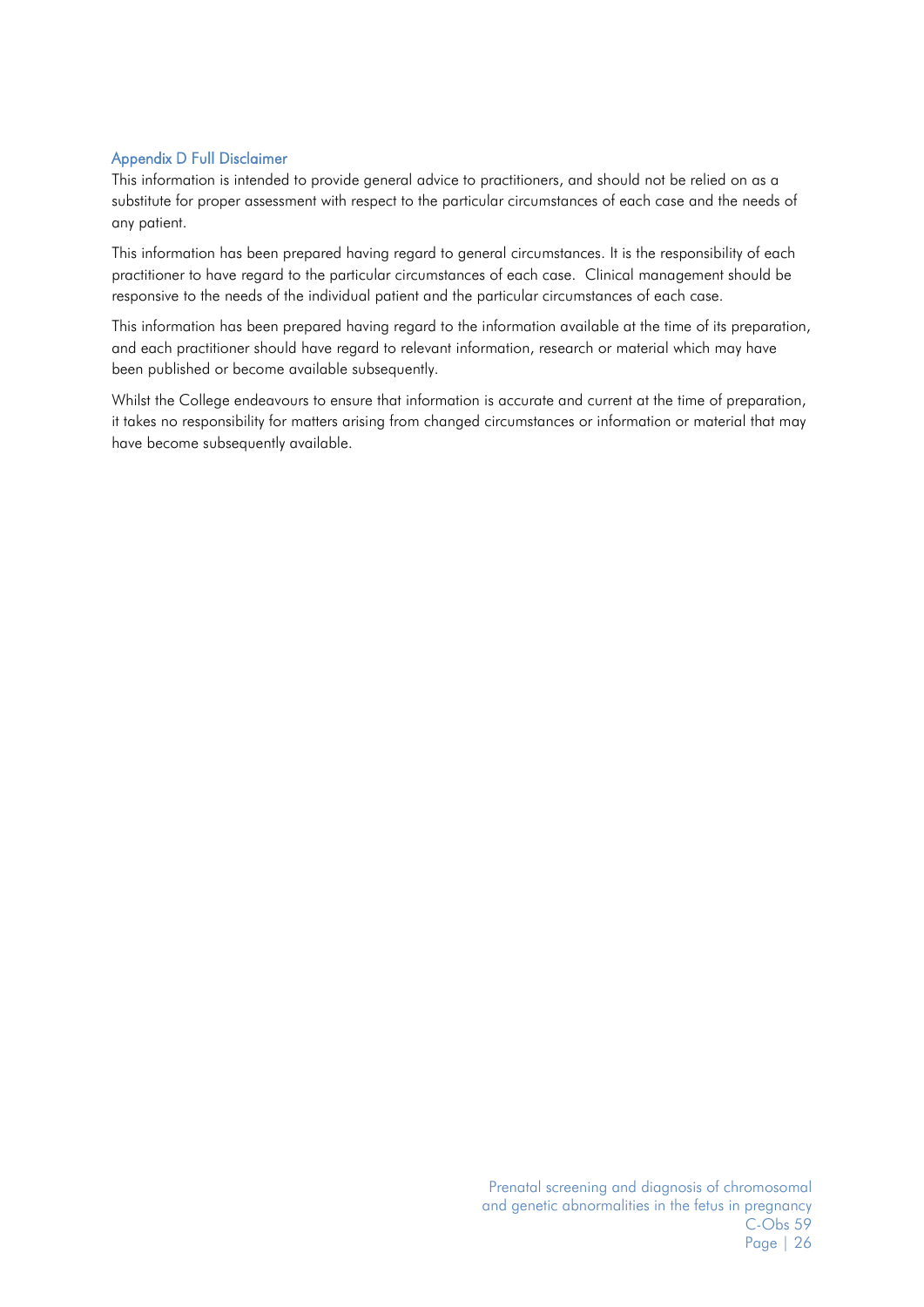#### <span id="page-26-0"></span>Appendix E Cell-free DNA Screening for Fetal Aneuploidy

#### Introduction

Since 2011 multiple independent studies have demonstrated the clinical validity of maternal plasma DNA sequencing for the detection of fetal trisomy 21 in women with an increased probability. Cell-free (cf) DNA screening – also referred to as non-invasive prenatal testing (NIPT), and noninvasive prenatal screening (NIPS) - is a highly accurate screening method for trisomy 21. It has been commercially offered in Australia and New Zealand by overseas-based laboratories since late 2012. Provision of cfDNA testing by local Australasian laboratories is anticipated to become available in 2015. This field is changing rapidly and the contents of this appendix must be interpreted accordingly.

The College recommends that all pregnant women be offered the option of prenatal screening for fetal aneuploidies as early as possible in pregnancy (contained within this statement and in [C-Obs 35\)](http://www.ranzcog.edu.au/doc/prenatal-screening-for-fetal-abnormalities.html). This appendix summarises the recent developments in cfDNA testing and highlights important issues for its use in Australia and New Zealand. The clinical implementation of cfDNA testing by Australian obstetric ultrasound specialists has been recently reported and summarises many of the issues encountered during the first year of local availability[.34,](#page-19-9)[35](#page-19-10)

#### **Background**

Cell-free DNA of placental origin is detectable in maternal plasma from early first trimester.<sup>36, [37](#page-19-12)</sup> These cellfree DNA fragments are released from the trophoblast during apoptosis and comprise about 10% of the total cell-free DNA in maternal blood.<sup>38</sup> cfDNA testing for fetal aneuploidy works by sequencing a portion of each DNA fragment in maternal plasma (both maternal and fetal), mapping each DNA sequence to a reference genome to determine its chromosome of origin, and counting the number of fragments arising from each chromosome. If a woman is pregnant with a fetus affected by trisomy 21, her plasma will contain a greater than expected number of chromosome 21-derived DNA fragments because of the trisomic placenta. Millions of DNA fragments must be sequenced to achieve the statistical precision for accurate prenatal screening. Advances in next generation sequencing technologies have facilitated the rapid translation of this test to clinical practice.<sup>39</sup> While the sequencing and bioinformatics techniques vary among the published studies, they all employ the basic principle of counting DNA-fragments and comparing observed to expected numbers of sequences from chromosome 21.

#### Clinical validity studies in women with an increased probability of aneuploidy

There are now at least 24 published studies on cfDNA testing for the detection of trisomy 21 in women with an increased probability of aneuploidy. These have been recently summarised in a meta-analysis by Gil et al.<sup>[40](#page-19-15)</sup> The majority of these studies included women undergoing invasive testing for one or more of the following indications: advanced maternal age, high probability for trisomy 21 on serum or ultrasound screening tests, fetal structural condition on ultrasound, or personal or family history of affected pregnancy. The calculated sensitivity and specificity for trisomy 21 in singleton pregnancies in this meta-analysis were 99.2% and 99.91% respectively.

Several bodies have released statements on the use of cfDNA testing for the detection of fetal trisomy 21, approving its selective use as a screening test in high-probability women after appropriate pre-test counselling[.41-44](#page-19-16) The International Society of Ultrasound in Obstetrics and Gynaecology (ISUOG) endorses the use of combined first trimester screening as their preferred primary screen, with the following options: 1. no further testing 2. cfDNA testing, or 3. invasive testing being offered to women depending on their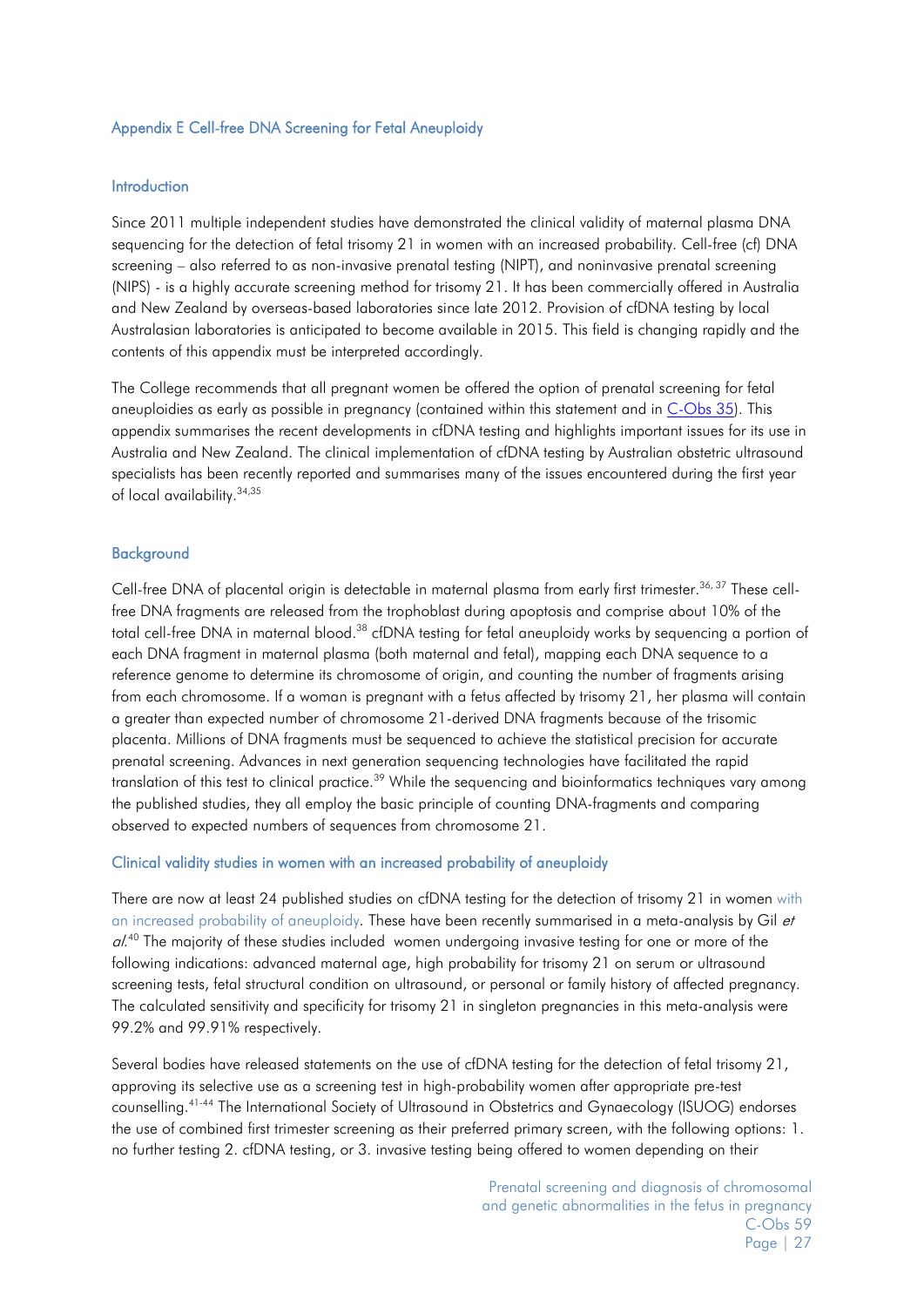combined first trimester screening (cFTS) result.<sup>45</sup> The need for confirmatory diagnostic testing after an abnormal cfDNA testing result has been emphasised in all consensus statements to date.

The data on the other common autosomal trisomies suggest detection rates of 96.3% for trisomy 18 and 91.0% for trisomy 13[.40](#page-19-15) Test specificity remains > 99% for assessment of these chromosomes but the false positive rates are cumulative for each additional chromosome tested. All commercial cfDNA assays in the local market now offer a combined test for chromosomes 21, 18 and 13. Sex chromosome testing is also an option that can be requested. The sensitivity of cfDNA testing for detection of monosomy X (Turner syndrome) is 90.3% and the specificity is 99.77%.<sup>40</sup> Test providers claim an overall accuracy of approximately 99% for fetal sex detection.

#### Studies in mixed or low probability populations

Data is still emerging on the use of cfDNA testing on unselected or mixed-probability screening populations.<sup>6, [12,](#page-18-12) 46-48</sup> These data suggest that of cfDNA testing performs with similar accuracy in these women, but with a lower positive predictive value (PPV) as would be expected due to the lower prevalence of aneuploidy. A US study that directly compared of cfDNA testing with standard screening in a low probabilitypopulation showed that cfDNA testing had a superior PPV of 45.5% compared with 4.2% for routine screening.<sup>6</sup> These data underscore the continued need for confirmatory diagnostic testing with cfDNA based screening.

#### Factors that influence test performance

Test failures occur in 0.9-8.9%% of samples, most commonly due to low fetal fraction.<sup>6, [48](#page-20-2)</sup> The fetal fraction is the percentage of cell-free fetal DNA as a proportion of total cell-free DNA (maternal and fetal). Each commercial assay has its own quality assurance and fetal fraction thresholds. Biological factors that influence fetal fraction include gestational age, maternal weight and multiple pregnancy[.38,](#page-19-13) [49](#page-20-3) Fetal fraction appears to be inversely proportional to maternal weight.<sup>38</sup> This may affect the test performance in very large women.

Twin pregnancy has only been studied in relatively small numbers compared with singleton pregnancies. Although the results to date are promising, caution is advised during counselling as twin pregnancies appear to have a lower *per fetus* fetal fraction that may impact test performance.<sup>49</sup> Current limited experience does suggest that multiple pregnancies that are either discordant or concordant for aneuploidy are identifiable by cfDNA testing but at lower sensitivity than for singletons.<sup>[12,](#page-18-12) [16,](#page-18-16) [17,](#page-18-17) [50-52](#page-20-4)</sup> Several commercial providers currently offer testing for twins. The presence of a demised twin may impact on the accuracy of cfDNA testing and its use is not recommended in this situation. cfDNA testing is not available for higher order multiple pregnancies.

#### Advantages of cfDNA testing over current screening tests

- The improved sensitivity of cfDNA testing (>99%) offers better detection of affected pregnancies than any current screening method. Combined first trimester screening (cFTS), the current standard of care, has a sensitivity of approximately 90%[.53,](#page-20-5) [54](#page-20-6)
- The most immediate clinical utility of cfDNA testing stems from its very low false positive rate (< 0.5%). This is vastly superior to the screen positive rate of other methods such as cFTS (3-5%) or maternal age alone (up to 33% depending on the population). When used in women identified as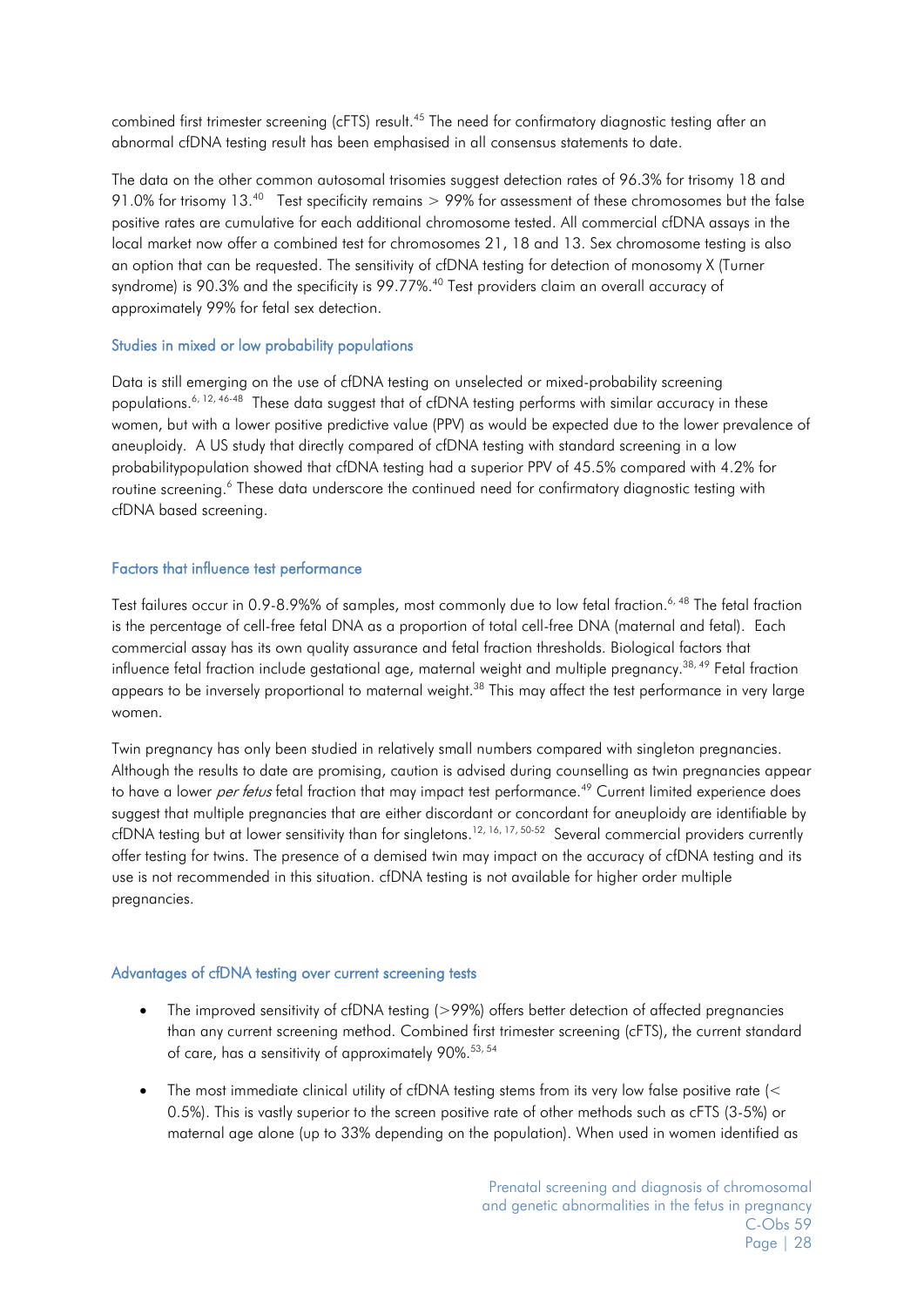having an increased probability by a primary screening method, it has great potential to reduce invasive testing and thus procedure-related miscarriages.

- cfDNA testing also has a larger gestational age window for performance, being available from 10 weeks gestation onwards (no upper limit). Serum biochemistry screening and first trimester ultrasound screening all have narrow windows for testing.
- cfDNA testing does not require specially trained ultrasound personnel. The maternal plasma is collected by standard peripheral venepuncture and specimens can be transported at room temperature.
- Advances in cfDNA testing are expected to widen the scope of screening to include other abnormalities in addition to trisomies 21, 18 and 13 and sex chromosome aneuploidy. The clinical utility and cost-effectiveness of broadening prenatal screening to include other disorders such as microdeletion syndromes has not yet been examined in the Australian population.

#### Disadvantages of cfDNA testing

- The cost of cfDNA testing varies according to test provider and patient location and is currently not subsidised by the government or private health insurance. This financial barrier poses major ethical and economic challenges to the successful incorporation of cfDNA testing into prenatal care and precludes universal recommendations from RANZCOG. However, with industry competition and improvements in sequencing techniques, the costs of cfDNA testing are expected to drop below \$500 in the near future.
- cfDNA testing is currently provided to women in Australia and New Zealand from overseas laboratories via local distributors. The median turnaround time for a test result of 10 days may be unacceptable to some women. Future local provision of cfDNA testing is expected to reduce turnaround times substantially.
- cfDNA testing currently offers assessment of chromosomes 21, 18 and 13, X and Y. However, other significant chromosome abnormalities may go undetected if women identified as high risk by conventional first trimester screening decline invasive testing on the basis of a negative cfDNA result". [55](#page-20-7) The risk of these abnormalities varies according to various parameters within the combined test and may exceed 1% in some high risk groups.<sup>56</sup> Women should be aware that not all chromosomes are currently tested with cfDNA testing.
- cfDNA testing is not a diagnostic test. An abnormal cfDNA result still requires confirmation by amniocentesis or chorionic villus sampling. The PPV for trisomy 21 ranges from 45% in a low risk population<sup>5</sup>, to  $\geq$ 90% in a high risk population. Due to the possibility of false positive results and the potentially irreversible consequences of misdiagnosis, invasive testing for confirmation should always be recommended after an abnormal result.
- "False positive" cfDNA results may occur as a result of confined placental mosaicis[m57,](#page-20-9) unsuspected maternal chromosome abnormalities<sup>58</sup>, history of prior organ transplant, early twin demise, or rarely, maternal malignancy. The appropriate management of discordant cfDNA and fetal karyotype results is still evolving. Consultation with a clinical or laboratory geneticist should be considered if discordant results raise clinical concerns.
- Test failures occur in 1-9% of samples. When combined with 10-14 day turnaround time for results, a test failure may remove the opportunity for a woman to have another form of screening.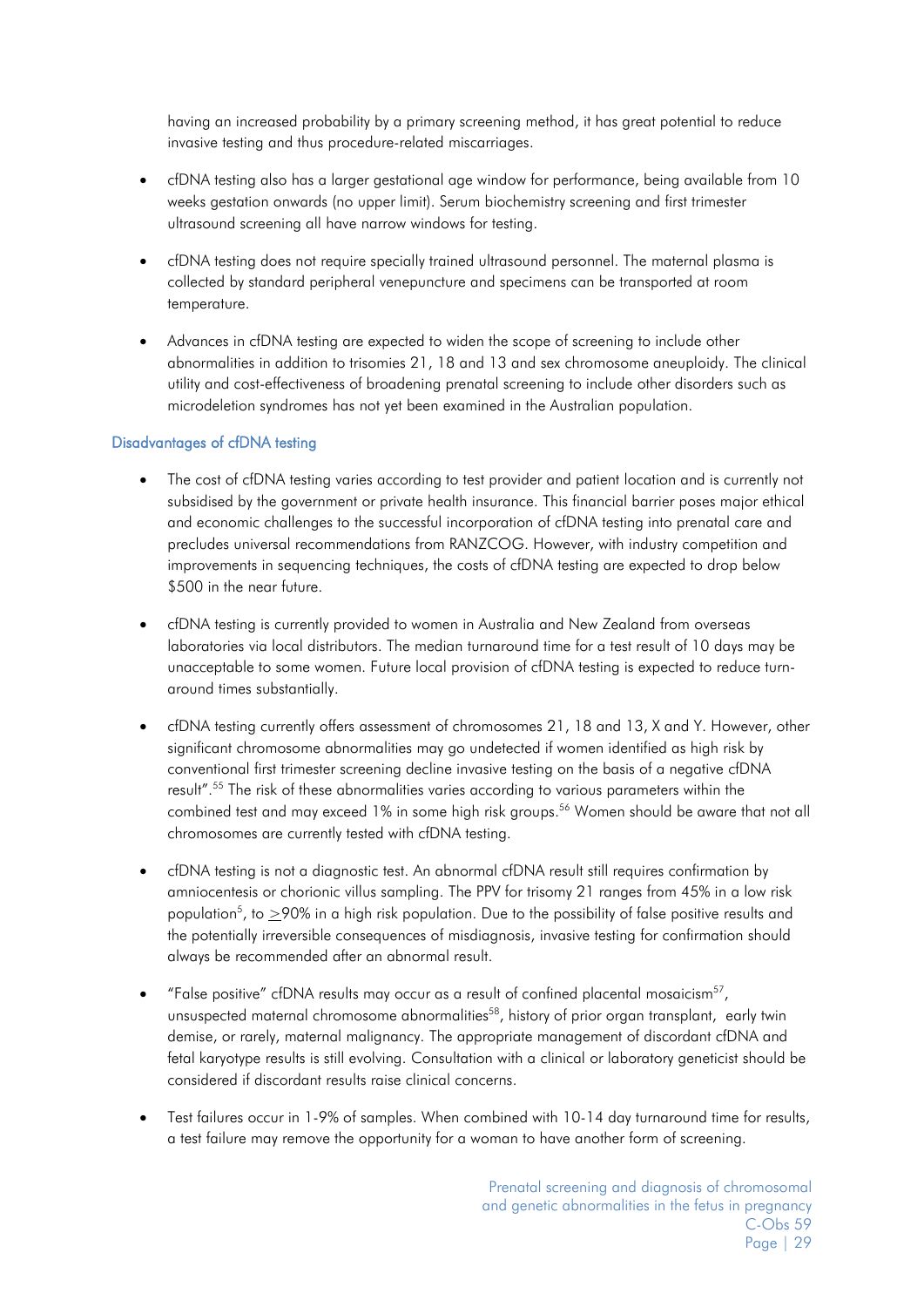• Direct replacement of the first trimester nuchal translucency screening with cfDNA may increase the chance of delayed diagnosis of major structural abnormalities if the 11-13 week ultrasound is omitted.

#### Non-medical use of cfDNA testing

cfDNA will commonly lead to information which will identify fetal sex. There are some medical indications for which fetal gender identification is important. RANZCOG does not endorse sex selection using any prenatal testing modality.

#### Potential models for the implementation of cfDNA testing

There is currently insufficient data to prescribe a specific role for cfDNA testing in the prenatal care of women in Australia and New Zealand. Several models for its incorporation into existing Australian screening strategies have been published.<sup>[59,](#page-20-11) [60](#page-20-12)</sup> More research and consultation is required before general recommendations can be made for the Australian and New Zealand health care systems. In particular, the significant issues of availability, cost and patient affordability need to be addressed. The College does not endorse a particular model at this time. Below is a summary of some of the proposed models for the information of members.

#### cfDNA testing as a primary screening test

- 1. cfDNA testing as the primary screening test for women with an increased probability based on history or maternal age. A significant proportion of women included in the clinical trials of cfDNA testing were included for this indication. This has the potential to reduce the numbers of invasive tests performed for advanced maternal age alone.
- 2. cfDNA testing as a primary screening tool in the general population. This approach has the potential to increase the overall detection of trisomy 21 while reducing invasive testing rates, but would be costly.

#### cfDNA testing as a secondary "advanced" screening test

- 1. cfDNA testing as follow-up test in women with an increased probability after a first or second trimester screening test. Women with a high probability of aneuploidy who then go on to have a negative cfDNA test result would be expected to decline invasive testing. With this approach, the overall detection of Down syndrome would remain unchanged from that of the primary screening test, but invasive testing would be reduced.
- 2. cfDNA testing in combination with cFTS in a contingent manner. This involves using cFTS as the primary screening modality to stratify women into three groups. Those with the highest probability of aneuploidy would be offered invasive testing directly. Those with an intermediate probability of aneuploidy would be offered cfDNA testing, invasive testing, or no testing, and the those with the lowest probability of aneuploidy catwould have no further testing. The optimum thresholds for each group may vary according to local factors, but proposed reported risk thresholds include > 1 in 10-50 (to  $> 1$  in 50) for the highest category and  $< 1$  in 1000 for the lowest category. Approximately 15% of the total screened population would be expected fall into the intermediate category between these two cut-offs. This approach has the advantages of improving overall detection of trisomy 21 and reducing invasive testing at a lower cost than offering NIPT as a primary screening test. A UK study modelling various cut-off thresholds for this contingent approached has been published.<sup>61</sup>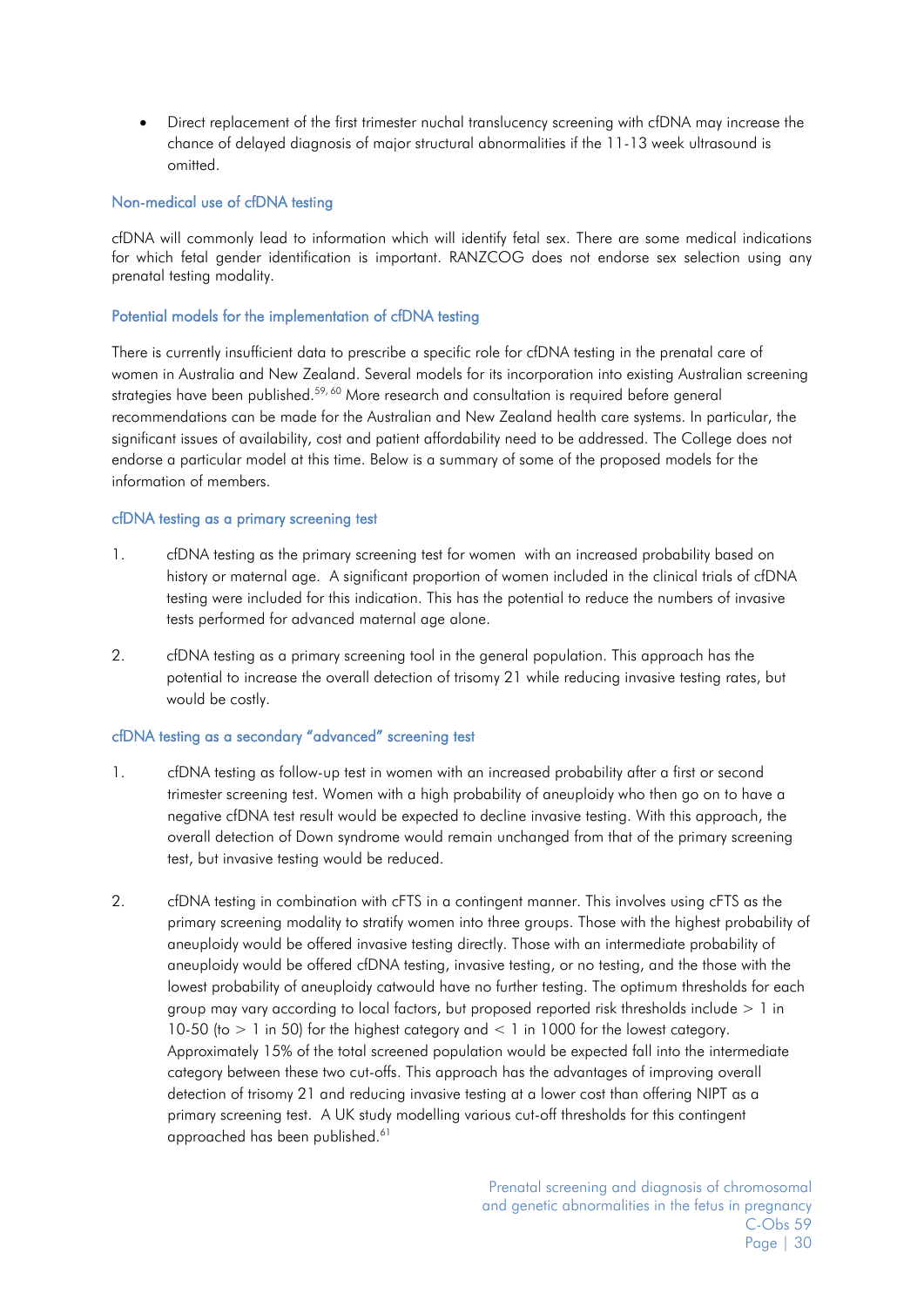#### **Summary**

- The current standard of care for prenatal screening in Australian and New Zealand is the use of cFTS as a primary screening test for pregnant women. Australia and New Zealand have a high utilisation of cFTS, which has a 90% detection rate for a 5% screen positive rate. [53,](#page-20-5) [54](#page-20-6) The incorporation of nasal bone assessment into cFTS can reduce the screen positive rate to  $<$  3%.
- cfDNA testing is an option for those women who are able to self-fund their testing, after appropriate pre-test genetic counselling. The major benefits of cfDNA testing are the improved detection rate and the lower false positive rate compared with standard forms of screening.
- Women who do not have access to cFTS or who miss the gestational age window for cFTS can be offered the options of second trimester serum screening or cfDNA testing.
- cfDNA testing as a primary screening modality in the general pregnant population requires more clinical and economic evaluation. This situation may change in the future with the results from ongoing studies, changes in local laboratory capabilities and further decline in price.
- Pre-test counselling should include a discussion on the limitations of the test, including its positive predictive value and its inability to detect atypical aneuploidies. Women whose fetuses have an increased likelihood of aneuploidy , such as those with structural conditions, should be offered invasive diagnostic testing because cfDNA testing does not provide a genome-wide assessment of fetal karyotype.<sup>45</sup>
- Pre-test counselling should also include informed decision making regarding the optional testing for fetal sex and sex chromosome aneuploidy. There has been no precedent for population screening for sex chromosome aneuploidies due to their variable and usually mild phenotype. The significant potential for an incidental diagnosis of maternal sex chromosome aneuploidy should be discussed in the pre-test counselling for X and Y chromosome assessment. Women should be given the opportunity to decline testing for fetal sex and sex chromosome aneuploidy.
- All women with an abnormal result on cfDNA testing should have genetic counselling and be offered invasive testing for confirmation of the diagnosis.
- Due to the public awareness of this technology, many of the consultations regarding cfDNA testing are likely to be initiated by pregnant women themselves. The principles outlined in [section](#page-6-1) 3.1 of this statement on pre-test counselling and information also apply to cfDNA testing, in particular the concept of informed choice and shared decision making.
- RANZCOG does not support direct-to-consumer marketing of prenatal tests for fetal conditions, including cfDNA testing. Prenatal screening tests are best implemented in the context of a therapeutic relationship and a comprehensive program that co-ordinates pre-test counselling, testing, post-test interpretation, support during decision-making, and where indicated, follow-up consultations and diagnostic testing.
- Practitioners who offer cfDNA testing to their patients are advised to prospectively collect data on uptake of the test and patient outcomes for audit and monitoring purposes. This is particularly important in cases were cfDNA testing results were discordant with the results of follow-up diagnostic testing. These collected data may also help inform future policy making.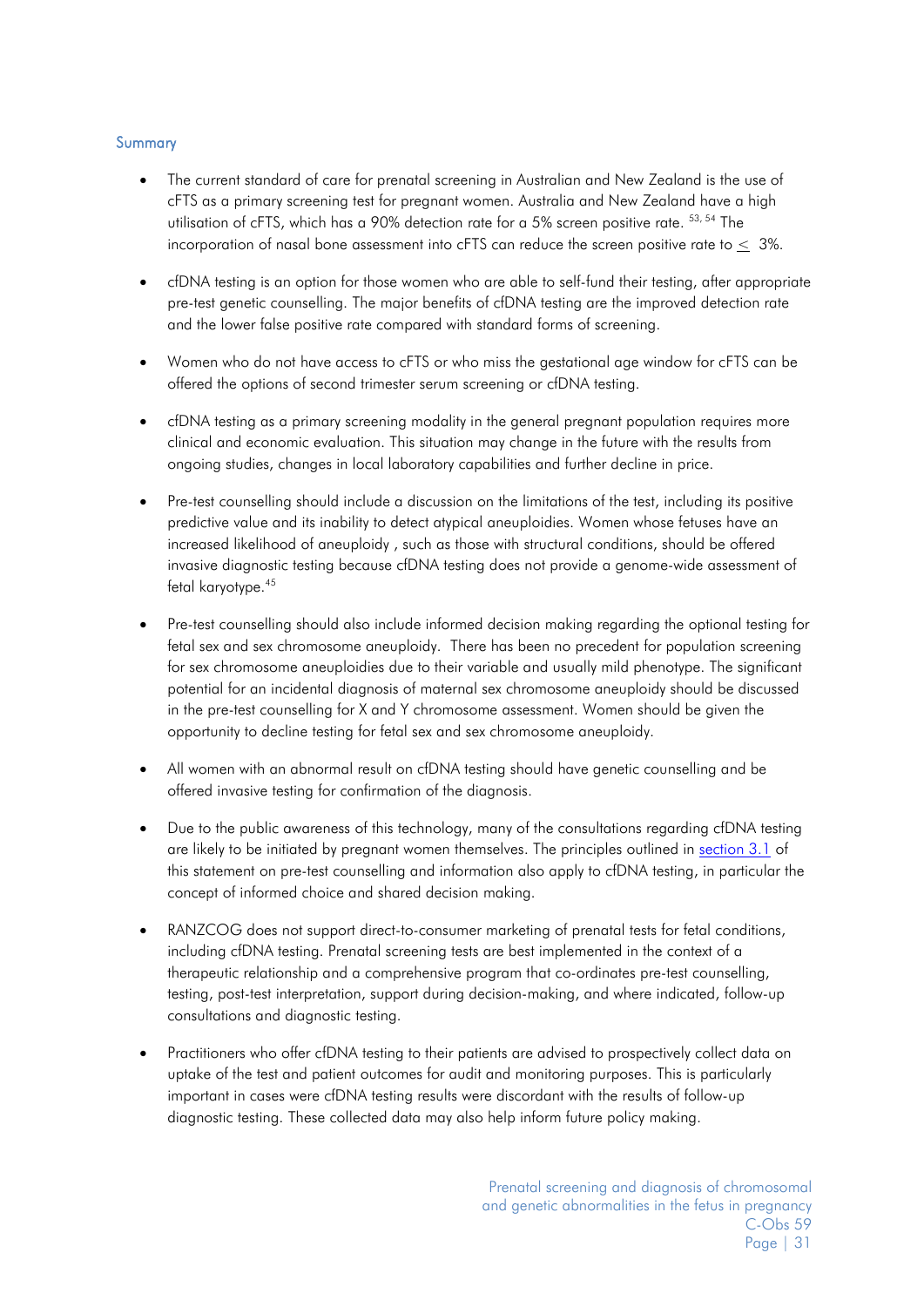• The cost of cfDNA testing is a major barrier to access for many women. Achieving support for public funding of cfDNA testing would require a cost-effectiveness analysis that includes local data on women's preferences and the impact of cfDNA testing on decision-making. This should be a high priority for research.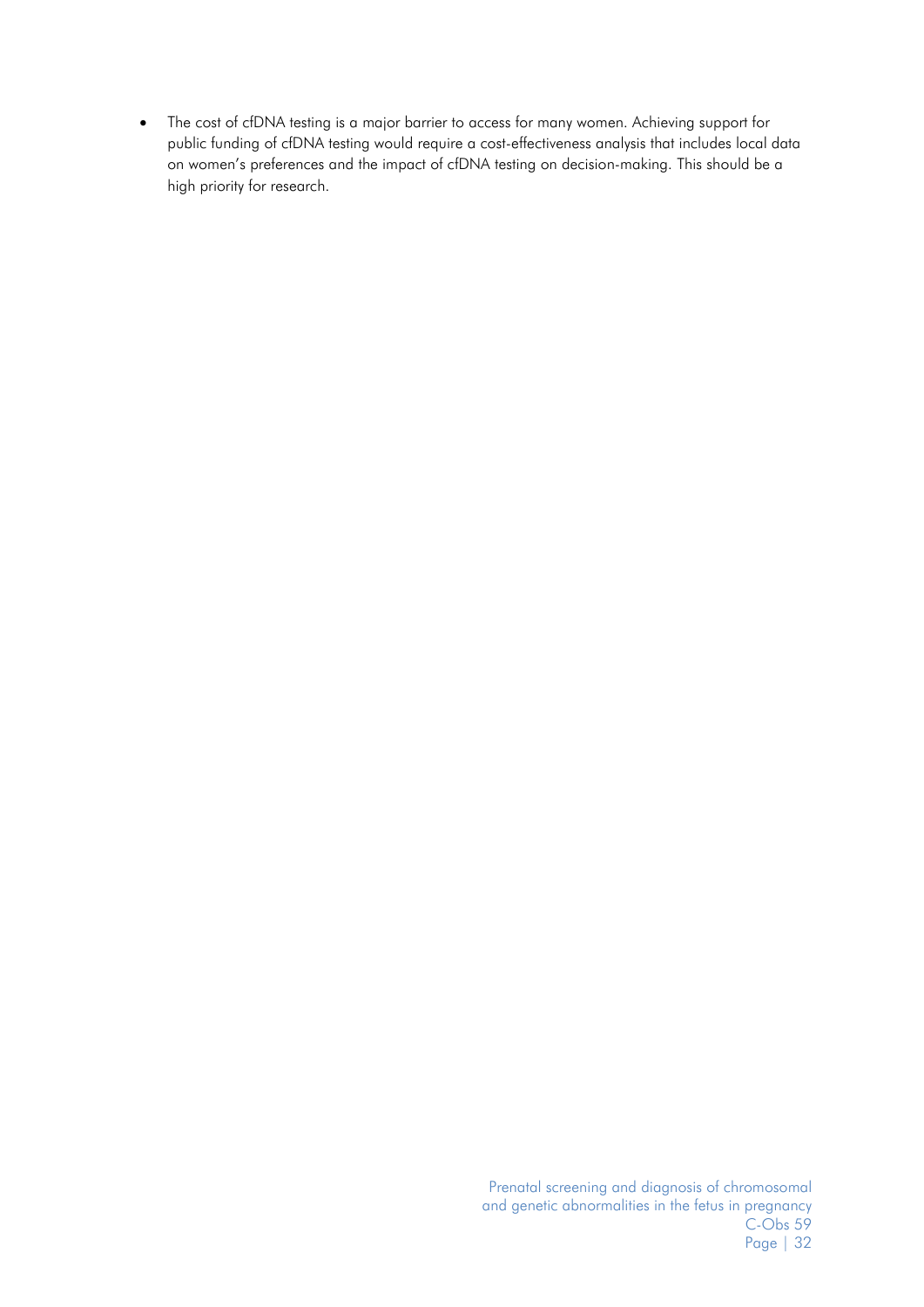#### <span id="page-32-0"></span>Appendix F Considerations for Indigenous and Culturally and Linguistically Diverse Populations

- 4.2.1 There should be appropriate communication with all women. Particular care should be taken to ensure that communication is clear and understood by women who are from culturally and linguistically diverse populations (including women from an Indigenous background).
- 4.2.2 In Australia, the Department of Immigration and Citizenship offers [Free Interpreting Services through](http://www.immi.gov.au/living-in-australia/help-with-english/help_with_translating/free-services.htm)  [TIS National](http://www.immi.gov.au/living-in-australia/help-with-english/help_with_translating/free-services.htm) for private medical practitioners (defined as General Practitioners and Medical Specialists) providing Medicare rebate-able services and their reception staff to arrange appointments and provide results of medical tests. Free interpreters are also available in New Zealand.
- <span id="page-32-1"></span>4.2.3 A resource developed especially for Indigenous women by the Menzies School of Health Research is available on line at this link: - [Fetal Anomaly Screening Resource "Take Home Booklet" Menzies](http://www.menzies.edu.au/icms_docs/161962_Checking_for_problems_with_the_baby_in_early_pregnancy_2010_Flipchart.pdf)  [School of Health Research](http://www.menzies.edu.au/icms_docs/161962_Checking_for_problems_with_the_baby_in_early_pregnancy_2010_Flipchart.pdf)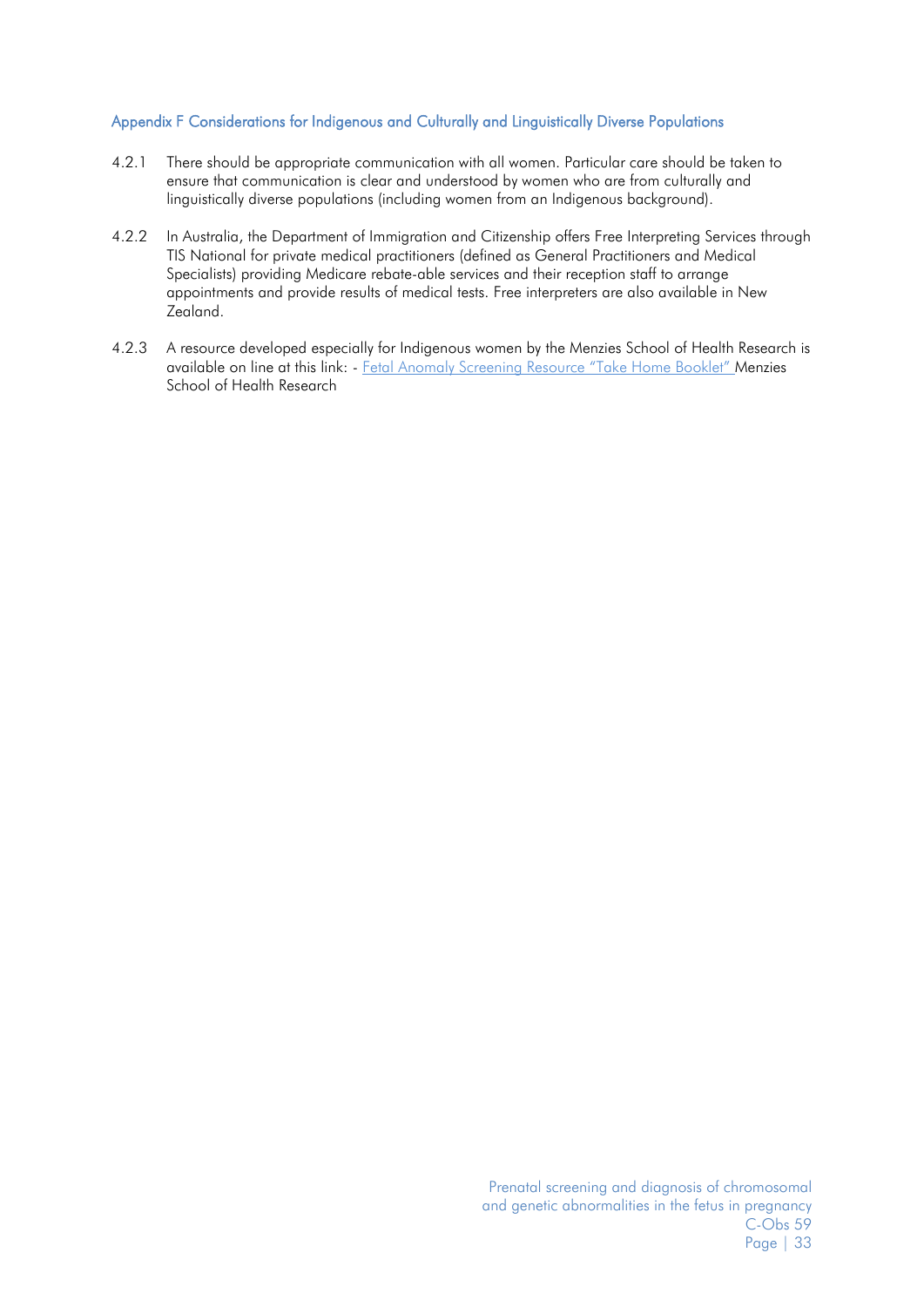#### <span id="page-33-0"></span>Appendix G Disorders Based on Ethnicity

Some places in Australia offer carrier screening for specific conditions before and/or during pregnancy. Examples of conditions screened for and the populations with the highest probability are shown in the Table below.

|                     | Cystic<br>fibrosis | Haemoglobinopathies/<br>thalassaemia | Common<br>Ashkenazi<br>mutations | Spinal<br>muscular<br>atrophy | <b>Fragile X</b><br>syndrome <sup>1</sup> |
|---------------------|--------------------|--------------------------------------|----------------------------------|-------------------------------|-------------------------------------------|
|                     |                    |                                      |                                  |                               |                                           |
| European            | $\sf X$            |                                      |                                  | $\chi$                        | X                                         |
| Ashkenazi<br>Jewish | X                  |                                      | $\times$                         | $\sf X$                       | X                                         |
| Asian               |                    | X                                    |                                  | $\chi$                        | X                                         |
| African             |                    | $\chi$                               |                                  | $\chi$                        | X                                         |
| Mediterranean       |                    | $\chi$                               |                                  | X                             | $\times$                                  |

<sup>1</sup>Only women need be offered FXS screening. FXS screening is particularly important if there is a family history of intellectual disability.

New genomic technologies are now facilitating carrier screening on a wider scale and in future these may well supersede existing programs.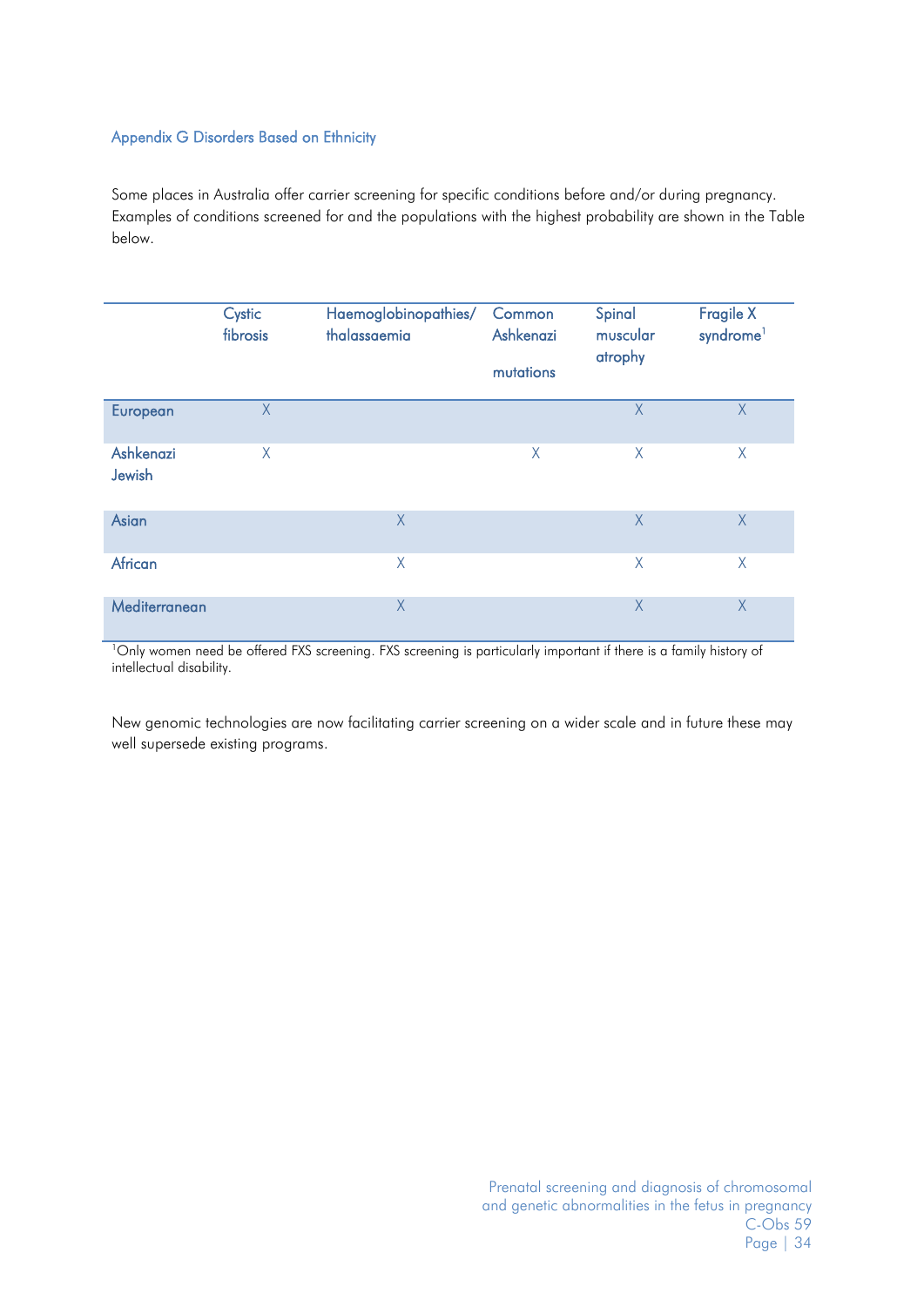### <span id="page-34-0"></span>Appendix H Definitions and Abbreviations

The following table details terms and abbreviations used throughout this statement. The definitions have been taken from the National Library of Medicines Medical Subject Headings (MeSH) database where available.

| Term                                                                     | <b>Definition</b>                                                                                                                                                                                                                                                                                                                                                                                                                                                                                                                                                                                                                                                                                                                                                           | Abbreviation                   |
|--------------------------------------------------------------------------|-----------------------------------------------------------------------------------------------------------------------------------------------------------------------------------------------------------------------------------------------------------------------------------------------------------------------------------------------------------------------------------------------------------------------------------------------------------------------------------------------------------------------------------------------------------------------------------------------------------------------------------------------------------------------------------------------------------------------------------------------------------------------------|--------------------------------|
| Alpha-fetoprotein                                                        | The first alpha-globulins to appear in mammalian sera during<br>fetal development and are the dominant serum proteins in early<br>embryonic life. AFP is measured in pregnant women through the<br>analysis of maternal blood or amniotic fluid, as a screening test<br>for a subset of developmental abnormalities.                                                                                                                                                                                                                                                                                                                                                                                                                                                        | $AFP, \alpha$ -<br>fetoprotein |
| Amniocentesis                                                            | Percutaneous transabdominal puncture of the uterus during<br>pregnancy to obtain amniotic fluid. It is commonly used for fetal<br>karyotype determination in order to diagnose abnormal fetal<br>conditions.                                                                                                                                                                                                                                                                                                                                                                                                                                                                                                                                                                |                                |
| <b>Assisted Reproductive</b><br>Technology                               | Assisted reproductive technology (ART) is the application of<br>laboratory or clinical technology to gametes (human egg or<br>sperm) and/or embryos for the purposes of reproduction.<br>Techniques include: embryo transfer; fertility preservation; in vitro<br>fertilisation; gamete intrafallopian transfer; in vitro oocyte<br>maturation; artificial insemination; in vitro oocyte maturation<br>techniques; oocyte donation; oocyte retrieval; ovulation<br>induction; posthumous conception; sperm retrieval; zygote<br>intrafallopian transfer.                                                                                                                                                                                                                    | <b>ART</b>                     |
| <b>Chorionic Villus</b><br>Sampling                                      | A method for diagnosis of fetal diseases by sampling the cells of<br>the placental chorionic villi for DNA analysis, presence of<br>bacteria, concentration of metabolites, etc. The advantage over<br>amniocentesis is that the procedure can be carried out in the first<br>trimester.                                                                                                                                                                                                                                                                                                                                                                                                                                                                                    | <b>CVS</b>                     |
| Cell free fetal DNA<br>screening (or<br>Noninvasive prenatal<br>testing) | Cell-free fetal DNA of placental origin is detectable in maternal<br>plasma from early first trimester. Cell-free fetal DNA screening is<br>a screening test that indicates if a woman is at increased risk of<br>having a fetus with Down syndrome (trisomy 21), Edward<br>syndrome (trisomy 18) and Patau syndrome (trisomy 13).<br>These cell-free fetal DNA fragments are released and comprise<br>about 10% of the total cell-free DNA in maternal blood. CfDNA<br>testing for fetal aneuploidy works by sequencing a portion of<br>each DNA fragment in maternal plasma (both maternal and<br>fetal), mapping each DNA sequence to a reference genome to<br>determine its chromosome of origin, and counting the number of<br>fragments arising from each chromosome. | cfDNA (or<br>NIPT)             |
| <b>Combined First</b><br><b>Trimester Screening</b>                      | Combined first trimester screening test involves an ultrasound<br>scan and a blood test at 11-13+6 weeks pregnancy.                                                                                                                                                                                                                                                                                                                                                                                                                                                                                                                                                                                                                                                         | cFTS                           |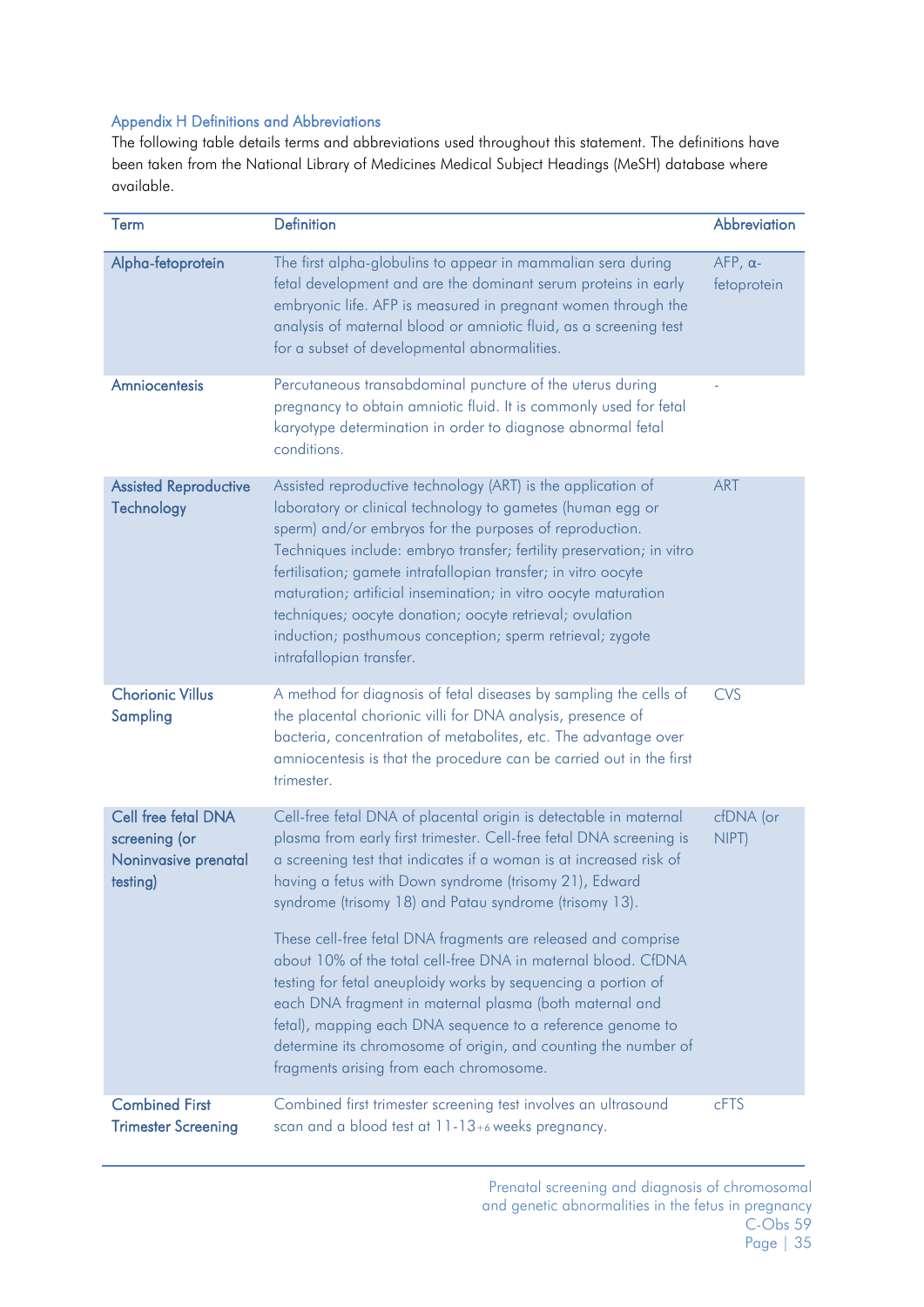| <b>Cystic Fibrosis</b>                           | An autosomal recessive genetic disease of the exocrine glands.<br>Cystic fibrosis is characterised by epithelial secretory dysfunction<br>associated with ductal obstruction resulting in airway obstruction;<br>chronic respiratory infections; pancreatic insufficiency;<br>maldigestion; salt depletion; and heat prostration.                                                                                                                                                                                                                                                                             | CF                                                       |
|--------------------------------------------------|---------------------------------------------------------------------------------------------------------------------------------------------------------------------------------------------------------------------------------------------------------------------------------------------------------------------------------------------------------------------------------------------------------------------------------------------------------------------------------------------------------------------------------------------------------------------------------------------------------------|----------------------------------------------------------|
| <b>Diagnostic test</b>                           | Any kind of medical test performed to aid in the diagnosis or<br>detection of disease. In the context of this document, if an<br>individual is at increased risk, they are tested with a diagnostic<br>test.                                                                                                                                                                                                                                                                                                                                                                                                  |                                                          |
| Down syndrome                                    | A chromosome disorder caused by either an extra chromosome<br>21 or an effective trisomy for chromosome 21. Clinical<br>manifestations include hypotonia, short stature, brachycephaly,<br>upslanting palpebral fissures, epicanthus, brushfield spots on the<br>iris, protruding tongue, small ears, short, broad hands, fifth finger<br>clinodactyly, Simian crease, and moderate to severe intellectual<br>disability. Cardiac and gastrointestinal malformations, a marked<br>increase in the incidence of leukemia, and the early onset of<br>Alzheimer disease are also associated with this condition. | or Down's<br>syndrome,<br>also known<br>as trisomy<br>21 |
| <b>Fragile X Syndrome</b>                        | Fragile X syndrome (FXS) is a genetic condition causing<br>intellectual disability, behavioural and learning challenges and<br>various physical characteristics. Fragile X syndrome (FXS) is<br>caused by the expansion or lengthening of the FMR1 gene on the<br>X chromosome, known as a gene mutation. The X chromosome<br>is one of two sex determining chromosomes. When the gene<br>lengthens it switches off production of a protein that is involved in<br>brain development and other functions. It is also the most<br>common single gene cause of autism worldwide.                                | <b>FXS</b>                                               |
| Free $\beta$ human<br>chorionic<br>gonadotrophin | The beta subunit of human chorionic gonadotropin. Beta HCG is<br>used as a diagnostic marker for early detection of pregnancy,<br>Down syndrome, spontaneous abortion, ectopic pregnancy,<br>hydatidiform mole or choriocarcinoma.                                                                                                                                                                                                                                                                                                                                                                            | <b>Beta HCG</b><br>$\beta$ <sub>h</sub> C <sub>G</sub>   |
| <b>Maternal Age</b>                              | The age of the mother in pregnancy.                                                                                                                                                                                                                                                                                                                                                                                                                                                                                                                                                                           | <b>MA</b>                                                |
| Multiples of the<br><b>Median</b>                | A multiple of the median (MoM) is a measure of how far an<br>individual test result deviates from the median. MoM is<br>commonly used to report the results of medical screening tests,<br>particularly where the results of the individual tests are highly<br>variable.                                                                                                                                                                                                                                                                                                                                     | <b>MoMs</b>                                              |
| <b>Negative Predictive</b><br>Value              | The negative predictive value is the proportion of negative results<br>in tests that are true negative results. The NPV is not intrinsic to<br>the test-it depends also on the prevalence.                                                                                                                                                                                                                                                                                                                                                                                                                    | <b>NPV</b>                                               |
| Nuchal translucency                              | A prenatal ultrasonography measurement of the soft tissue<br>behind the fetal neck.                                                                                                                                                                                                                                                                                                                                                                                                                                                                                                                           | <b>NT</b>                                                |

Prenatal screening and diagnosis of chromosomal and genetic abnormalities in the fetus in pregnancy C-Obs 59 Page | 36